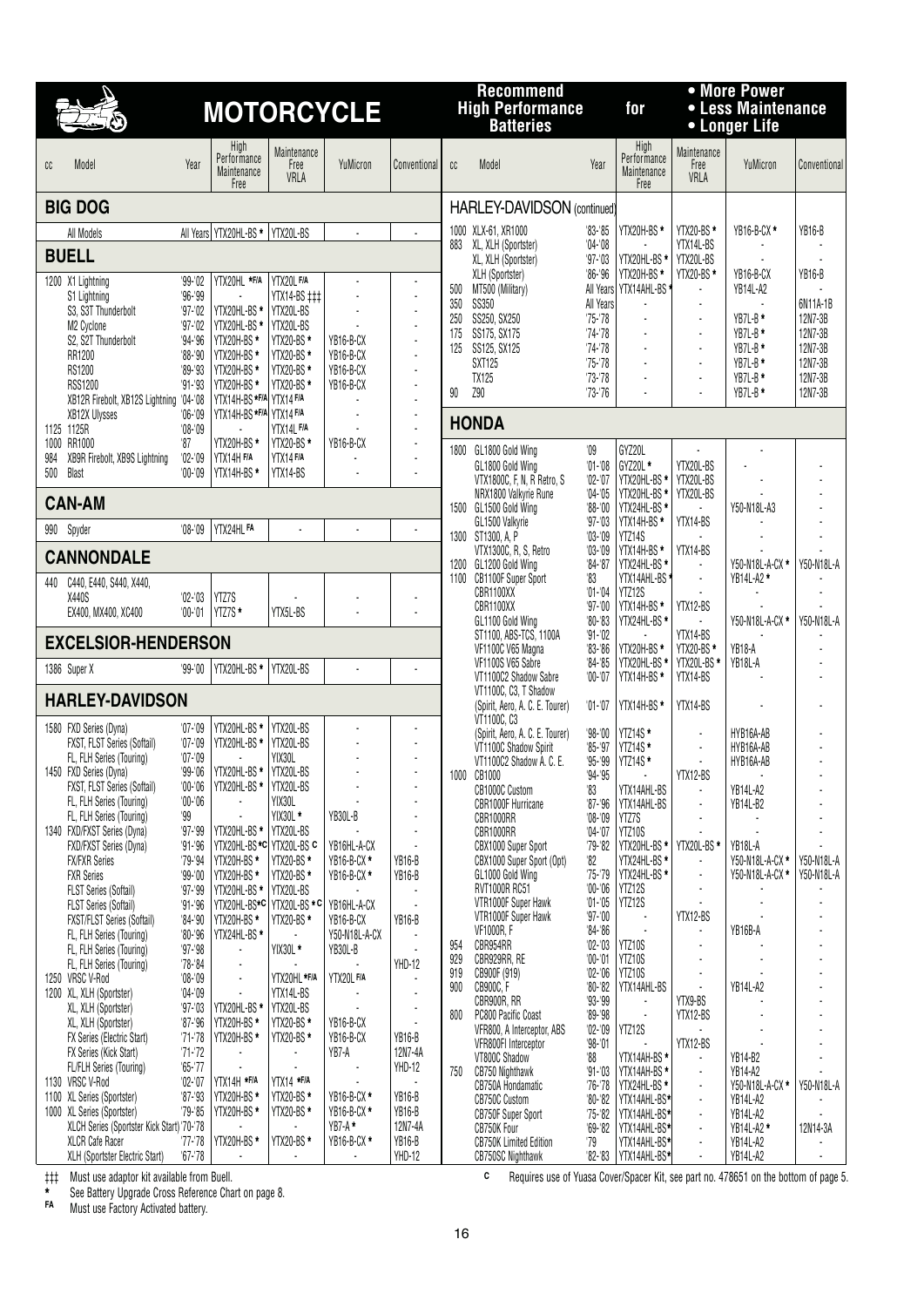|     | <b>Recommend</b>                                                          |                             |                                            |                             | • More Power                        |                                          |     |                                                      |                          |                                            |                                  |                       |                            |
|-----|---------------------------------------------------------------------------|-----------------------------|--------------------------------------------|-----------------------------|-------------------------------------|------------------------------------------|-----|------------------------------------------------------|--------------------------|--------------------------------------------|----------------------------------|-----------------------|----------------------------|
|     | <b>High Performance</b><br><b>Batteries</b>                               |                             | for                                        |                             | • Less Maintenance<br>• Longer Life |                                          |     | <b>MOTORCYCLE</b>                                    |                          |                                            |                                  | Ó                     |                            |
| cc  | Model                                                                     | Year                        | High<br>Performance<br>Maintenance<br>Free | Maintenance<br>Free<br>VRLA | YuMicron                            | Conventional                             | cc  | Model                                                | Year                     | High<br>Performance<br>Maintenance<br>Free | Maintenance<br>Free<br>VRLA      | YuMicron              | Conventional               |
|     | <b>HONDA</b> (continued)                                                  |                             |                                            |                             |                                     |                                          |     | <b>HONDA</b> (continued)                             |                          |                                            |                                  |                       |                            |
|     | 750 RVF750R (RC45)                                                        | 94                          |                                            | YTX9-BS                     |                                     |                                          |     | 400 CM400 (All)                                      | $79 - 81$                |                                            | $\ddot{\phantom{0}}$             | YB12A-A               |                            |
|     | VF750C V45 Magna<br>VF750C V45 Magna                                      | $^{\circ}88$<br>$82 - 83$   | YTX14AH-BS *                               | ä,                          | YB12A-A<br>YR14-A2                  | ÷,<br>$\mathcal{L}$                      |     | 360 CB360, G, T<br>CJ360T                            | $74 - 76$<br>$76 - 77$   | L.                                         | $\overline{a}$<br>$\overline{a}$ | YB12A-A *<br>$YB9-B*$ | 12N12A-4A-1<br>12N9-4B-1   |
|     | VF750C, C2, D Magna                                                       | $94 - 03$                   |                                            | YTX12-BS                    |                                     | ÷,                                       |     | CL360 Scrambler                                      | $74 - 75$                |                                            | $\overline{a}$                   | YB12A-A*              | 12N12A-4A-1                |
|     | VF750F V45 Interceptor                                                    | $83 - 84$<br>$82 - 83$      | YTX14AH-BS*                                | $\blacksquare$              | YB14-A2                             | $\blacksquare$<br>÷,                     |     | 350 CB350 Super Sport Four<br>CL350 Scrambler        | $68 - 74$<br>$68 - 73$   |                                            | ÷,<br>$\overline{a}$             | YB12A-A*<br>YB12A-A*  | 12N12A-4A-1<br>12N12A-4A-1 |
|     | VF750S V45 Sabre<br>VFR750F Interceptor                                   | '86                         | $\blacksquare$                             |                             | YB14L-A2 w/s +<br>YB12A-B           | ÷.                                       |     | SL350 Motosport                                      | $70 - 73$                |                                            |                                  |                       | 12N5-4B                    |
|     | VFR750F                                                                   | $90 - 97$                   | ÷,                                         | YTX12-BS                    |                                     | ÷,                                       |     | SL350 Motosport                                      | $69 - 70$<br>$74 - 78$   |                                            | $\overline{a}$<br>÷,             | YB12A-A*              | 12N12A-4A-1<br>6N6-3B      |
|     | <b>VFR750R (RC30)</b><br>VT750C, CA, C2                                   | 90<br>$04 - 08$             | YTZ12S                                     | YTX9-BS                     |                                     | $\blacksquare$                           |     | XL350<br>XL350R                                      | $84 - 85$                |                                            | $\overline{a}$                   | YB3L-A                |                            |
|     | VT750C Shadow                                                             | $98 - 00$                   | YTX14H-BS*                                 | YTX14-BS                    |                                     | $\blacksquare$                           |     | 305 CA77 Dream Touring (late)                        | 63-69                    |                                            | ÷,                               |                       | 12N9-3A                    |
|     | VT750CD, CD2 Shadow Deluxe<br>VT750CDA, B, C, D Shadow                    | $98 - 02$                   | YTX14H-BS*                                 | YTX14-BS                    |                                     |                                          |     | <b>CB77 Super Hawk</b><br>CL77 Scrambler             | $61 - 68$<br>$65 - 68$   | $\overline{a}$                             | $\overline{a}$<br>÷,             | $\tilde{\phantom{a}}$ | 12N9-3A<br>12N5-4B         |
|     | A.C.E. Deluxe                                                             | $'02 - 03$                  | YTX14H-BS*                                 | YTX14-BS                    |                                     |                                          |     | 250 CA72 Dream Touring (late)                        | $63 - 66$                | ÷,                                         |                                  |                       | 12N9-3A                    |
|     | VT750C Shadow                                                             | '83                         |                                            | ٠<br>$\overline{a}$         | HYB16A-AB                           |                                          |     | CB250 Nighthawk<br>CB72 Hawk                         | $91 - 09$<br>$61 - 66$   | ÷.<br>L.                                   | YTX7L-BS<br>÷                    |                       | 12N9-3A                    |
|     | VT750C, CA, C2 Shadow Spirit, Aero '07-'09<br>VT750DC, A, B Shadow Spirit | $'01 - '07$                 | YTZ12S<br>YTZ14S                           | $\overline{a}$              |                                     | $\overline{a}$                           |     | CL72 Scrambler                                       | $62 - 65$                |                                            | ٠                                |                       | 12N5-4B                    |
|     | 700 CB700SC Nighthawk 'S'                                                 | $84 - 86$                   |                                            | ÷,                          | YB14L-A1                            |                                          |     | CM250C Custom<br>CMX250C Rebel                       | $82 - 83$<br>$96 - 09$   | ÷.                                         | YTX7L-BS                         | YB9-B                 |                            |
|     | VF700C Magna<br>VF700C Magna                                              | $^{\prime}87$<br>$84 - 86$  | YTX14AH-BS *                               | ÷,<br>$\overline{a}$        | YB12A-A<br><b>YB14-A2</b>           |                                          |     | CMX250C Rebel, LTD                                   | $85 - 87$                |                                            | $\overline{\phantom{a}}$         | YB9L-B                |                            |
|     | VF700F Interceptor                                                        | $84 - 85$                   | YTX14AH-BS *                               | ÷,                          | <b>YB14-A2</b>                      |                                          |     | CRF250X<br>MT250 Elsinore                            | $04 - 09$<br>$74 - 76$   | YTZ7S *<br>$\overline{a}$                  | YTX5L-BS                         |                       | 6N6-3B                     |
|     | VF700S Sabre<br>VFR700 Interceptor                                        | $84 - 85$<br>$86 - 87$      | YTX14AHL-BS*                               | ÷,<br>÷,                    | <b>YB14L-A2</b><br>YB12A-B          |                                          |     | NX250                                                | $88 - 90$                | $\mathcal{L}$                              | YTX7L-BS                         |                       |                            |
|     | VT700C Shadow                                                             | $86 - 87$                   | YTX14AH-BS*                                | $\overline{a}$              | YB14-B2                             |                                          |     | VTR250 Interceptor VTR                               | $88 - 90$                | ÷.                                         | ÷.                               | YB9-B                 |                            |
| 680 | VT700C Shadow<br>DN-01                                                    | $84 - 85$<br>$^{\prime}09$  | YTZ14S                                     | $\overline{a}$              | HYB16A-AB                           |                                          |     | XL250<br><b>XL250R</b>                               | $72 - 76$<br>$82 - 87$   | L.                                         | $\overline{\phantom{a}}$<br>÷.   | YB3L-A                | 6N6-3B                     |
| 650 | CB650, Custom                                                             | $'79 - 82$                  |                                            | $\overline{a}$              | YB12A-A                             | $\overline{a}$                           |     | XL250S                                               | $78 - 81$                |                                            |                                  |                       | 6N4-2A-4                   |
|     | <b>CB650SC Nighthawk</b><br>CB650SC Nighthawk                             | $83 - 85$<br>$^{\prime}82$  |                                            | ÷,<br>÷,                    | YB12AL-A<br>YB12A-A                 | $\blacksquare$<br>$\overline{a}$         |     | XR250L<br>230 CRF230L                                | $91 - 96$<br>$'08 - '09$ | L.<br>YTZ7S                                | YTX4L-BS                         |                       |                            |
|     | CX650C Custom                                                             | $^{\prime}83$               | YTX14AH-BS *                               | $\overline{a}$              | YB14-A2                             |                                          |     | CRF230F, L ('07)                                     | $'03 - 09$               | YTZ7S*                                     | YTX5L-BS                         |                       |                            |
|     | CX650T Turbo                                                              | 33<br>33                    | YTX14AHL-BS*                               | $\blacksquare$              | <b>YB14L-A2</b>                     | $\mathbf{r}$<br>$\overline{\phantom{a}}$ |     | 200 CB200, T<br>CL200 Scrambler                      | $74 - 76$<br>74          |                                            | ÷<br>÷,                          | YB9-B*<br>$YB9-B*$    | 12N9-4B-1<br>12N9-4B-1     |
|     | GL650I Silver Wing Interstate<br>NT650 Hawk GT                            | $88 - 91$                   | YTX14AHL-BS*                               | YTX9-BS                     | YB14L-A2                            | $\overline{\phantom{a}}$                 |     | <b>CM200T Twinstar</b>                               | $81 - 82$                |                                            |                                  | $YB9-B*$              | 12N9-4B-1                  |
|     | <b>NT650V</b>                                                             |                             |                                            | YTR9-BS                     |                                     | ÷,                                       |     | <b>CM200T Twinstar</b>                               | '80<br>$86 - 87$         | ÷.<br>÷.                                   | YTX4L-BS                         |                       | 6N12A-2C                   |
|     | NX650<br><b>SLR650</b>                                                    | $'88 - '89$                 |                                            | YTX9-BS<br>YTR9-BS          |                                     | ÷.                                       |     | TLR200 Reflex<br>TR200 Fat Cat                       | 37                       | $\tilde{\phantom{a}}$                      | YTX7A-BS                         |                       |                            |
|     | Vigor 650                                                                 |                             |                                            | YTR9-BS                     |                                     |                                          |     | TR200 Fat Cat                                        | $^{\prime}86$            |                                            | YTX9-BS                          |                       |                            |
|     | XR650L<br>600 CB600F (599)                                                | $'93 - '09$<br>$'04 - '06$  |                                            | YTX9-BS<br>YTX7L-BS         |                                     |                                          |     | <b>XL200R</b><br>185 CM185T Twinstar                 | $83 - 84$<br>$78 - 79$   | $\tilde{\phantom{a}}$                      | ÷,<br>$\blacksquare$             | YB3L-A                | 6N12A-2C                   |
|     | CBR600                                                                    | $'87 - '00$                 |                                            | YTX9-BS                     |                                     |                                          |     | XL185S                                               | $79 - 83$                |                                            |                                  |                       | 6N4-2A-4                   |
|     | CBR600F4i, 600RR<br>VT600C, CD Shadow Deluxe                              | $'01 - '09$<br>$'04 - '07$  | YTZ10S<br>YTZ10S                           |                             |                                     |                                          |     | 175 CA175 Touring (CD175)<br>CA175 Touring (CD175K3) | $68 - 69$<br>$69 - 70$   |                                            |                                  |                       | B54-6<br>6N12A-2D          |
|     | VT600C, CD Shadow Deluxe, VLX '88-'03                                     |                             |                                            | YTX9-BS                     |                                     |                                          |     | CB175 Super Sport                                    | $69 - 73$                |                                            | Ĭ.                               | $YB9-B*$              | 12N9-4B-1                  |
|     | XL600R<br>XL600V Transalp                                                 | $83 - 87$<br>$99 - 90$      |                                            | $\blacksquare$              | YB3L-A<br>YB12A-B                   |                                          |     | CL175 Scrambler<br>SL175 Motosport                   | $68 - 73$<br>$70 - 72$   |                                            | ÷,                               | $YB9-B*$              | 12N9-4B-1<br>12N5-4B       |
|     | 550 CB550 Four, K, SS                                                     | $74 - 78$                   |                                            | $\overline{\phantom{a}}$    | YB12A-A*                            | 12N12A-4A-1                              |     | XL175                                                | $73 - 78$                |                                            | $\overline{\phantom{a}}$         |                       | 6N6-3B                     |
|     | <b>CB550SC Nighthawk</b><br>500 CB500 Four. Twin                          | '83                         |                                            | $\ddot{\phantom{a}}$<br>÷,  | YB12AL-A<br>YB12A-A                 |                                          |     | 160 CB160 Sport                                      | $65 - 69$                |                                            | ÷,                               | $YB9-B*$              | 12N9-4B-1                  |
|     | CX500, C, D, T                                                            | $71 - 76$<br>$78 - 82$      | YTX14AHL-BS *                              | ÷,                          | YB14L-A2                            | 12N12A-4A-1                              | 150 | CL160 Scrambler<br>CRF150F                           | $66 - 68$<br>$06 - 07$   | YTZ7S *                                    | YTX5L-BS                         | $YB9-B*$              | 12N9-4B-1                  |
|     | FT500 Ascot                                                               | $82 - 83$                   | YTX14AHL-BS *                              | ÷,                          | <b>YB14L-A2</b>                     |                                          |     | 125 CB125S                                           | $81 - 82$                |                                            |                                  |                       | 6N6-3B-1                   |
|     | GB500<br>GL500, I Silver Wing                                             | $89 - 90$<br>$81 - 82$      | YTX14AHL-BS *                              | $\overline{a}$              | YB12A-B<br><b>YB14L-A2</b>          |                                          |     | CB125S<br>CL125A Scrambler (Twin)                    | $73 - 80$<br>$67 - 69$   |                                            |                                  |                       | 6N6-3B<br>B54-6            |
|     | VF500C V30 Magna                                                          | $84 - 85$                   |                                            |                             | YB12A-A                             |                                          |     | CL125S Scrambler                                     | $73 - 75$                |                                            |                                  |                       | 6N4C-1B                    |
|     | VF500F Interceptor<br>VT500C Shadow                                       | $84 - 86$<br>$83 - 86$      |                                            | ÷,                          | YB12A-A<br>YB12A-A                  |                                          |     | CT125 Trail<br>MT125 Elsinore                        | 77<br>$74 - 76$          |                                            |                                  |                       | 6N4C-1B<br>6N6-3B          |
|     | VT500FT Ascot                                                             | $83 - 84$                   |                                            | $\overline{a}$              | YB12A-A                             |                                          |     | NX125                                                | $88 - 90$                |                                            | YTX7L-BS                         |                       |                            |
|     | XL500R<br><b>XL500S</b>                                                   | $^{\prime}82$<br>$'79 - 81$ |                                            |                             | YB3L-A                              | 6N4-2A-4                                 |     | SL125 Motosport                                      | $71 - 73$                |                                            |                                  |                       | 6N6-3B                     |
| 450 | CB450, SS                                                                 | $67 - 74$                   |                                            |                             | YB12A-A*                            | 12N12A-4A-1                              |     | SS125A Super Sport<br>XL125                          | $67 - 69$<br>$74 - 78$   |                                            |                                  |                       | B54-6<br>6N4C-1B           |
|     | CB450SC Nighthawk, T<br>CL450 Scrambler                                   | $82 - 86$<br>$67 - 74$      |                                            | $\overline{a}$              | YB12A-A<br>YB12A-A*                 | 12N12A-4A-1                              |     | XL125S                                               | $79 - 84$                |                                            |                                  |                       | 6N4-2A-4                   |
|     | CM450A Hondamatic, E                                                      | $82 - 83$                   |                                            | ٠                           | YB12A-A                             |                                          |     | <b>XL125S</b><br>110 CT110 Trail                     | 85<br>86                 |                                            | $\overline{a}$                   | YB2.5L-C              | 6N4-2A-4                   |
|     | CMX450C Rebel                                                             | $86 - 87$                   |                                            |                             | YB12A-A                             |                                          |     | CT110 Trail                                          | $80 - 84$                |                                            |                                  |                       | 6N4-2A-8                   |
| 400 | CRF450X<br>CB400A                                                         | $'05 - '09$<br>'78          | YTZ7S                                      | ÷,                          | YB12A-A                             |                                          |     | 100 CB100 Super Sport<br>CL100, S Scrambler          | $70 - 72$<br>$70 - 73$   |                                            |                                  |                       | 6N6-3B<br>6N6-3B           |
|     | <b>CB400F CB-1</b>                                                        | $'89-'90$                   |                                            | YTX9-BS                     |                                     |                                          |     | SL100 Motosport                                      | $70 - 73$                |                                            |                                  |                       | 6N6-3B                     |
|     | <b>CB400F Super Sport</b><br>CB400T Hawk, Hawk II                         | $75 - 77$<br>$'78 - '81$    |                                            | ÷,                          | YB12A-A*<br>YB12A-A                 | 12N12A-4A-1                              |     | XL100<br>XL100                                       | $77 - 78$<br>$74 - 76$   | ÷,                                         |                                  | Ĭ.                    | 6N4C-1B<br>6N6-3B          |
|     | CB400TI Hawk I                                                            | $78 - 79$                   |                                            |                             | $YB9-B*$                            | 12N9-4B-1                                |     |                                                      |                          |                                            |                                  |                       |                            |

† When ordering this battery, specify sensor.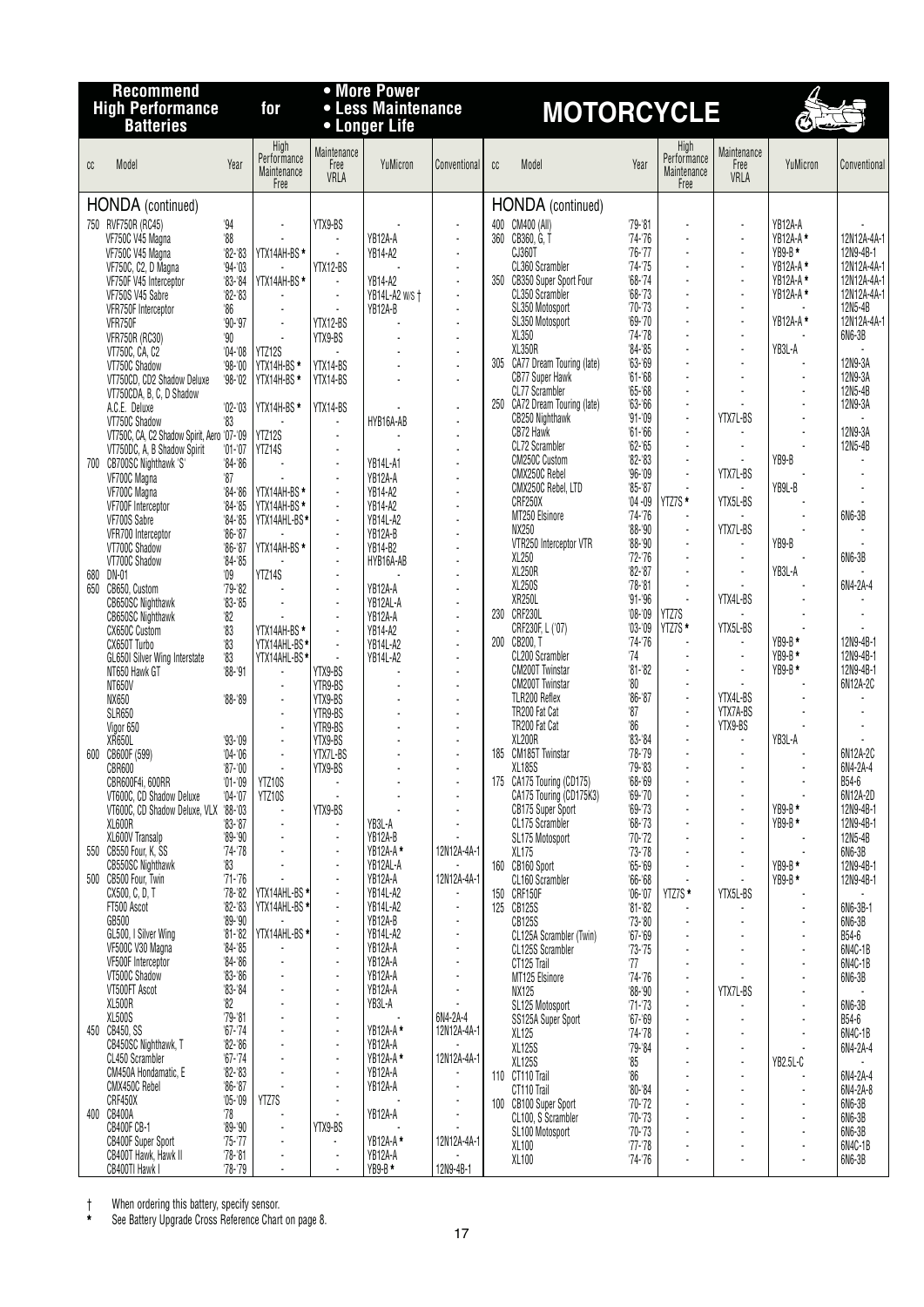

## **Hecommend**<br> **High Performance for** • Less Maintenance<br> **Batteries Batteries** • Longer Life<br> **Batteries**

## **Recommend • More Power**

| cc             | Model                                                                                                                                                                                                                                                                                                                                                                                                                                                                                   | Year                                                                                                                                                                                                                                                                                                        | High<br>Performance<br>Maintenance<br>Free                                                                                                                                                                                                             | Maintenance<br>Free<br>VRLA                                                                                                                                                                            | YuMicron                                                                                                        | Conventional                                                                                                             | cc         | Model                                                                                                                                                                                                                                                                                                                                                                                                                           | Year                                                                                                                                                                                                                               | High<br>Performance<br>Maintenance<br>Free                                                                                                                                                                                                                                                                                         | Maintenance<br>Free<br>VRLA                                                                                     | YuMicron                                                                                                                                                       | Conventiona           |
|----------------|-----------------------------------------------------------------------------------------------------------------------------------------------------------------------------------------------------------------------------------------------------------------------------------------------------------------------------------------------------------------------------------------------------------------------------------------------------------------------------------------|-------------------------------------------------------------------------------------------------------------------------------------------------------------------------------------------------------------------------------------------------------------------------------------------------------------|--------------------------------------------------------------------------------------------------------------------------------------------------------------------------------------------------------------------------------------------------------|--------------------------------------------------------------------------------------------------------------------------------------------------------------------------------------------------------|-----------------------------------------------------------------------------------------------------------------|--------------------------------------------------------------------------------------------------------------------------|------------|---------------------------------------------------------------------------------------------------------------------------------------------------------------------------------------------------------------------------------------------------------------------------------------------------------------------------------------------------------------------------------------------------------------------------------|------------------------------------------------------------------------------------------------------------------------------------------------------------------------------------------------------------------------------------|------------------------------------------------------------------------------------------------------------------------------------------------------------------------------------------------------------------------------------------------------------------------------------------------------------------------------------|-----------------------------------------------------------------------------------------------------------------|----------------------------------------------------------------------------------------------------------------------------------------------------------------|-----------------------|
| 90             | HONDA (continued)<br>100 XL100S<br>XL100S<br><b>XL100S</b><br>CA200 Honda 90<br>(C200 Touring 90)<br>CL90, L 5HP Scrambler<br>CM91 Honda 90 (C90M)<br>CT200 Trail 90<br>CT90 Trail<br>EZ90 Cub                                                                                                                                                                                                                                                                                          | $83 - 85$<br>$'81 - '82$<br>$'79 - '80$<br>$63 - 66$<br>$67 - 70$<br>$66 - 69$<br>$64 - 66$<br>$66 - 79$<br>$91 - 96$                                                                                                                                                                                       | $\overline{\phantom{a}}$<br>$\overline{a}$<br>÷<br>$\blacksquare$<br>$\blacksquare$<br>$\sim$<br>$\blacksquare$                                                                                                                                        | YTX5L-BS                                                                                                                                                                                               | $\overline{\phantom{a}}$<br>÷.<br>$\blacksquare$<br>$\blacksquare$<br>$\overline{\phantom{a}}$<br>÷,<br>٠<br>÷. | 6N4-2A-4<br>6N4C-1B<br>6N4-2A-4<br>6N6-1D<br>6N5.5-1D<br>6N6-1B<br>6N5.5-1D<br>6N5.5-1D                                  | 1000       | <b>KAWASAKI</b> (continued)<br>1100 KZ1100-B GP<br>KZ1100-B GP<br><b>ZN1100-B LTD</b><br>ZR1100<br>ZRX1100<br>ZX1100-A GPz<br>ZX1100-C Ninja ZX-11<br>ZX1100-D Ninja ZX-11 (CN)<br>ZX1100-D Ninja ZX-11<br>ZX1100-E (GP21100), ABS<br>KZ1000-P Police<br>KZ1000-P Police                                                                                                                                                        | '82<br>$^{\prime}81$<br>$84 - 85$<br>$92 - 95$<br>$\frac{99}{83}$ - 00<br>$90 - 93$<br>$\frac{93}{93} - \frac{94}{91}$<br>$95 - 97$<br>$'02 - 03/05$<br>$82 - 01$                                                                  | YTX20HL-BS *<br>YTX14AHL-BS *<br>YTX20CH-BS *<br><b>YTX14H-BS*</b><br>YTX14AHL-BS*                                                                                                                                                                                                                                                 | YTX20L-BS*<br>YTX16-BS<br>YTX14-BS<br>YTX14-BS<br>YTX14-BŠ<br>YTX14-BS<br>YTX20L-BS *                           | SYB16L-B<br>YB16L-B<br><b>YB14L-A2</b><br>SYB16L-B<br><b>YB14L-A2</b><br>YB18L-A                                                                               |                       |
| 80<br>75<br>70 | S90 Super (CS90)<br>SL90 Motosport<br>ST90 Trail Sport<br>XL80S<br>XL80S<br>XL75<br>C70 Passport<br>C70 Passport<br>C70M Honda<br>CL70 Scrambler<br>CT70                                                                                                                                                                                                                                                                                                                                | $64 - 69$<br>$^{\circ}69$<br>$73 - 75$<br>$83 - 85$<br>$'80 - '82$<br>$'77 - '79$<br>$82 - 83$<br>$80 - 81$<br>$'70 - '73$<br>$'69 - 73$<br>$91 - 94$                                                                                                                                                       | $\blacksquare$<br>$\blacksquare$<br>$\blacksquare$<br>$\blacksquare$<br>÷,<br>$\overline{a}$<br>$\blacksquare$<br>$\blacksquare$<br>$\blacksquare$<br>÷,                                                                                               | $\overline{\phantom{a}}$<br>÷,<br>÷,<br>YTX4L-BS                                                                                                                                                       | ٠<br>÷,<br>÷,<br>÷,<br>÷,<br>YB5L-B<br>6YB11-2D*<br>6YB11-2D*                                                   | 6N6-1B<br>6N5.5-1D<br>6N5.5-1D<br>6N4-2A-8<br>6N4C-1B<br>6N4C-1B<br>$\overline{a}$<br>6N11-2D<br>6N11-2D<br>6N5.5-1D-1   |            | KZ1000-C Police<br>K21000-C Police, 21-R<br>K21000, LTD<br>K21000-E ST, Shaft<br>KZ1000-G Classic<br>KZ1000, LTD, CSR<br>KZ1000-R Replica<br>Z1000<br>ZG1000-A Concours<br>ZL1000-A<br>ZX <sub>10R</sub><br>ZX1000-A Ninja<br>ZX1000-C Ninja (ZX-10R)                                                                                                                                                                           | $80 - 81$<br>$78 - 79$<br>$77 - 80$<br>$79 - 80$<br>$80\,$<br>$\frac{81-83}{82-83}$<br>$03 - 09$<br>$86 - 06$<br>87<br>$86 - 90$<br>$\frac{86-90}{04-09}$                                                                          | YTX14AHL-BS<br>YTX14H-BS *<br>YTX14H-BS *<br>YTX14H-BS *<br>YTX20HL-BS *<br>YTX20HL-BS *<br>YTX20HL-BS *<br>YTX14AHL-BS *<br>YTX14AHL-BS *<br>YTX14AHL-BS *<br>YTX14AHL-BS *<br>YTX14AHL-BS *<br>YTX14AHL-BS *<br>YTX14AHL-BS *<br>YTX14AHL-BS *<br>YTX20HL-BS *<br>YTX20HL-BS *<br>YTX14AHL-BS *<br>YTX14AHL-BS *<br>YTX14AHL-BS* | YTX20L-BS <sup>*</sup><br>YTX20L-BS*<br>YTX20L-BS *<br>YTX20L-BS *<br>YTX9-BS<br>YTX20L-BS*                     | YB16L-B<br><b>YB14L-A2</b><br><b>YB14L-A2</b><br>YB16L-B<br><b>YB14L-A2</b><br>YB18L-A<br>YB18L-A<br>YB18L-A<br>YB14L-A2<br><b>YB14L-A2</b><br><b>YB14L-A2</b> |                       |
| 65<br>55<br>50 | CT70 Trail<br>CT70 Trail<br>CT70 Trail, 70H<br>CT70, 70H<br>SL70 Motosport<br>SL70 Motosport<br>XL70<br>S65 Sport (CS65)<br>C. CA105T Trail<br>C110, CA110<br>MB <sub>5</sub><br>NA50 Express II                                                                                                                                                                                                                                                                                        | $80 - 82$<br>$74 - 79$<br>$69 - 71$<br>$72 - 73$<br>73<br>$71 - 72$<br>$74 - 76$<br>$'65 - '69$<br>$62 - 65$<br>$9 - 69$<br>'82<br>$'80 - '81$                                                                                                                                                              | $\blacksquare$<br>$\blacksquare$<br>$\overline{\phantom{a}}$                                                                                                                                                                                           |                                                                                                                                                                                                        | ÷,<br>÷,<br>÷,<br>$\blacksquare$<br>$\overline{a}$<br>÷,<br>÷,<br>÷,<br>YB2.5L-C                                | 6N4-2A-6<br>6N4C-1B<br>6N2A-2C<br>6N2A-2C-3<br>6N2A-2C-3<br>6N2A-2C<br>6N4C-1B<br>6N2-2A<br>6N2-2A<br>6N2-2A<br>6N4-2A-6 | 900<br>800 | <b>KZ900, LTD</b><br>Vulcan 900 Classic<br>Z1 Series<br>ZL900-A Eliminator<br>223900-A Ninja<br>27900-A Ninja<br>27900-B Ninja (2X-9R)<br>27900-C Ninja (2X-9R)<br>27900-C F, F Ninja (2X-9R)<br>VN800-A, B, E Vulcan,<br>Classic, Drifter<br>VN800-A, B, C, E Vulcan,<br>Classic, Drifter                                                                                                                                      | $76 - 77$<br>$06 - 09$<br>$\frac{73-75}{85-86}$<br>$\frac{84-86}{94-97}$<br>$98 - 99$<br>$'00 - 03$<br>$04 - 06$<br>$95 - 03$                                                                                                      | ÷<br>YTX14AHL-BS*<br>YTX14AHL-BS*<br>YTX14AHL-BS*<br>÷<br>$\overline{a}$<br>$\blacksquare$                                                                                                                                                                                                                                         | YT12B-BS<br>YTX12-BS<br>YTX12-BS<br>YTX9-BS<br>YTX9-BS<br>YTX12-BS<br>YTX14-BS                                  | YB10L-A2<br>YB14L-A2 *<br>YB14L-A2<br><b>YB14L-A2</b>                                                                                                          | 12N14-3A              |
|                | NA50 Express II<br><b>NC50 Express</b><br><b>NC50 Express</b><br>NC50 Express<br>NS50F<br>NU50 Urban Express<br>NU50M Urban Express Deluxe<br>NX50M Express SR<br>Z50A (K1)<br>ZB50                                                                                                                                                                                                                                                                                                     | 79<br>$'80 - '83$<br>$78 - 79$<br>77<br>$90^{\circ}$<br>$82 - 83$<br>$82 - 83$<br>$81 - 82$<br>$'69 - '70$<br>'88                                                                                                                                                                                           | $\blacksquare$<br>$\blacksquare$<br>$\blacksquare$<br>$\blacksquare$                                                                                                                                                                                   | $\ddot{\phantom{a}}$<br>$\ddot{\phantom{a}}$<br>÷,<br>$\blacksquare$<br>YTX4L-BS                                                                                                                       | YB3L-A<br>YB2.5L-C-1<br>YB4L-B<br>YB4L-B<br>÷,                                                                  | 6N2-2A<br>6N4-2A-6<br>6N2-2A<br>6N2A-2C-3<br>$\blacksquare$<br>6N2A-2C-1                                                 | 750        | H2 Series<br>KZ750, LTD, CSR<br>KZ750-E, H, L LTD<br>KZ750-F LTD, Spectre<br>KZ750-L Ninja<br><b>KZ750-R GP</b><br>VN750-A Vulcan<br>ZN750-A LTD<br>ZR-7, S<br>ZR750 (Z750S)<br>ZR750-C Zephyr<br>ZX750-E Turbo, GPz                                                                                                                                                                                                            | $72 - 75$<br>$76 - 79$<br>$\frac{180 - 83}{83}$<br>$\overline{\textbf{82}}$<br>$\frac{86}{86}$<br>$\frac{106}{84}$<br>$\frac{100}{00}$<br>$\frac{103}{8}$<br>$05 - 06$<br>$\frac{91.94}{83.85}$                                    | YTX14AHL-BS*<br>YTX14AHL-BS*<br>YTX14AHL-BS*<br>L.                                                                                                                                                                                                                                                                                 | YTX9-BS<br>YTX12-BS<br>YTX9-BS<br>YTX12-BS                                                                      | SYB14L-A2<br>YB12A-A<br>YB14L-A2<br>YB12A-A w/s t<br><b>YB14L-A2</b><br>YB14L-A2<br>SYB14L-A2                                                                  | 12N5.5-4A             |
|                | <b>INDIAN</b>                                                                                                                                                                                                                                                                                                                                                                                                                                                                           |                                                                                                                                                                                                                                                                                                             |                                                                                                                                                                                                                                                        |                                                                                                                                                                                                        |                                                                                                                 |                                                                                                                          |            | ŽX750-F Ninja<br>ZX750-H Ninja ZX-7<br>ZX750-H Ninja ZX-7                                                                                                                                                                                                                                                                                                                                                                       | $87 - 90$<br>$90^{\circ}$<br>'89                                                                                                                                                                                                   | YTX14AHL-BS*<br>YTX14AHL-BS*                                                                                                                                                                                                                                                                                                       |                                                                                                                 | YB14L-A2<br>YB12AL-A2<br>YB14L-A2                                                                                                                              |                       |
|                | 1638 1638 Chief<br>1442 1442 Scout, Spirit<br>All Models                                                                                                                                                                                                                                                                                                                                                                                                                                | $'02 - '03$<br>$'02 - 03$<br>$'99 - '01$                                                                                                                                                                                                                                                                    | YTX24HL-BS<br>YTX20H-BS *<br>YTX20H-BS *                                                                                                                                                                                                               | YTX20-BS<br>YTX20-BS                                                                                                                                                                                   |                                                                                                                 |                                                                                                                          | 700        | ZX750-J Ninja ZX-7<br>ZX750 Ninja ZX, 7RR<br>ZX750-P Ninja ŽX-7R<br>KZ700-A<br>VN700-A Vulcan<br>ZN700-A LTD                                                                                                                                                                                                                                                                                                                    | $91 - 95$<br>$91 - 97$<br>'96-'03<br>'84<br>'85<br>$84 - 85$                                                                                                                                                                       | ä,<br>YTX14AHL-BS*<br>YTX14AHL-BS*                                                                                                                                                                                                                                                                                                 | YTX12-BS<br>YTX9-BS<br>YTX12-BS                                                                                 | YB12A-A<br><b>YB14L-A2</b><br><b>YB14L-A2</b>                                                                                                                  |                       |
|                | <b>KAWASAKI</b>                                                                                                                                                                                                                                                                                                                                                                                                                                                                         |                                                                                                                                                                                                                                                                                                             |                                                                                                                                                                                                                                                        |                                                                                                                                                                                                        |                                                                                                                 |                                                                                                                          | 650        | ER <sub>6</sub> n<br>KL650-A, E, KLR                                                                                                                                                                                                                                                                                                                                                                                            | '09<br>$\frac{87}{90}$ - 91                                                                                                                                                                                                        | YTX14AHL-BS*                                                                                                                                                                                                                                                                                                                       | YTX12-BS                                                                                                        | YB14L-A2                                                                                                                                                       |                       |
|                | 2000 VN2000-A Vulcan<br>1600 VN1600-A Vulcan Classic,<br>D, Nomad<br>VN1600-B Vulcan Mean Streak<br>1500 VN1500 Vulcan 88, SE<br>VN1500-C Vulcan<br>VN1500-C Vulcan<br>VN1500-G, J, L, R<br>Vulcan Nomad, Drifter<br>VN1500-D, E, N Vulcan Classic<br>VN1500-D, E, N Vulcan Classic<br>VN1500-P Vulcan Mean Streak<br>1400 ZX14 Ninja<br>ZG1400 Concours<br>1300 KZ1300 Touring<br>ZN1300-A Voyager<br>1200 ZG1200 Voyager XII<br>ZRX1200R<br>$ZX-12R$<br>ZZR1200<br>1100 KZ1100-A, LTD | '04-'09<br>$^{103-109}_{04-09}$<br>$87 - 98$<br>$96 - 97$<br>$'99 - '05$<br>'96-'09<br>$^{102-103}_{06-109}$<br>$\frac{79}{79}$<br>$\frac{82}{83}$<br>$\frac{83}{86}$<br>$\frac{83}{66}$<br>$\frac{703}{10}$<br>$\frac{105}{10}$<br>$\frac{105}{10}$<br>$\frac{105}{10}$<br>$\frac{105}{10}$<br>$'81 - '83$ | YTX20CH-BS *<br>YTX20CH-BS *<br>YTX20CH-BS *<br>YTX24HL-BS *<br>YTX24HL-BS *<br>YTX20CH-BS *<br>YTX20CH-BS *<br>YTX20CH-BS *<br>YTX14H-BS *<br>YTX14H-BS *<br>YTX14H-BS *<br>YTX24HL-BS *<br>YTX14H-BS *<br>YTX14H-BS *<br>YTX14H-BS *<br>YTX20HL-BS * | YTX16-BS<br>YTX16-BS<br>YTX16-BS<br>$\overline{\phantom{a}}$<br>YTX16-BS<br>YTX16-BS<br>YTX16-BS<br>YTX14-BS<br>YTX14-BS<br>$\overline{\phantom{a}}$<br>YTX14-BS<br>YTX14-BS<br>YTX14-BS<br>YTX20L-BS* | Y50-N18L-A-CX *<br>Y50-N18L-A-CX *<br>Y50-N18L-A-CX *<br>SY50-N18L-AT<br>YB18L-A                                | Y50-N18L-A<br>Y50-N18L-A<br>Y50-N18L-A<br>12N24-3                                                                        | 636<br>600 | KL650-B'Tengai<br>KLE650 Versys<br>KLX650C, R<br>KZ650 SR, LTD, Custom<br>KZ650-H ĆSR<br>Ninja 650R<br>W Series<br>W650<br>ZX636-B, C Ninja ZX-6R<br><i>ENGOO-A KLR</i><br>KL600-A KLR<br>KL600-B KLR<br>ZL600 (All)<br>ZX600-FA Ninja ZX-6<br>ZX600-FA Ninja ZX-6<br>ZX600-FA Ninja ZX-6<br>ZX600-E, F Ninja ZX-6, 6R<br>ZX600-G, J Ninja ZX-6, 6R<br>ZX600-G, J Ninja ZX-6R<br>ZX600-K, M, N Ninja ZX-6RR<br>ZZR600<br>ZZR600 | $08 - 09$<br>$93 - 96$<br>$77 - 80$<br>$81 - 83$<br>$06 - 09$<br>$66 - 70$<br>$'00 - '02$<br>$03 - 06$<br>84<br>85-86<br>86-97<br>$85 - 96$<br>$08 - 09$<br>$\frac{93}{98} - \frac{02}{08}$<br>$03 - 06$<br>$05 - 08$<br>$02 - 04$ | YTX14AHL-BS*<br>YTX14H-BS*<br>YTX14AHL-BS*<br>ä,<br>٠<br>÷,<br>Ĭ.<br>Ĭ.                                                                                                                                                                                                                                                            | YTX12-BS<br>YTX9-BS<br>YTX12-BS<br>YTX14-BS<br>YTX9-BS<br>YTX9-BS<br>YTX12-BS<br>YTX9-BS<br>YTX9-BS<br>YTX12-BS | <b>YB14L-A2</b><br>YB10L-A2 *<br>YB12A-A*<br>YB7L-B*<br>YB4L-A<br><b>YB14L-A2</b><br>YB12A-A<br>YB12A-A                                                        | 12N10-3A-2<br>12N7-3B |

**\*** See Battery Upgrade Cross Reference Chart on page 8. † When ordering this battery, specify sensor.

When ordering this battery, specify sensor.<br>When ordering this battery, specify terminal adaptor.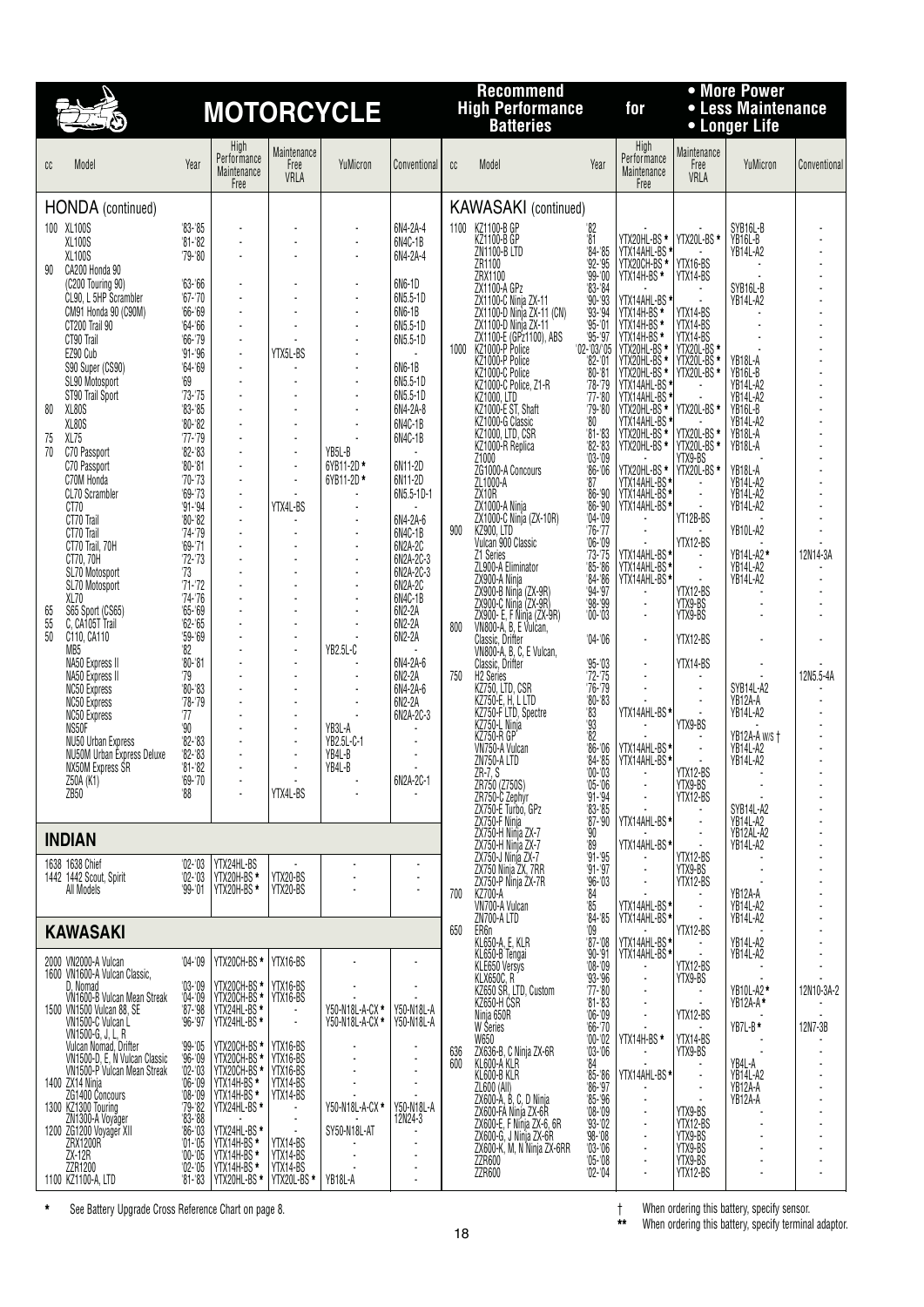|            | <b>Recommend</b>                                 |                                                                          |                                            |                             | • More Power                        |                                            |            |                                                              |                               |                                            |                             |                             |              |
|------------|--------------------------------------------------|--------------------------------------------------------------------------|--------------------------------------------|-----------------------------|-------------------------------------|--------------------------------------------|------------|--------------------------------------------------------------|-------------------------------|--------------------------------------------|-----------------------------|-----------------------------|--------------|
|            | <b>High Performance</b><br><b>Batteries</b>      |                                                                          | for                                        |                             | • Less Maintenance<br>• Longer Life |                                            |            | <b>MOTORCYCLE</b>                                            |                               |                                            |                             | Ó                           |              |
| cc         | Model                                            | Year                                                                     | High<br>Performance<br>Maintenance<br>Free | Maintenance<br>Free<br>VRLA | YuMicron                            | Conventional                               | cc         | Model                                                        | Year                          | High<br>Performance<br>Maintenance<br>Free | Maintenance<br>Free<br>VRLA | YuMicron                    | Conventional |
|            | <b>KAWASAKI</b> (continued)                      |                                                                          |                                            |                             |                                     |                                            |            | POLARIS VICTORY (continued)                                  |                               |                                            |                             |                             |              |
| 550        | KZ550, LTD, GP<br>KZ550-F LTD                    | $80 - 83$<br>84                                                          |                                            |                             | YB12A-A<br>YB12A-A **               |                                            | 1507       | Vegas, Kingpin, Hammer<br>V92TC Touring Cruiser              | $03 - 05$<br>$02 - 06$        | YTX20HL-BS *                               | YTX20L-BS                   |                             |              |
|            | KZ550-F Spectre<br>KZ550-H GP                    |                                                                          |                                            |                             | YB12A-A**<br><b>YB12A-A</b> +       | $\blacksquare$<br>$\overline{\phantom{a}}$ |            | V92SC Sport Cruiser                                          | $'00 - 01$                    | YTX20HL-BS *<br>YTX20HL-BS *               | YTX20L-BS<br>YTX20L-BS      |                             |              |
|            | ZR550-B Zephyr                                   | $\begin{array}{r} 63 \\ 83 \\ 82 - 83 \\ 90 - 92 \\ 84 - 86 \end{array}$ |                                            |                             | YB12A-A                             | $\overline{\phantom{a}}$                   |            | V92C, DC Classic, Deluxe Cruiser '98-'04                     |                               | YTX20HL-BS *                               | YTX20L-BS                   |                             |              |
| 500        | ZX550-A GPz<br>EN500-A Vulcan                    | $90 - 96$                                                                |                                            |                             | <b>YB12A-A +</b><br>YB12A-A         |                                            |            | <b>SUZUKI</b>                                                |                               |                                            |                             |                             |              |
|            | EN500-C Vulcan LTD<br>EX500-A                    | $\frac{96-09}{87-93}$                                                    | YTX14AHL-BS*                               |                             | YB12AL-A2<br>YB14L-A2               | $\blacksquare$<br>$\blacksquare$           |            | 1800 VZR1800 (M109R)                                         | $'06 - '09$                   | YTX20CH-BS                                 | $\overline{\phantom{a}}$    |                             |              |
|            | EX500-D Ninja 500R<br>H1 Series                  | $94 - 09$<br>$73 - 75$                                                   | YTX14AHL-BS                                |                             | YB14L-A2<br>YB9L-B *                | 12N9-3B                                    |            | VLR1800 (C109R)<br>1600 Marauder, Boulevard M95              | $06 - 09$<br>$04 - 05$        | YTX20CH-BS<br>YTX20CH-BS *                 | YTX16-BS                    |                             |              |
|            | H1 Series<br><b>KH500-A</b>                      | $69 - 72$<br>'76                                                         |                                            |                             | $YB9-B*$<br>YB9L-B*                 | 12N9-4B-1<br>12N9-3B                       |            | 1500 VL1500 Intruder, C90, T                                 | $98 - 09$                     |                                            | YTX16-BS-1                  |                             |              |
| 450        | EN450-A 454 LTD<br>KLX450R                       | $85 - 90$<br>08'09'                                                      | YTZ7S                                      |                             | YB12A-A                             |                                            |            | 1400 GV1400GC, D, T Cavalcade<br>VS1400GL Intruder, GLP, S83 | $86 - 88$<br>$'87 - '09$      | YTX24HL-BS*                                | YTX16-BS-1                  | SY50-N18L-AT                |              |
| 440<br>400 | KZ440 (All)<br>KH400-A                           | $80 - 83$<br>$76 - 78$                                                   |                                            |                             | YB12A-A                             | 12N5.5-4A                                  |            | 1300 GSX1300BK B-King                                        | $'08 - 09$                    | $\blacksquare$                             | YTX12-BS                    |                             |              |
|            | KLX400R, KLX400SR<br>KZ400 Deluxe                | $^{\prime}03$<br>$77 - 79$                                               |                                            | YT7B-BS                     | YB12A-A*                            | 12N12A-4A-1                                |            | GSX1300R Hayabusa<br>GSX1300R, Z Hayabusa                    | $99 - 07$<br>$08 - 09$        | $\blacksquare$<br>$\blacksquare$           | YT12A-BS<br>YTX12-BS        |                             |              |
|            | KZ400-C                                          | '78                                                                      |                                            |                             |                                     | 12N5.5-4A                                  |            | 1250 GSF1250S, A Bandit                                      | $'07 - '09$                   | $\blacksquare$                             | YT12A-BS                    |                             |              |
|            | KZ400-D, H<br>KZ400-aS                           | $74 - 79$<br>$75 - 77$                                                   |                                            | $\overline{a}$              | YB12A-A *                           | 12N12A-4A-1<br>12N5.5-4A                   |            | 1200 GSF1200, S Bandit<br>GV1200GL Madura                    | $97 - 05$<br>$85 - 86$        | YTX14AHL-BS*                               | YTX12-BS<br>$\blacksquare$  | YB14L-B2                    |              |
| 350        | S3 Series<br>A7 Series                           | $74 - 75$<br>$66 - 71$                                                   |                                            | $\overline{\phantom{a}}$    | YB9-B *                             | 12N5.5-4A                                  |            | 1150 GS1150E, S<br>1100 GS1100S, Katana                      | $83 - 86$<br>$81 - 01$        | ÷.                                         | $\overline{\phantom{a}}$    | SYB14L-B2<br>SYB14L-A2      |              |
|            | F5 Series<br>F9 Series                           | $'70 - '71$<br>$73 - 75$                                                 |                                            |                             |                                     | 6N2-2A-3<br>6N4B-2A-3                      |            | GS1100E, S                                                   | $80 - 83$                     |                                            |                             | SYB14L-A2                   |              |
|            | <b>F9 Series</b><br>S <sub>2</sub> Series        | 72<br>$72 - 73$                                                          |                                            |                             |                                     | 6N2-2A-3<br>12N5.5-4A                      |            | GS1100G, K, L, Katana<br>GSX-R1100                           | $82 - 84$<br>$86 - 92$        | YTX14AHL-BS*<br>YTX14AHL-BS*               | $\overline{\phantom{a}}$    | YB14L-A2<br><b>YB14L-A2</b> |              |
| 305        | <b>EX305-B GP</b>                                | '83                                                                      |                                            |                             | YB9L-A2<br>YB10L-A2                 |                                            |            | GSX-R1100 W<br>GSX1100F Katana                               | $93 - 98$<br>$'88 - '93$      | YTX14AHL-BS*                               | YTX12-BS                    | YB14L-B2                    |              |
| 250        | KZ305 CSR, LTD<br>EX250, Ninja 250R              | $^{181-188}_{08-09}$                                                     | ÷.                                         | YTX7A-BS                    |                                     |                                            |            | GSX1100G                                                     | $91 - 93$                     | YTX14H-BS*                                 | YTX14-BS                    |                             |              |
|            | A1 Series<br>EL250, HS                           | $66 - 71$<br>$98 - 93$                                                   | $\blacksquare$                             |                             | $YB9-B*$<br>YB9L-A2                 | 12N9-4B-1                                  |            | 1000 DL1000 V-Strom<br>GS1000                                | $'02 - 09$<br>$78 - 82$       | YTX14H-BS*<br>YTX14AHL-BS*                 | YTX14-BS                    | <b>YB14L-A2</b>             |              |
|            | EX250 Ninja<br>EX250 Ninja                       | $95 - 07$<br>$86 - 94$                                                   | ÷.<br>$\overline{a}$                       | YTX7L-BS                    | YB9L-A2                             |                                            |            | GSX-R1000<br>GSX-R1000                                       | $'01 - 04$<br>$05 - 09$       |                                            | YTX12-BS<br>YT12A-BS        |                             |              |
|            | F4 Series<br><b>F8 Series</b>                    | $69 - 70$<br>$71 - 72$                                                   |                                            |                             |                                     | 12N5.5-4A<br>6N2-2A-3                      |            | SV1000, S<br><b>TL1000R</b>                                  | $'03 - '07$<br>$98 - 03$      | YTX14H-BS*                                 | YTX14-BS<br>YT12A-BS        |                             |              |
|            | F11 Series<br>KE250-B                            | $73 - 75$<br>$77 - 79$                                                   |                                            |                             |                                     | 6N4B-2A-3<br>6N6-1D-2                      |            | TL1000S                                                      | $97 - 01$                     | $\blacksquare$                             | YTX12-BS                    |                             |              |
|            | <b>KH250-A</b><br>KL250 Super Sherpa             | 76<br>$00 - 09$                                                          | $\blacksquare$                             | YTX7L-BS                    |                                     | 12N5.5-4A                                  | 900<br>850 | RF900, R, S, ZS<br>GS850G, GL                                | $94 - 97$<br>$'79 - 83$       | YTX14AHL-BS*                               | YTX9-BS                     | YB14L-A2                    |              |
|            | KL250<br>KL250-D KLR                             | $'78 - 84$                                                               |                                            |                             |                                     | 6N6-1D-2                                   | 800        | VL800 Intruder Volusia,<br>Boulevard C50, T, M50             | $'01 - 08$                    |                                            | YTX12-BS                    |                             |              |
|            | KLX250S                                          | $85 - 05$<br>$'06 - 09$                                                  |                                            | YTX7L-BS                    | YB4L-A                              |                                            |            | VS800 GL, S Intruder, S50                                    | $92 - 09$                     | $\blacksquare$                             |                             | YB16B-A1                    |              |
|            | KZ250 CSR, LTD<br>S1 Series                      | $80 - 83$<br>'73-'75<br>'78-'79                                          |                                            |                             | YB10L-A2 *                          | 12N10-3A-2<br>12N5.5-4A                    |            | VX800<br>VZ800 Marauder                                      | $90 - 93$<br>$97 - 08$        |                                            | YTX12-BS                    | YB16B-A                     |              |
| 200<br>175 | <b>KZ200-A</b>                                   | $71 - 75$                                                                |                                            |                             | YB10L-B                             | 6N4-2A-5                                   | 750        | GS750, Katana<br>GSX750F Katana                              | $'77 - 83$<br>$98 - 06$       | YTX14AHL-BS*                               | YTX9-BS                     | YB14L-A2                    |              |
| 125        | F7 Series<br>KE175-B<br><b>BN125 Eliminator</b>  | $76 - 78$<br>$'01 - 09$                                                  |                                            |                             | YB9-B                               | 6N6-1D-2                                   |            | GSX750F Katana<br>GSX-R750                                   | $89 - 97$<br>$'00 - '09$      | YTX14AHL-BS*                               | YT12A-BS                    | YB14L-B2                    |              |
|            | F6 Series<br><b>KE125-A</b>                      | $71 - 73$<br>$76 - 83$                                                   |                                            |                             |                                     | 6N4-2A-5<br>6N6-1D-2                       |            | GSX-R750<br>GSX-R750                                         | $96 - 99$                     |                                            | YTX9-BS                     |                             |              |
|            | KS125 Series                                     | $74 - 75$<br>$67 - 69$                                                   |                                            |                             |                                     | 6N6-1D-2                                   |            | GSXR750W                                                     | $86 - 92$<br>$94 - 95$        | YTX14AHL-BS*                               | YTX9-BS                     | YB14L-A2                    |              |
| 120        | <b>C2SS RoadRunner</b><br><b>C2TR RoadRunner</b> | $67 - 69$                                                                |                                            |                             |                                     | 6N4-2A-3<br>6N4-2A-3<br>6N4-2A-5           |            | GSXR750W<br>GT750 LeMans                                     | '93<br>$72 - 77$              | YTX14AHL-BS*                               | YTX12-BS<br>$\blacksquare$  | YB14L-A2                    |              |
| 100        | G3SS Series<br>G3TR Series                       | 75<br>71                                                                 |                                            |                             |                                     | 6N4-2A-3 ††                                |            | VS750GLP Intruder<br>GS700E, GS700ES                         | $88 - 91$<br>85               | YTX14AHL-BS*                               | $\blacksquare$              | YB16B-A1<br>YB14L-A2        |              |
|            | <b>G4TR Series</b><br><b>G4TR Series</b>         | $73 - 75$<br>$70 - 72$                                                   |                                            |                             |                                     | 6N4-2A-5<br>6N2-2A-3                       | 700        | GV700GL Madura                                               | 85                            | YTX14AHL-BS*                               | ÷,                          | YB14L-B2                    |              |
|            | G5 Series<br>G5 Series<br>KE100-A                | $74 - 75$<br>$72 - 73$                                                   |                                            |                             |                                     | 6N4-2A-5<br>6N4-2A-3                       | 650        | VS700GL Intruder<br>DL650 V-Strom                            | $85 - 87$<br>$04 - 09$        |                                            | YTX12-BS                    | YB16B-A1                    |              |
|            |                                                  | $'79 - '81$<br>$76 - 78$                                                 |                                            |                             |                                     | 6N6-1D-2<br>6N4-2A-5                       |            | DR650S ER, ES<br><b>DR650S N, P</b>                          | $94 - 95$<br>$92 - 93$        | $\blacksquare$<br>$\blacksquare$           | YTX12-BS<br>YTX4L-BS        |                             |              |
|            | KE100-A<br>KE100-B<br>KH100-B                    | $\frac{82}{76}$ -'01                                                     |                                            |                             |                                     | 6N6-1D-2<br>6N4-2A-5                       |            | <b>DR650S</b>                                                | $90 - 91$                     |                                            |                             | YB5L-B*                     | 12N5-3B      |
|            | KM100-A<br>KM100-A                               | $'79 - 81$                                                               |                                            |                             |                                     | 6N6-1D-2                                   |            | DR650SE<br>DR650SE (CN)                                      | $98 - 09$<br>$96 - 97$        | $\blacksquare$                             | YTX9-BS<br>YTX9-BS          |                             |              |
|            | KV100-A                                          | '76-'78<br>76                                                            |                                            |                             |                                     | 6N4-2A-5<br>6N4-2A-5                       |            | DR650SE<br>GR650 Tempter, X                                  | $96 - 97$<br>'83              | YTX14AHL-BS*                               | $\blacksquare$              | YB10L-B2<br>YB14L-A2        |              |
| 90         | G3SS Series<br>G3SS Series                       | $73 - 74$<br>$69 - 72$                                                   |                                            |                             |                                     | $6N4-2A-5$<br>$6N4-2A-3$ T                 |            | GS650E<br>GS650 (All)                                        | $81 - 82$<br>$81 - 83$        | YTX14AHL-BS*                               |                             | YB10L-A2<br>YB14L-A2        |              |
|            | <b>G3TR Series</b><br><b>MC1 Series</b>          | $69 - 70$<br>$73 - 75$                                                   |                                            |                             |                                     | $6N4 - 2A - 3$ +<br>6N4-2A-5               |            | GSX650F                                                      | $08 - 09$                     |                                            | YTX9-BS                     |                             |              |
|            | <b>POLARIS VICTORY</b>                           |                                                                          |                                            |                             |                                     |                                            |            | LS650 Savage, S40<br>SV650                                   | $86 - 08$<br>$99 - 02$        | YTX14AHL-BS*                               | YT12A-BS                    | YB14L-B2                    |              |
| 1731       | Vegas, Jackpot, Hammer, Ness, Vision '08-'09     |                                                                          | YTX20HL-BS                                 |                             |                                     |                                            |            | SV650, S, A, SA<br>SV650, S<br>XN85 Turbo                    | $03 - 08$<br>$08 - 09$<br>'83 | ÷,<br>$\blacksquare$<br>YTX14AHL-BS*       | YTX12-BS<br>YTX12-BS        | YB14L-A2                    |              |
|            | 1634 Vegas, Kingpin, Hammer(-08)                 |                                                                          | '06-'09 YTX20HL-BS                         |                             |                                     |                                            |            |                                                              |                               |                                            |                             |                             |              |

†† G3SS and G3TR models having the engine production #235611 and above, use a 6N4-2A-5 battery.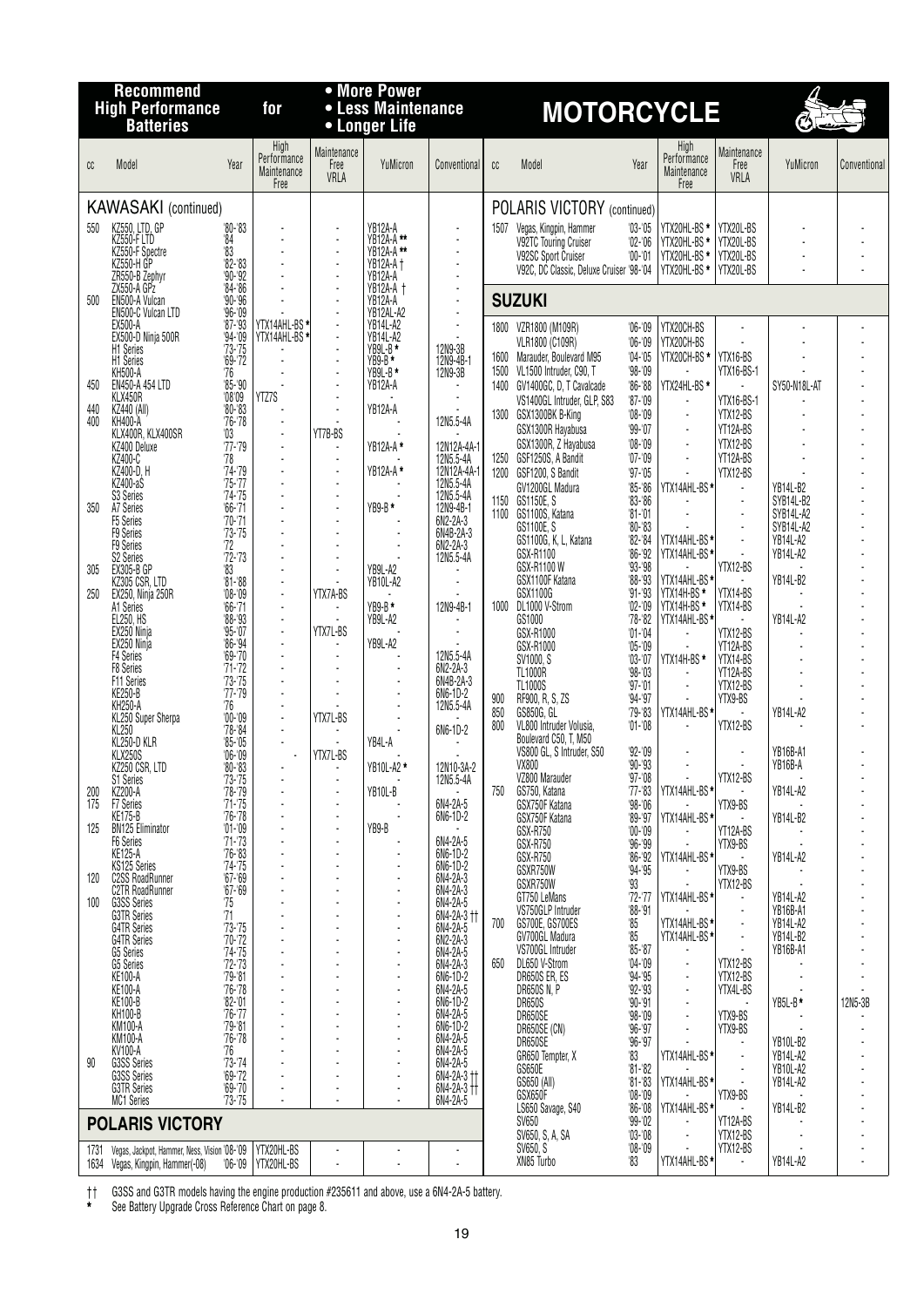# **High Performance for • Less Maintenance MOTORCYCLE Batteries • Longer Life**

## **Recommend • More Power**

| CC  | Model                      | Year                       | High<br>Performance<br>Maintenance<br>Free | Maintenance<br>Free<br>VRLA | YuMicron        | Conventional | cc       | Model                          | Year                    | High<br>Performance<br>Maintenance<br>Free | Maintenance<br>Free<br>VRLA | YuMicron        | Conventiona |
|-----|----------------------------|----------------------------|--------------------------------------------|-----------------------------|-----------------|--------------|----------|--------------------------------|-------------------------|--------------------------------------------|-----------------------------|-----------------|-------------|
|     | SUZUKI (continued)         |                            |                                            |                             |                 |              |          | SUZUKI (continued)             |                         |                                            |                             |                 |             |
| 600 | GSF600S Bandit             | $96 - 03$                  |                                            | YTX9-BS                     |                 |              | 100      | TS100 Honcho                   | $78 - 81$               | $\blacksquare$                             |                             |                 | 6N4B-2A     |
|     | GSX-R600                   | $97 - 09$                  |                                            | YTX9-BS                     |                 |              |          | TS100 Honcho                   | $73 - 77$               |                                            |                             |                 | 6N4-2A      |
|     | GSX-R600W                  | $92 - 93$                  |                                            | YTX9-BS                     |                 |              | 90       | RV90 Rover                     | $73 - 77$               |                                            | $\sim$                      |                 | 6N4B-2      |
|     | GSX600F Katana             | $98 - 06$                  |                                            | YTX9-BS                     |                 |              |          | RV90 Rover                     | 72                      |                                            | ÷                           |                 | 6N2-2A-4    |
|     | GSX600F Katana             | $'88 - '97$                |                                            | ÷.                          | YB10L-B2        |              |          | <b>TC90</b>                    |                         |                                            | ÷                           | ×               | 6N4-2A      |
|     | SP600                      | '85                        |                                            |                             | YB5L-B*         | 12N5-3B      |          | TC90J, TC90R                   |                         |                                            |                             |                 | 6N2-2A-4    |
|     | <b>RF600R, S</b>           | $94 - 96$                  |                                            | YTX9-BS                     |                 |              |          | Model K10, Model K10P          | $68\,$                  |                                            |                             |                 | 6N4-2A      |
| 550 | GS550E, L, M, TX           | $'77 - 82$                 |                                            | ÷,                          | YB10L-A2        |              | 80       | Sport 80 (Models K11 & K11P)   | $68\,$                  |                                            |                             |                 | 6N4-2A      |
|     | GS550E, ES, L              | $'83 - '86$                |                                            | $\overline{a}$              | YB10L-B         |              |          | Trail 80 (Models K15 & K15P)   | $68\,$                  |                                            |                             |                 | 6N4-2A      |
| 500 | GT550 Indy<br>GS500, F     | $72 - 77$<br>$'01 - '09$   |                                            | ÷,                          | YB10L-B2        | 12N11-3A-1   | 75<br>70 | TS75 Colt<br>DR-Z70            | $75 - 77$<br>$'08 - 09$ |                                            | YT4B-BS                     |                 | 6N4-2A      |
|     | GS500E                     | $'89 - '00$                |                                            | ÷,                          | YB10L-B2        |              | 55       | Model 31                       | 68                      |                                            |                             |                 | 6N2-2A-4    |
|     | GT500 Titan                | $76 - 77$                  |                                            | $\blacksquare$              | YB7-A *         | 12N7-4A      | 50       | AC50, AS50                     | 71                      |                                            |                             |                 | 6N4-2A      |
|     | SP500                      | $81 - 83$                  |                                            |                             |                 | 6N4B-2A      |          | <b>OR50</b>                    | $79 - 80$               |                                            |                             |                 | 6N4B-2A     |
|     | T500 Titan                 | $68 - 75$                  |                                            | ÷,                          | $YB7-A*$        | 12N7-4A      |          | Sport 50 (Model M12)           | 68                      |                                            | $\overline{\phantom{a}}$    |                 | 6N4-2A      |
| 450 | GS450                      | $83 - 88$                  |                                            |                             | YB12B-B2        |              |          | T\$50                          | 74                      |                                            |                             |                 | 6N4-2A      |
|     | GS450                      | $'80 - '82$                |                                            | ÷,                          | YB10L-A2        |              |          | YAMAHA                         |                         |                                            |                             |                 |             |
| 425 | GS425, GS425E, L           | '79                        |                                            |                             | <b>YB10L-A2</b> |              |          |                                |                         |                                            |                             |                 |             |
| 400 | DR-Z400, E. S<br>GN400T, X | $'00 - '09$<br>$'80 - '82$ |                                            | YT7B-BS                     |                 | 6N4B-2A      | 1854     | Roadliner, Stratoliner         | $06 - 09$               |                                            | YT14B-BS                    |                 |             |
|     | GS400                      | $'77 - 78$                 |                                            | ÷,                          | YB10L-A2        |              | 1700     | <b>VMAX</b>                    | $^{\prime}09$           | YTZ14S                                     |                             |                 |             |
|     | GS400X                     | $'77 - '78$                |                                            |                             | YB7-A *         | 12N7-4A      |          | XV1700A Road Star, Silverado   | $04 - 09$               | YTX20HL-BS *                               | YTX20L-BS                   |                 |             |
|     | GSF400 Bandit              | $91 - 93$                  |                                            | YTX9-BS                     |                 |              |          | XV1700P Road Star Warrior      | $02 - 09$               |                                            | YT14B-BS                    |                 |             |
|     | SP400                      | '80                        |                                            |                             |                 | 6N4B-2A      |          | 1600 XV1600 Road Star          | $99 - 03$               | YTX20HL-BS *                               | YTX20L-BS                   |                 |             |
|     | TS400 Apache               | $76 - 77$                  |                                            |                             |                 | 6N4B-2A      |          | 1300 FJR1300                   | $03 - 09$               |                                            | YT14B-BS                    |                 |             |
|     | TS400 Apache               | $72 - 75$                  |                                            | ÷,                          | YB5L-B*         | 12N5-3B      |          | XVZ13 Royal Star/Venture (All) | $96 - 09$               | YTX20HL-BS *                               | YTX20L-BS                   |                 |             |
| 380 | GT380 Sebring              | $72 - 77$                  |                                            | ÷,                          | YB7-A*          | 12N7-4A      |          | XVZ13 Venture/Royale           | $86 - 93$               | YTX24HL-BS *                               |                             | SY50-N18L-AT    |             |
| 370 | SP370                      | $78 - 79$<br>$90 - 96$     |                                            |                             |                 | 6N4B-2A      | 1200     | XJR1300(EU)<br>FJ1200 (All)    | $'07 - 09$<br>$91 - 93$ | YTZ14S<br>YTX14H-BS*                       | YTX14-BS                    |                 |             |
| 350 | <b>DR350S</b><br>DR350SE   | $94 - 99$                  |                                            | YTX4L-BS<br>YTX7L-BS        |                 |              |          | FJ1200                         | $86 - 90$               | YTX14AHL-BS*                               |                             | YB14L-A2        |             |
|     | T350 Series                | 79                         |                                            | $\blacksquare$              | YB5L-B*         | 12N5-3B      |          | VMX12 V-Max                    | $85 - 07$               |                                            |                             | YB16AL-A2       |             |
| 305 | Scramble TC305             | $^{\prime}69$              |                                            | $\blacksquare$              | $YB5L-B*$       | 12N5-3B      |          | XVZ12 Venture/Royale           | $83 - 85$               | YTX24HL-BS *                               | $\blacksquare$              | SY50-N18L-AT    |             |
|     | T305                       | 69                         |                                            | ÷,                          | $YB5L-B*$       | 12N5-3B      |          | 1100 FJ1100                    | $84 - 85$               | YTX14AHL-BS*                               |                             | <b>YB14L-A2</b> |             |
| 300 | GS300L                     | $82 - 85$                  |                                            |                             | YB12B-B2        |              |          | XJ1100 Maxim                   | $^{\prime}82$           | YTX24HL-BS *                               |                             | SY50-N18L-AT    |             |
| 250 | <b>DR250S</b>              | $90 - 92$                  |                                            | YTX4L-BS                    |                 |              |          | XS1100 (All)                   | $'78 - 81$              | YTX24HL-BS *                               | $\blacksquare$              | Y50-N18L-A-CX * | Y50-N18L-A  |
|     | DR250S EP, ER, ES          | $93 - 95$                  |                                            | YTX7L-BS                    |                 |              |          | XV1100 Virago (All)            | $86 - 99$<br>0.00100    | YTX24HL-BS *                               | T11000                      | Y50-N18L-A-CX * | Y50-N18L-A  |

|            | GT500 Titan<br>SP500<br>T500 Titan                   | '76-'77<br>$\frac{181 - 83}{68 - 75}$<br>$83 - 88$ |       | $\blacksquare$       | YB7-A *<br>YB7-A *               | 12N7-4A<br>6N4B-2A<br>12N7-4A   | 50           | AC50, AS50<br><b>OR50</b><br>Sport 50 (Model M12)      | 71<br>$79 - 80$<br>68      |                              |                       |                       | 6N4-2A<br>6N4B-2A<br>6N4-2A |
|------------|------------------------------------------------------|----------------------------------------------------|-------|----------------------|----------------------------------|---------------------------------|--------------|--------------------------------------------------------|----------------------------|------------------------------|-----------------------|-----------------------|-----------------------------|
| 450<br>425 | GS450<br>GS450<br>GS425, GS425E, L                   | $80 - 82$<br>'79                                   |       | ÷,<br>$\overline{a}$ | YB12B-B2<br>YB10L-A2<br>YB10L-A2 |                                 |              | TS50<br>YAMAHA                                         | 74                         |                              |                       |                       | 6N4-2A                      |
| 400        | DR-Z400, E, S                                        | $00 - 09$                                          |       | YT7B-BS              |                                  |                                 |              |                                                        |                            |                              | YT14B-BS              |                       |                             |
|            | GN400T, X<br>GS400                                   | $80 - 82$<br>$77 - 78$                             |       | ÷,                   | YB10L-A2                         | 6N4B-2A                         | 1854<br>1700 | Roadliner, Stratoliner<br>VMAX                         | $06 - 09$<br>$^{\prime}09$ | YTZ14S                       |                       |                       |                             |
|            | GS400X                                               | $77 - 78$                                          |       |                      | $YB7-A*$                         | 12N7-4A                         |              | XV1700A Road Star, Silverado                           | $04 - 09$                  | YTX20HL-BS *                 | YTX20L-BS             |                       |                             |
|            | GSF400 Bandit                                        | $91 - 93$                                          |       | YTX9-BS              |                                  |                                 |              | XV1700P Road Star Warrior                              | $'02 - 09$                 |                              | YT14B-BS              |                       |                             |
|            | SP400                                                | $^{\prime}80$                                      |       |                      |                                  | 6N4B-2A                         | 1600         | XV1600 Road Star                                       | $99 - 03$                  | YTX20HL-BS *                 | YTX20L-BS             |                       |                             |
|            | TS400 Apache                                         | $76 - 77$<br>$72 - 75$                             |       | ÷,                   | YB5L-B*                          | 6N4B-2A<br>12N <sub>5</sub> -3B |              | 1300 FJR1300                                           | $03 - 09$<br>$96 - 09$     | YTX20HL-BS *                 | YT14B-BS<br>YTX20L-BS |                       |                             |
| 380        | TS400 Apache<br>GT380 Sebring                        | $72 - 77$                                          |       | $\overline{a}$       | YB7-A*                           | 12N7-4A                         |              | XVZ13 Royal Star/Venture (All)<br>XVZ13 Venture/Royale | $86 - 93$                  | YTX24HL-BS*                  |                       | SY50-N18L-AT          |                             |
| 370        | SP370                                                | $78 - 79$                                          |       |                      |                                  | 6N4B-2A                         |              | XJR1300(EU)                                            | $07 - 09$                  | YTZ14S                       |                       |                       |                             |
| 350        | DR350S                                               | $90 - 96$                                          |       | YTX4L-BS             |                                  |                                 |              | 1200 FJ1200 (All)                                      | $91 - 93$                  | YTX14H-BS*                   | YTX14-BS              |                       |                             |
|            | DR350SE                                              | $94 - 99$                                          |       | YTX7L-BS             |                                  |                                 |              | FJ1200                                                 | $86 - 90$                  | YTX14AHL-BS*                 |                       | YB14L-A2<br>YB16AL-A2 |                             |
|            | T350 Series<br>Scramble TC305                        | 79<br>69                                           |       | $\overline{a}$       | YB5L-B*<br>YB5L-B*               | 12N5-3B<br>12N5-3B              |              | VMX12 V-Max<br>XVZ12 Venture/Royale                    | $85 - 07$<br>$83 - 85$     |                              | $\overline{a}$        | SY50-N18L-AT          |                             |
| 305        | T305                                                 | $^{\circ}69$                                       |       |                      | YB5L-B*                          | 12N5-3B                         |              | 1100 FJ1100                                            | $84 - 85$                  | YTX24HL-BS *                 |                       | YB14L-A2              |                             |
| 300        | GS300L                                               | $82 - 85$                                          |       | $\overline{a}$       | YB12B-B2                         |                                 |              | XJ1100 Maxim                                           | 82                         | YTX14AHL-BS*<br>YTX24HL-BS*  | L.                    | SY50-N18L-AT          |                             |
| 250        | <b>DR250S</b>                                        | $90 - 92$                                          |       | YTX4L-BS             |                                  |                                 |              | XS1100 (All)                                           | $78 - 81$                  | YTX24HL-BS*                  | L.                    | Y50-N18L-A-CX *       | Y50-N18L-A                  |
|            | DR250S EP, ER, ES                                    | $93 - 95$                                          |       | YTX7L-BS             |                                  |                                 |              | XV1100 Virágo (All)                                    | $86 - 99$                  | YTX24HL-BS *                 | $\overline{a}$        | Y50-N18L-A-CX *       | Y50-N18L-A                  |
|            | DR-Z250                                              | $'01 - 07$                                         | YTZ7S |                      |                                  |                                 | 1000         | XVS1100 V-Štar (All)<br><b>FZR1000</b>                 | $99 - 09$<br>$91 - 95$     |                              | YT14B-BS              |                       |                             |
|            | GN250<br>GS250T                                      | $82 - 88$<br>$80 - 81$                             |       | $\overline{a}$       | YB10L-A2<br>YB10L-A2             | $\overline{a}$                  |              | FZR1000                                                | $87 - 90$                  | YTX14H-BS*<br>YTX14AHL-BS    | YTX14-BS              | <b>YB14L-A2</b>       |                             |
|            | GT250 Hustler                                        | $73 - 77$                                          |       |                      | YB5L-B*                          | 12N5-3B                         |              |                                                        | $06 - 09$                  | YTZ14S                       |                       |                       |                             |
|            | GZ250                                                | $99 - 09$                                          |       | YTX7L-BS             |                                  |                                 |              | FZS1000 FZ1<br>FZS1000 FZ1                             | $'01 - 05$                 |                              | YT14B-BS              |                       |                             |
|            | Model T20                                            | 69                                                 |       |                      | YB5L-B*                          | 12N5-3B                         |              | GTS1000                                                | $93 - 94$                  |                              | YTX14-BS              |                       |                             |
|            | SP250                                                | $82 - 85$                                          |       | ÷,<br>$\overline{a}$ |                                  | 6N4B-2A<br>12N5-3B              |              | XV1000 Virago<br>YZF-R1                                | $84 - 85$<br>$98 - 03$     | YTX24HL-BS *                 | YT12B-BS              | Y50-N18L-A-CX *       | Y50-N18L-A                  |
|            | Scrambler TC250<br>T250, T250-II, T250J, T250R       | $69$<br>$72$                                       |       |                      | YB5L-B*<br>YB5L-B*               | 12N5-3B                         |              | YZF-R1                                                 | $04 - 09$                  | YTZ10S                       |                       |                       |                             |
|            | TS250 Savage                                         | $'73 - 81$                                         |       |                      |                                  | 6N4B-2A                         |              | <b>YZF1000R</b>                                        | $97$                       | YTX14H-BS <sup>*</sup>       | YTX14-BS              |                       |                             |
|            | TS250 Savage                                         | $69 - 72$                                          |       | $\blacksquare$       |                                  | 6N2-2A-4                        | 920          | XV920 Virago                                           | 82                         | YTX24HL-BS *                 |                       | SY50-N18L-AT          |                             |
| 200        | DR200SE                                              | $96 - 08$                                          |       | YTX7L-BS             |                                  |                                 |              | XV920M Midnight Virago                                 | 83                         |                              | $\blacksquare$        | Y50-N18L-A-CX *       | Y50-N18L-A                  |
|            | SP200                                                | $86 - 88$                                          |       |                      | YB4L-B                           |                                 |              | XV920R Virago                                          | $81 - 83$                  | YTX24HL-BS *                 | L.                    | Y50-N18L-A-CX *       | Y50-N18L-A                  |
| 185        | T200, TC200<br>GT185 Adventurer                      | $73 - 77$                                          |       | $\overline{a}$       | YB5L-B*                          | 12N5-3B<br>12N11-3A-1           | 900<br>850   | XJ900R Seca<br><b>TDM850</b>                           | 83<br>$92 - 93$            | YTX14AHL-BS*                 | YTX12-BS              | <b>YB14L-A2</b>       |                             |
|            | TC185 Ranger                                         | $74 - 77$                                          |       | $\overline{a}$       |                                  | 12N11-3A-1                      |              | XS850 (All)                                            | $80 - 81$                  | YTX14AHL-BS*                 |                       | YB14L-A2              |                             |
|            | TS185 Sierra                                         | $'77 - '81$                                        |       | ÷,                   |                                  | 6N4B-2A                         | 750          | FZ750, FZR750                                          | $85 - 88$                  | YTX14AHL-BS *                |                       | YB14L-A2              |                             |
|            | TS185 Sierra                                         | $71 - 76$                                          |       |                      |                                  | 6N4-2A                          |              | TX750                                                  | $73 - 74$                  |                              | YTX20L-BS*            | YB16L-B               |                             |
| 125        | DR125, SE, SES                                       | $94 - 96$                                          |       | YTX7L-BS             |                                  |                                 |              | XJ750 Maxim                                            | $82 - 83$                  |                              |                       | SYB14L-A2             |                             |
|            | GN125, E<br>GN125, E                                 | $91 - 96$<br>$82 - 83$                             |       |                      | YB7-A<br>YB7-A                   |                                 |              | XJ750M Midnight Maxim<br>XJ750R Seca                   | $^{\circ}83$<br>$81 - 83$  | YTX14AHL-BS*                 |                       | YB14L-A2<br>SYB14L-A2 |                             |
|            | <b>RV125 SE, R</b>                                   | 94                                                 |       | YTX7L-BS             |                                  |                                 |              | XS750 (All)                                            | $77 - 79$                  | YTX14AHL-BS*                 | $\overline{a}$        | YB14L-A2 *            | 12N14-3A                    |
|            | RV125 Tracker                                        | $73 - 77$                                          |       |                      |                                  | 6N4-2A                          |              | XV750 Virágo (All)                                     | $'81 - '96$                |                              |                       | YB16AL-A2             |                             |
|            | SP125                                                | $86 - 88$                                          |       |                      |                                  | 6N4-2A                          |              | YZF750R                                                | $94 - 98$                  |                              | YTX12-BS              |                       |                             |
|            | SP125                                                | $82 - 83$                                          |       |                      |                                  | 6N4B-2A                         |              | YZF-R7                                                 | 99                         |                              | YT9B-BS               |                       |                             |
|            | TC125 Prospector<br>TS125 Duster                     | $73 - 77$<br>$'71 - 81$                            |       |                      |                                  | $6N4B-2A$<br>6N4B-2A            | 700          | FZ700, Fazer<br>XJ700 Maxim, XJ700X                    | $86 - 87$<br>$85 - 86$     | YTX14AHL-BS*<br>YTX14AHL-BS* | $\overline{a}$        | YB14L-A2<br>YB14L-A2  |                             |
| 120        | <b>B120P</b>                                         |                                                    |       |                      |                                  | 6N4-2A                          |              | XV700 Virago                                           | $84 - 87$                  |                              |                       | YB16AL-A2             |                             |
|            | TC120, TC120-II, TC120R                              | '71                                                |       | ٠                    |                                  | 6N4B-2A                         | 650          | TX650                                                  | 74                         | YTX14AHL-BS*                 |                       | YB14L-A2              | 12N14-3A                    |
| 105        | <b>B105P</b>                                         |                                                    |       |                      |                                  | 6N4-2A                          |              | <b>TX650</b>                                           | 73                         |                              |                       | YB12A-A*              | 12N12A-4A-1                 |
| 100        | A100 Go-fer                                          | $76 - 77$                                          |       |                      |                                  | 6N4-2A                          |              | XJ650 (All)                                            | $80 - 83$                  |                              |                       | YB12A-A*              | 12N12A-4A-1                 |
|            | A100 Go-fer<br>B100P                                 | '69                                                |       |                      |                                  | 6N4-2A<br>6N4-2A                |              | XS1<br>XS2                                             | $70 - 71$<br>$72\,$        |                              |                       | YB12A-A*              | 12N5.5-3B<br>12N12A-4A-1    |
|            | SP100                                                | '83                                                |       |                      |                                  | 6N4B-2A                         |              | XS650                                                  | $75 - 83$                  | YTX14AHL-BS *                |                       | YB14L-A2 *            | 12N14-3A                    |
|            | Scrambler AC100                                      | 69                                                 |       |                      |                                  | 6N4-2A                          |              | XVS650 V-Star (All)                                    | $98 - 09$                  |                              | YT12B-BS              |                       |                             |
|            | Sport AS100                                          | '69                                                |       |                      |                                  | 6N4-2A                          | 600          | <b>FJ600</b>                                           | $84 - 85$                  |                              |                       | YB12A-A*              | 12N12A-4A-1                 |
|            | TC <sub>100</sub> Blazer                             | $73 - 77$                                          |       |                      |                                  | 6N4-2A                          |              | FZ6                                                    | $'05 - 09$                 |                              | YT12B-BS              |                       |                             |
|            |                                                      |                                                    |       |                      |                                  |                                 |              | FZ600                                                  | $86 - 88$                  |                              |                       | YB12A-A *             | 12N12A-4A-1                 |
|            | See Battery Upgrade Cross Reference Chart on page 8. |                                                    |       |                      |                                  |                                 |              |                                                        |                            |                              |                       |                       |                             |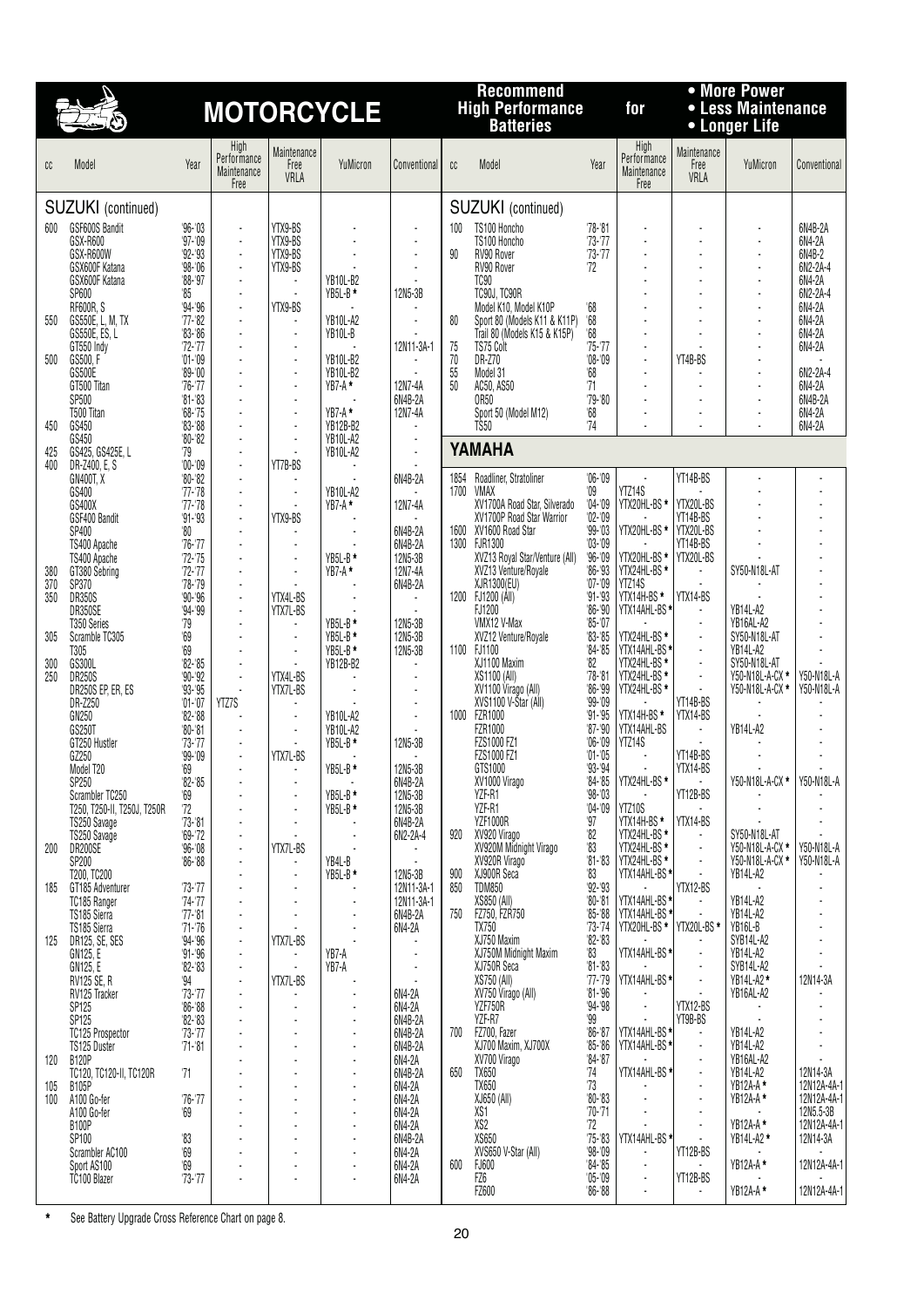|     | <b>Recommend</b><br><b>High Performance</b> |                                          | for                                        |                                            | • More Power<br>• Less Maintenance |                            |     | <b>MOTORCYCLE</b>                                 |                         |                                            |                             |                    |                       |
|-----|---------------------------------------------|------------------------------------------|--------------------------------------------|--------------------------------------------|------------------------------------|----------------------------|-----|---------------------------------------------------|-------------------------|--------------------------------------------|-----------------------------|--------------------|-----------------------|
|     | <b>Batteries</b>                            |                                          |                                            |                                            | • Longer Life                      |                            |     |                                                   |                         |                                            |                             | Ó                  |                       |
| CC  | Model                                       | Year                                     | High<br>Performance<br>Maintenance<br>Free | Maintenance<br>Free<br>VRLA                | YuMicron                           | Conventional               | cc  | Model                                             | Year                    | High<br>Performance<br>Maintenance<br>Free | Maintenance<br>Free<br>VRLA | YuMicron           | Conventional          |
|     | YAMAHA (continued)                          |                                          |                                            |                                            |                                    |                            |     | YAMAHA (continued)                                |                         |                                            |                             |                    |                       |
| 600 | <b>FZR600/R</b>                             | $99 - 99$                                |                                            |                                            | YB12AL-A2                          |                            | 250 | XV250 Route 66                                    | $'88 - '90$             |                                            |                             | YB10L-A2 *         | 12N10-3A-2            |
|     | SRX600                                      | $^{\prime}86$<br>$92 - 98$               |                                            | YTX9-BS                                    | YB5L-B*                            | 12N5-3B                    | 230 | <b>TTR230E</b>                                    | $06 - 07$               | YTZ7S *                                    | YTX5L-BS                    |                    |                       |
|     | XJ600S Seca II<br>XT600                     | $84 - 89$                                |                                            |                                            | YB5L-B                             |                            | 225 | <b>TTR225</b>                                     | $99 - 05$               |                                            | $\blacksquare$              | YB7B-B             |                       |
|     | XT600E                                      | $90 - 95$                                |                                            | YTX9-BS                                    |                                    |                            |     | XT225<br>XT225 Serow                              | $'01 - '07$             | YTZ7S<br>÷                                 | $\overline{a}$              |                    |                       |
|     | YX600 Radian<br>YZF-R6 (Excl. R6S)          | $86 - 90$<br>$06 - 09$                   | YTZ10S                                     |                                            | YB12A-A*                           | 12N12A-4A-1                | 200 | BW200E Big Wheel                                  | $92 - 00$               |                                            | YTX7L-BS                    |                    |                       |
|     | YZF-R6, R6S                                 | $'01 - '07$                              |                                            | YT9B-BS                                    |                                    |                            |     | (Electric Start)                                  | $86 - 88$               |                                            | ÷,                          | YB7C-A             |                       |
|     | YZF-R6                                      | $99 - 00$                                |                                            | YT12B-BS                                   |                                    | $\overline{a}$             |     | CS3B, CS3C<br>CS5                                 | '70-'71<br>72           |                                            | ÷,<br>÷,                    | YB9L-A2<br>YB9L-A2 |                       |
| 550 | YZF600R<br>XJ550 Maxim, R Seca              | $95 - 07$<br>$81 - 83$                   |                                            | YTX12-BS                                   | YB12A-A*                           | 12N12A-4A-1                |     | RD200                                             | $74 - 76$               |                                            |                             | YB9L-A2            |                       |
|     | XT550                                       | $82 - 83$                                |                                            | $\blacksquare$                             | YB5L-B*                            | 12N5-3B                    |     | <b>TW200</b>                                      | $87 - 07$               |                                            |                             | YB7C-A             |                       |
| 535 | XZ550R Vision<br>XV535 Virago               | $82 - 83$<br>$87 - 99$                   | YTX14AHL-BS *                              |                                            | YB14L-A2<br>YB12AL-A2              |                            |     | XT200<br>YCS1                                     | $82 - 83$<br>68         |                                            | ÷,<br>÷,                    | YB9L-A2            | 6N4A-4D               |
| 500 | SR500                                       | $78 - 81$                                |                                            |                                            | YB7L-B                             | 12N7-3B                    | 185 | SR185 Exciter                                     | $81 - 82$               |                                            | $\overline{a}$              | YB7L-B             |                       |
|     | <b>TX500</b>                                | $73 - 74$                                | YTX14AHL-BS*                               |                                            | YB14L-A2 *                         | 12N14-3A                   | 175 | CT1, CT1B, CT1C 175 Enduro<br>CT2, CT3 175 Enduro | $69 - 71$<br>$72 - 73$  |                                            |                             |                    | 6N2-2A-3<br>6N4A-4D   |
|     | XS500<br>XT500                              | $75 - 78$<br>$76 - 81$                   | YTX14AHL-BS*                               | $\overline{a}$                             | YB14L-A2 *                         | 12N14-3A<br>6N6-3B-1       |     | DT175 Enduro                                      | $78 - 81$               |                                            | ÷.                          |                    | 6N6-3B-1              |
|     | XV500 Virago                                | $^{\prime}83$                            |                                            | $\overline{a}$                             | YB12A-A*                           | 12N12A-4A-1                |     | DT175 Enduro                                      | $74 - 76$               |                                            |                             |                    | 6N4B-2A-3             |
| 450 | <b>WR450F</b>                               | $'03 -'07$                               | YTZ7S                                      |                                            |                                    |                            | 125 | AS2C<br>AT1E, AT1B, AT1C 125 Enduro               | '69<br>$69 - 71$        |                                            |                             | $YB7L-B*$          | 12N5.5-3B<br>12N7-3B  |
| 400 | DT400 Enduro<br>DT400 Enduro                | $'77 - '78$<br>$75 - 76$                 |                                            | $\blacksquare$<br>$\blacksquare$           |                                    | 6N6-3B-1<br>6N4B-2A-3      |     | AT2, AT3 125 Enduro                               | $72 - 73$               |                                            | ÷,                          | YB7L-B*            | 12N7-3B               |
|     | FZR400 (All)                                | $88 - 90$                                |                                            | $\overline{\phantom{a}}$                   | YB12AL-A2                          |                            |     | DT125 Enduro                                      | $74 - 81$               |                                            |                             | YB7L-B*            | 12N7-3B               |
|     | RD400                                       | $76 - 79$<br>$^{\prime}80 - ^{\prime}83$ |                                            | $\overline{\phantom{a}}$<br>$\overline{a}$ | YB12A-A*                           | 12N5.5A-3B<br>12N12A-4A-1  |     | <b>RD125</b><br><b>TTR125E/LE Electric Start</b>  | $75 - 76$<br>$'03 - 07$ | $\overline{a}$                             | YTX4L-BS                    |                    | 12N5.5A-3B            |
| 360 | XS400 (All)<br>DT360 Enduro                 | '74                                      |                                            |                                            |                                    | 6N4B-2A-3                  |     | XT125                                             | $82 - 83$               |                                            |                             |                    | 6N4A-4D               |
|     | RT1, RT1B 360 Enduro                        | $'70 - '71$                              |                                            | $\overline{a}$                             |                                    | 6N2-2A-3                   |     | YA6                                               | $64 - 66$               |                                            | $\overline{a}$              | YB10L-B            |                       |
|     | RT2, RT3 360 Enduro<br>XS360                | $72 - 73$<br>$76 - 78$                   |                                            | $\blacksquare$<br>÷,                       | YB12A-A*                           | 6N4-2A-5<br>12N12A-4A-1    | 100 | YAS1/C<br>DT100 Enduro                            | '68<br>$'77 - 83$       |                                            | ÷,                          |                    | 12N5.5-3B<br>6N4-2A-5 |
|     | XS360-2                                     | '77                                      |                                            | ÷,                                         | YB7L-B*                            | 12N7-3B                    |     | DT100 Enduro                                      | $74 - 76$               |                                            | ÷,                          |                    | 6N4B-2A-3             |
| 350 | BW350 Big Wheel                             | $87 - 88$                                |                                            | $\blacksquare$                             | YB12B-B2                           |                            |     | L5T, L5TA<br>LS <sub>2</sub>                      | $69 - 70$<br>72         |                                            | ÷.<br>÷,                    | YB7L-B*            | 12N7-3B<br>12N5.5A-3B |
|     | R3<br>R5, R5B, R5C                          | $^{\circ}69$<br>$70 - 72$                |                                            | $\blacksquare$                             | YB5L-B*                            | 12N5-3B<br>12N5.5A-3B      |     | LT2, LT3 100 Enduro                               | $72 - 73$               |                                            |                             |                    | 6N4A-4D               |
|     | RD350                                       | $73 - 75$                                |                                            | ÷                                          |                                    | 12N5.5A-3B                 |     | <b>RS100</b>                                      | $75 - 76$               |                                            | ÷,                          |                    | 6N4A-4D               |
|     | RZ350<br>XT350                              | $84 - 85$<br>$'85 - '00$                 |                                            | $\overline{\phantom{a}}$                   | YB3L-B                             | 12N5.5-3B                  | 90  | YL2C/CM<br>HS1, HS1B                              | '68<br>$70 - 71$        |                                            | ÷,                          | YB7L-B*            | 12N7-3B<br>12N5.5-3B  |
|     | YR2/C                                       | '68                                      |                                            | $\blacksquare$                             |                                    | 12N5.5-3B                  |     | HT1, HT1B 90 Enduro                               | $70 - 71$               |                                            | $\blacksquare$              |                    | 6N2-2A-3              |
| 250 | DS6B, DS6C                                  | $69 - 70$                                |                                            | ÷,                                         | YB5L-B                             | 12N5-3B                    | 80  | <b>TTR90E Electric Start</b><br>DT80 Mini Enduro  | $'03 - 07$              |                                            | YT4B-BS                     |                    |                       |
|     | DS7<br>DT1 250 Enduro                       | 72<br>68                                 |                                            | ÷,<br>÷                                    |                                    | 12N5.5A-3B<br>6N2-2A-3     |     | G6S, G6SB                                         | $81 - 83$<br>$'70-71$   |                                            | $\cdot$                     |                    | 6N4-2A-5<br>6N4A-4D   |
|     | DT1B, DT1C, DT1E 250 Enduro '69-'71         |                                          |                                            |                                            |                                    | 6N2-2A-3                   |     | G7S                                               | 72                      |                                            | ÷,                          |                    | 6N4A-4D               |
|     | DT2 250 Enduro                              | '72                                      |                                            |                                            |                                    | 6N4-2A-5                   |     | GT1 Mini Enduro<br>GT80 Mini Enduro               | 73<br>$74 - 80$         |                                            |                             |                    | 6N4-2A-5<br>6N4-2A-5  |
|     | DT250 Enduro<br>DT250 Enduro                | $'77 - 79$<br>$74 - 76$                  |                                            |                                            |                                    | 6N6-3B-1<br>6N4B-2A-3      |     | LB80 Chappy                                       | $76 - 78$               |                                            |                             |                    | 6N4-2A-5              |
|     | DT3 250 Enduro                              | 73                                       |                                            |                                            |                                    | 6N4-2A-5                   |     | YG1                                               | $62 - 66$               |                                            |                             |                    | 6N4A-4D               |
|     | RD250<br>SR250 Exciter                      | $73 - 75$                                |                                            | ÷                                          | YB12A-A*                           | 12N5.5A-3B                 | 60  | YG5T, YG5S<br>JT2 Mini Enduro                     | $'68 - '69$<br>72       |                                            | $\blacksquare$              | $YB7L-B*$          | 12N7-3B<br>6N2-2A-3   |
|     | SRX250                                      | $80 - 82$<br>$^{\prime}87$               |                                            | $\overline{\phantom{a}}$<br>÷,             | YB12A-A*                           | 12N12A-4A-1<br>12N12A-4A-1 |     | RD60                                              | $73 - 75$               |                                            |                             |                    | 6N4A-4D               |
|     | <b>TTR250</b>                               | $99 - 06$                                |                                            | YT7B-BS                                    |                                    |                            | 50  | DT50 Enduro                                       | '88-'90                 |                                            | ÷                           |                    | 6N4B-2A-3             |
|     | <b>WR250X, R</b><br><b>WR250F</b>           | $'08 - '09$<br>$'08 - '09$               | YTZ7S<br>YTZ7S*                            | YTX5L-BS                                   |                                    |                            |     | LB50P Chappy<br>LC50 Champ                        | $78 - 82$<br>$80 - 81$  |                                            |                             |                    | 6N4-2A-5<br>6N4-2A-5  |
|     | WR250F                                      | $'03-'07$                                | YTZ7S *                                    | YTX5L-BS                                   |                                    |                            |     | MJ50 Towny                                        | 82                      |                                            |                             |                    | 6N4-2A-5              |
|     | XT250                                       | $^{\prime}08$ -'09                       | YTZ7S                                      |                                            |                                    |                            |     | QT50 Yamahopper<br>RX50 Special                   | $79 - 87$<br>$83 - 84$  |                                            |                             |                    | 6N4-2A-5<br>6N4-2A-5  |
|     | XT250<br>XT250                              | $^{\prime}84$<br>$80 - 83$               |                                            |                                            | YB3L-B                             | 6N6-3B-1                   |     | TTR50E                                            | $06 - 07$               | $\blacksquare$                             | YT4B-BS                     |                    |                       |
|     | XV250 Virago                                | $95 - 03$                                |                                            |                                            | YB10L-A2 *                         | 12N10-3A-2                 |     | YSR50                                             | $87 - 92$               | $\blacksquare$                             |                             |                    | 6N4-2A-5              |

|                   |                        |                                                                                                                                      |                                            |                             |                                    |                          | <b>SCOOTER</b>  |            |                                            |                             | $\widehat{\mathbf{e}}$ | 六<br>D                   |
|-------------------|------------------------|--------------------------------------------------------------------------------------------------------------------------------------|--------------------------------------------|-----------------------------|------------------------------------|--------------------------|-----------------|------------|--------------------------------------------|-----------------------------|------------------------|--------------------------|
| cc                | Model                  | Year                                                                                                                                 | High<br>Performance<br>Maintenance<br>Free | Maintenance<br>Free<br>VRLA | YuMicron                           | Conventional             | Model<br>CC.    | Year       | High<br>Performance<br>Maintenance<br>Free | Maintenance<br>Free<br>VRLA | YuMicron               | Conventional             |
|                   | <b>APRILIA</b>         |                                                                                                                                      |                                            |                             |                                    |                          | <b>DRR</b>      |            |                                            |                             |                        |                          |
| 500               | Scarabeo               | $^{\prime}09$                                                                                                                        | ۰                                          | YTX12-BS                    | $\overline{\phantom{a}}$           | ۰                        | All Models      |            | $\overline{\phantom{a}}$                   | YTX4L-BS                    |                        | $\overline{\phantom{a}}$ |
| 250<br>200<br>150 | Sport City<br>Scarabeo | $^{\prime}09$<br>YTX12-BS<br>$^{\prime}09$<br>۰<br>$\overline{\phantom{a}}$<br>$^{\prime}09$<br>YTX7L-BS<br>$\overline{\phantom{a}}$ |                                            | YB12AL-A                    | ٠<br>$\overline{\phantom{a}}$<br>٠ | E-TON                    |                 |            |                                            |                             |                        |                          |
| 100               | Mojito<br>Scarabeo ST  | $^{\prime}09$                                                                                                                        | ۰                                          | $\overline{\phantom{a}}$    | YB9-B                              | $\overline{\phantom{a}}$ | 50<br>Beamer 50 | $'00 - 03$ | YTZ7S *                                    | YTX5L-BS                    |                        | $\overline{\phantom{a}}$ |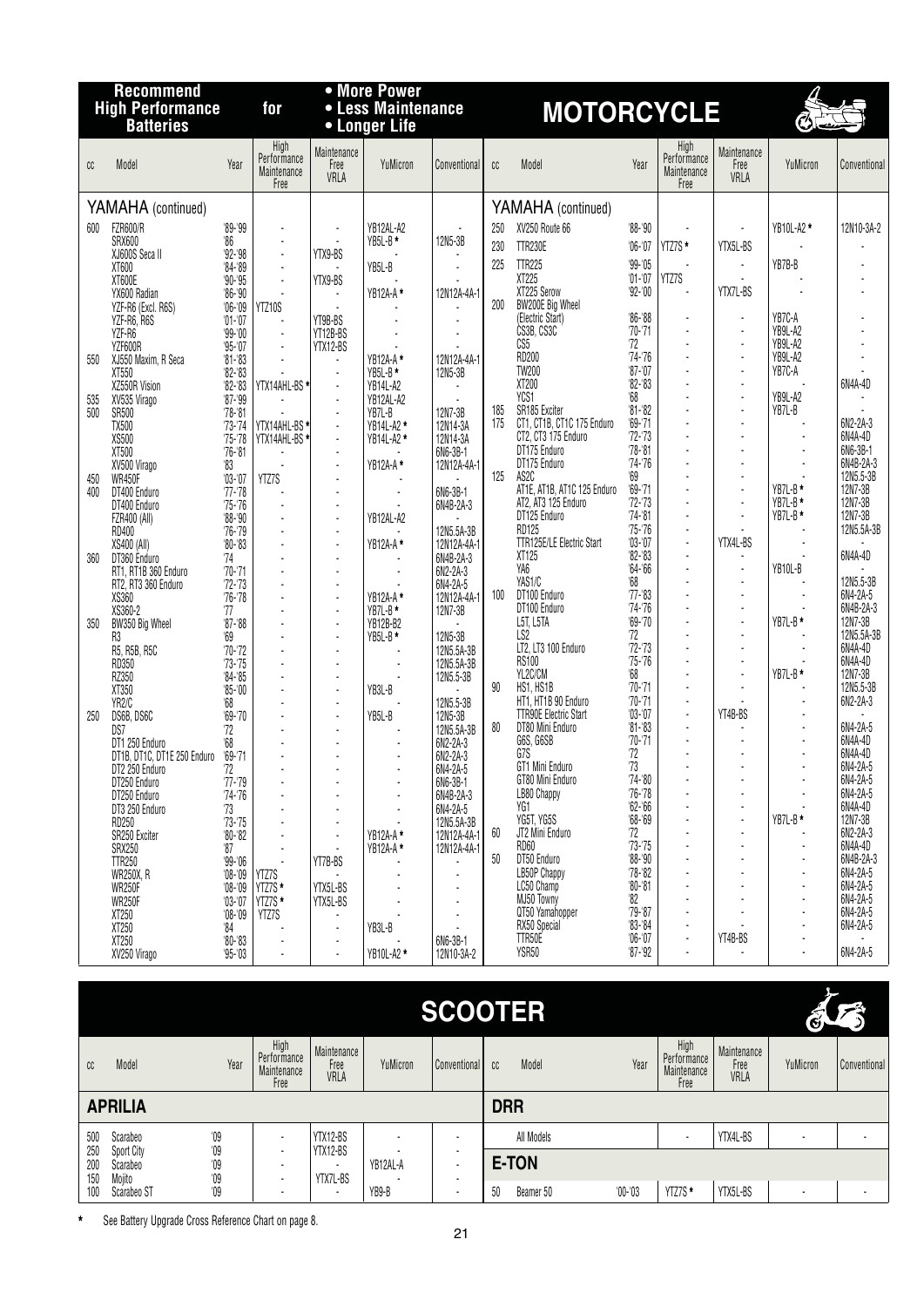|                                       | $\delta$                                                                                                                                                   |                                                                                                   | <b>SCOOTER</b>                                  |                                                                                              |                                              |                                                                                                                  |                                                     | <b>Recommend</b><br><b>High Performance</b><br><b>Batteries</b>                                                                                 |                                                                                                                               | for                                                                                                                            | • Longer Life                                                              | • More Power<br>• Less Maintenance           |                              |
|---------------------------------------|------------------------------------------------------------------------------------------------------------------------------------------------------------|---------------------------------------------------------------------------------------------------|-------------------------------------------------|----------------------------------------------------------------------------------------------|----------------------------------------------|------------------------------------------------------------------------------------------------------------------|-----------------------------------------------------|-------------------------------------------------------------------------------------------------------------------------------------------------|-------------------------------------------------------------------------------------------------------------------------------|--------------------------------------------------------------------------------------------------------------------------------|----------------------------------------------------------------------------|----------------------------------------------|------------------------------|
| cc                                    | Model                                                                                                                                                      | Year                                                                                              | High<br>Performance<br>Maintenance<br>Free      | Maintenance<br>Free<br>VRLA                                                                  | YuMicron                                     | Conventional                                                                                                     | cc                                                  | Model                                                                                                                                           | Year                                                                                                                          | High<br>Performance<br>Maintenance<br>Free                                                                                     | Maintenance<br>Free<br>VRLA                                                | YuMicron                                     | Conventional                 |
|                                       | <b>HONDA</b>                                                                                                                                               |                                                                                                   |                                                 |                                                                                              |                                              |                                                                                                                  |                                                     | <b>PIAGGIO</b>                                                                                                                                  |                                                                                                                               |                                                                                                                                |                                                                            |                                              |                              |
| 600<br>250<br>150                     | FSC600 Silver Wing<br>CH250 Elite<br>CN250 Helix<br>CN250 Helix<br>NSS250 Reflex<br>PS250 Big Ruckus<br>CH150 Elite<br>CH150 Elite Deluxe<br><b>FES150</b> | $'02 -'09$<br>$85 - 90$<br>$93 - 07$<br>$86 - 87$<br>$'01 - 09$<br>$'05 - 06$<br>'87<br>$85 - 86$ | YTZ12S<br>÷,<br>YTZ12S<br>YTZ12S                | YTX12-BS<br>YTX12-BS<br>YTX12-BS<br>÷<br>YTX9-BS<br>YTR9-BS                                  | YB9-B                                        | $\overline{\phantom{a}}$<br>$\blacksquare$<br>÷,<br>$\overline{\phantom{a}}$<br>$\blacksquare$<br>÷,<br>÷,<br>÷, | 500<br>400<br>250<br>500<br>460<br>250<br>150<br>50 | MP3 500<br>MP3 400<br>MP3 250<br><b>BV500</b><br>X9<br><b>BV250</b><br><b>FLY150</b><br><b>FLY 50</b><br>Typhoon                                | $08 - 09$<br>$08 - 09$<br>$08 - 09$<br>$08 - 09$<br>$^{\circ}09$<br>$08 - 09$<br>$^{\circ}09$<br>$^{\circ}09$<br>$^{\circ}09$ | YTX14H-BS*<br>YTX14H-BS*<br>YTX14H-BS*<br>YTX14H-BS*<br>YTX14H-BS*<br>YTX14H-BS <sup>*</sup><br>÷,<br>$\overline{\phantom{a}}$ | YTX14-BS<br>YTX14-BS<br>YTX14-BS<br>YTX14-BS<br>YTX14-BS<br>YTX14-BS<br>ä, | YB9-B<br>YB9-B<br>YB9-B                      |                              |
| 125                                   | CH125 Elite<br><b>FES125</b>                                                                                                                               | '84                                                                                               |                                                 | YTR9-BS                                                                                      | YB9-B                                        | $\blacksquare$<br>÷,                                                                                             | <b>SYM</b>                                          |                                                                                                                                                 |                                                                                                                               |                                                                                                                                |                                                                            |                                              |                              |
| 80<br>50                              | NH125 Aero<br>Pantheon 125<br>CH80 Elite<br>NH80 Aero<br>NH80MD Aero<br>CHF50 Metropolitan, II, SP<br>NB50 Aero                                            | '84<br>$93 - 09$<br>$^{\prime}85$<br>$83 - 84$<br>$'02 - 09$<br>$85 - 87$                         | ÷.<br>YTZ7S *<br>YTZ7S*<br>YTZ7S                | YTR9-BS<br>YTX5L-BS<br>YTX5L-BS<br>YTX4L-BS                                                  | YB5L-B<br>YB5L-B                             | ÷.<br>Ĭ.<br>$\blacksquare$<br>$\blacksquare$<br>$\overline{a}$<br>Ĭ.<br>$\blacksquare$                           | 200<br>50                                           | HD<br>Mio<br>DD<br><b>SUZUKI</b>                                                                                                                | '09<br>09<br>$^{\prime}09$                                                                                                    | YTZ7S*                                                                                                                         | YTX9-BS<br>YTX5L-BS<br>YTX4L-BS                                            |                                              |                              |
|                                       | NB50M Aero<br>NN50MD Gyro<br>NPS50. S Ruckus<br>NQ50 Spree, 50D SS<br>NQ50 Spree<br>P50 Little Honda<br>PA50I Moped, PA50II                                | $83 - 84$<br>34<br>$'03 - 09$<br>$86 - 87$<br>$84 - 85$<br>$67 - 68$<br>$'78 - 83$                | YTZ7S<br>÷.                                     | $\blacksquare$<br>÷.<br>YTX4L-BS<br>÷<br>÷.                                                  | YB4L-B<br>YB4L-B<br>YB4L-B<br>$\overline{a}$ | ÷,<br>$\blacksquare$<br>$\overline{a}$<br>$\blacksquare$<br>6N4-2A-4<br>6N4B-2A-5                                | 650<br>400<br>50                                    | AN650 Burgman<br>AN400 Burgman<br>F50, F50R<br><b>FA50 Shuttle</b><br>FS50, FZ50                                                                | $'03 - 09$<br>$'03 - 09$<br>71<br>$'80 - '91$<br>$79 - 83$                                                                    | YTX14H-BS*<br>YT12A-BS                                                                                                         | YTX14-BS<br>ä,                                                             | ÷,<br>÷,                                     | 6N4-2A<br>6N2-2A-4<br>6N4-2A |
|                                       | SA50 Elite LX, S, SR<br>SB50 (All)<br>SE50 Elite (All)                                                                                                     | $'88 - 01$<br>$'88 - '90$<br>'87                                                                  | ÷,<br>÷,                                        | YTX4L-BS<br>YTX4L-BS<br>YTX4L-BS                                                             |                                              | ÷,<br>$\blacksquare$                                                                                             | 500<br>400                                          | YAMAHA<br>SP500 T-Max<br>YP400 Majesty                                                                                                          | $^{109}_{04-07}$                                                                                                              | YTZ10S                                                                                                                         | YT9B-BS                                                                    |                                              |                              |
|                                       | TG50 Gyro S (All)                                                                                                                                          | '85-'86                                                                                           |                                                 | YTX4L-BS                                                                                     |                                              | $\blacksquare$                                                                                                   | 250<br>200                                          | Morphous<br>XC200 Riva                                                                                                                          | $06 - 07$<br>$'87 - '91$                                                                                                      | YTZ10S                                                                                                                         | ÷,                                                                         | <b>YB10L-B2</b>                              |                              |
|                                       | <b>HYOSUNG</b><br>NS3-250                                                                                                                                  | $^{\prime}09$                                                                                     |                                                 | YTX9-BS                                                                                      |                                              | ÷.                                                                                                               | 180<br>125                                          | XC180 Riva<br>XC125 Riva                                                                                                                        | $83 - 85$<br>$85 - 01$                                                                                                        | $\overline{a}$                                                                                                                 | $\blacksquare$                                                             | YB10L-B<br>YB7C-A                            |                              |
| 250<br>100<br>50                      | EZ100<br>SB50 Super Cab, SD50 Sense,<br>SF50 Prima, Rally, Sense                                                                                           | All Years<br>All Years                                                                            | YTZ7S*                                          | YTX5L-BS<br>YTX4L-BS                                                                         |                                              | ÷,<br>÷.                                                                                                         | 80<br>50                                            | YJ125T Vino 125<br>Zuma 125<br>CV80 Riva<br>CA50 Riva<br>CE50 Riva Jog                                                                          | $04 - 09$<br>09<br>$83 - 87$<br>$83 - 86$<br>$86 - 87$                                                                        |                                                                                                                                | YTX7A-BS<br>YTX7A-BS<br>٠<br>$\blacksquare$<br>÷,                          | 6YB11-2D<br>6YB8L-B<br>YB4L-B                | 6N11-2D                      |
|                                       | <b>KYMCO</b>                                                                                                                                               |                                                                                                   |                                                 |                                                                                              |                                              |                                                                                                                  |                                                     | CG50 Riva<br>CV50 Riva                                                                                                                          | '88-'91<br>84                                                                                                                 |                                                                                                                                | Ĭ.                                                                         | YB4L-B<br>6YB8L-B                            |                              |
| 500<br>400<br>250<br>150<br>125<br>50 | Xciting 500i<br>Xciting 400i<br>People 250<br>People 150<br>People 125<br>Super 8.9<br>People<br>Agility 50                                                | 09<br>'09<br>'09<br>'09<br>'09<br>'09<br>'09<br>09                                                | YTX14H-BS*<br>YTZ7S*<br>YTZ7S*<br>YTZ7S*        | YTX14-BS<br>YTX12-BS<br>YTX12-BS<br>YTX7A-BS<br>YTX7A-BS<br>YTX5L-BS<br>YTX5L-BS<br>YTX5L-BS | ٠<br>٠                                       | ٠                                                                                                                |                                                     | CW50 Zuma<br>CW50 Zuma II<br>CY50 Riva Jog<br>SH50 Riva Razz<br>XC50 Vino Classic<br><b>XF50W (C3)</b><br>YJ50R Vino/Vino Classic<br>YW50A Zuma | $89 - 90$<br>'97-'01<br>$92 - 01$<br>$'87 - '01$<br>$'06 - 07$<br>07<br>$'01 - '05$<br>$02 - 03$                              | YTZ7S *<br>YTZ7S *<br>YTZ7S *                                                                                                  | ٠<br>YTX4L-BS<br>YTX5L-BS<br>YTX5L-BS<br>YT4B-BS<br>YTX5L-BS               | YB4L-B<br>YB4L-B<br>YB4L-B<br>$\blacksquare$ |                              |
|                                       |                                                                                                                                                            |                                                                                                   |                                                 |                                                                                              |                                              |                                                                                                                  |                                                     |                                                                                                                                                 |                                                                                                                               |                                                                                                                                |                                                                            |                                              |                              |
|                                       |                                                                                                                                                            |                                                                                                   |                                                 |                                                                                              |                                              |                                                                                                                  |                                                     | <b>UTILITY VEHICLE</b>                                                                                                                          |                                                                                                                               |                                                                                                                                |                                                                            |                                              |                              |
| cc                                    | Model                                                                                                                                                      | Year                                                                                              | High<br>Performance<br>Maintenance<br>Free      | Maintenance<br>Free<br>VRLA                                                                  | YuMicron                                     | Conventional                                                                                                     | cc                                                  | Model                                                                                                                                           | Year                                                                                                                          | High<br>Performance<br>Maintenance<br>Free                                                                                     | <b>Maintenance</b><br>Free<br>VRLA                                         | YuMicron                                     | Conventional                 |
|                                       | <b>ARCTIC CAT</b>                                                                                                                                          |                                                                                                   |                                                 |                                                                                              |                                              |                                                                                                                  |                                                     | <b>POLARIS</b>                                                                                                                                  |                                                                                                                               |                                                                                                                                |                                                                            |                                              |                              |
| 700<br>650                            | Prowler 700<br>Prowler 650                                                                                                                                 | $^{\prime}09$<br>$06 - 09$                                                                        | YTX24HL-BS *<br>YTX24HL-BS *                    | $\overline{\phantom{a}}$<br>÷,                                                               | Y50N18L-A-CX<br>Y50N18L-A-CX                 | $\blacksquare$                                                                                                   | 800<br>700                                          | RZR<br>Ranger 6x6                                                                                                                               | $08 - 09$<br>$06 - 09$                                                                                                        | YTX20HL-BS                                                                                                                     | YIX30L                                                                     |                                              |                              |
|                                       | <b>KAWASAKI</b>                                                                                                                                            |                                                                                                   |                                                 |                                                                                              |                                              |                                                                                                                  | 500<br>425                                          | Ranger 6x6, 4x4<br>Ranger 2x4                                                                                                                   | $98 - 09$<br>$02 - 03$                                                                                                        | $\blacksquare$                                                                                                                 | YIX30L *<br>YIX30L*                                                        | YB30L-B<br>YB30L-B                           |                              |
| 950<br>750                            | KAF950, Mule 2510, 3010 Diesel<br>Teryx All Models                                                                                                         | '08-'09                                                                                           | Not available<br>Not available                  | ÷,                                                                                           |                                              | $\overline{\phantom{a}}$                                                                                         |                                                     | <b>SUZUKI</b>                                                                                                                                   |                                                                                                                               |                                                                                                                                |                                                                            |                                              |                              |
| 620                                   | KAF620, Mule 3010 4x4<br>Advantage Classic                                                                                                                 | $'03-'07$                                                                                         | YTX20HL-BS *                                    | YTX20L-BS                                                                                    |                                              |                                                                                                                  | 620                                                 | QUV620F                                                                                                                                         | 05                                                                                                                            | YTX20HL-BS *                                                                                                                   | YTX20L-BS                                                                  | $\overline{a}$                               |                              |
|                                       | KAF620, Mule 3000, 3010, 3020<br>KAF620, Mule 2500, 2510, 2520<br>KAF620F, Mule 4010 4x4                                                                   | -'09                                                                                              | YTX20HL-BS *<br>YTX20HL-BS-PW *<br>YTX20HL-BS * | YTX20L-BS<br>YTX20L-BS                                                                       | YB16CL-B                                     | $\blacksquare$                                                                                                   |                                                     | YAMAHA<br>Rhino                                                                                                                                 | All Years                                                                                                                     | Not available                                                                                                                  | $\blacksquare$                                                             | $\blacksquare$                               | $\blacksquare$               |
|                                       | Mule 4010 Transdyd Diesel Mule4000                                                                                                                         |                                                                                                   | Not available                                   |                                                                                              |                                              |                                                                                                                  |                                                     |                                                                                                                                                 |                                                                                                                               |                                                                                                                                |                                                                            |                                              |                              |

22

Mule 4010 Trans4x4, Diesel, Mule4000 | NOT available | - - | - - | - - - | - - -540 KAF540, Mule 2010, 2020, 2030 YTX20HL-BS-PW **\*** - YB16CL-B - 450 KAF450, Mule 1000 YTX20HL-BS-PW **\*** - YB16CL-B - 400 KAF400, Mule 600, 610 '05-'07 YTX14AH-BS **\*** - YB14A-A2 - 300 KAF300, Mule 500, 520, 550 YTX14AH-BS **\*** - YB14A-A2 -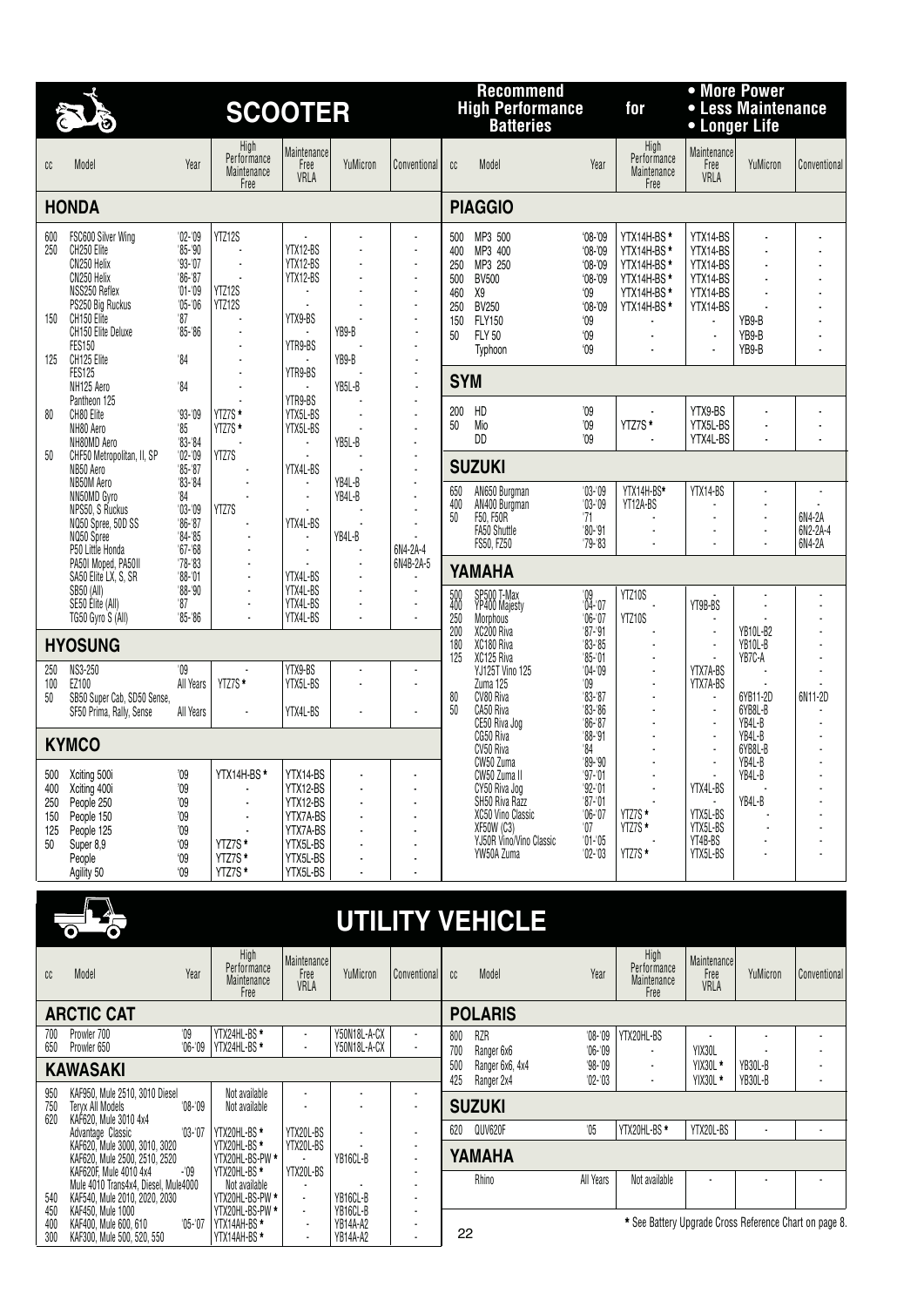|                 | <b>Recommend</b><br><b>High Performance</b><br><b>Batteries</b> | for                                 | • More Power<br>• Longer Life              | • Less Maintenance          |                                  |                |            | <b>ATV</b>                                                    |                        |                                            |                                    |                      |              |
|-----------------|-----------------------------------------------------------------|-------------------------------------|--------------------------------------------|-----------------------------|----------------------------------|----------------|------------|---------------------------------------------------------------|------------------------|--------------------------------------------|------------------------------------|----------------------|--------------|
| cc              | Model                                                           | Year                                | High<br>Performance<br>Maintenance<br>Free | Maintenance<br>Free<br>VRLA | YuMicron                         | Conventional   | cc         | Model                                                         | Year                   | High<br>Performance<br>Maintenance<br>Free | Maintenance<br>Free<br>VRLA        | YuMicron             | Conventional |
|                 | <b>AEON (BENZAI)</b>                                            |                                     |                                            |                             |                                  |                |            | HONDA (continued)                                             |                        |                                            |                                    |                      |              |
| 50              | Cobra/CX-Sport 50                                               | All                                 |                                            | YTX4L-BS                    |                                  |                |            | 400 TRX400FW Foreman                                          | $95 - 03$              | YTX14H-BS*                                 | YTX14-BS                           |                      |              |
| $\overline{90}$ | Cobra/CX-Sport 90<br>100 Cobra/CX-Sport 100                     | Al<br>All                           |                                            | YTX4L-BS<br>YTX4L-BS        |                                  |                | 420<br>450 | TRX420 Fourtrax Rancher 4x4<br>TRX450 Fourtrax Foreman S, ES  | -'09<br>$98 - 04$      | YTX14H-BS*<br>YTX14H-BS *                  | YTX14-BS<br>YTX14-BS               |                      |              |
|                 |                                                                 |                                     |                                            |                             |                                  |                |            | TRX450ER                                                      | $06 - 09$              | YTZ7S                                      |                                    |                      |              |
|                 | <b>ARCTIC CAT</b>                                               |                                     |                                            |                             |                                  |                |            | 500 TRX500 Fourtrax Rubicon<br>TRX500FE, FM, TM               | $01 - 09$<br>$05 - 09$ | YTX14H-BS *<br>YTX14H-BS *                 | YTX14-BS<br>YTX14-BS               |                      |              |
| 50<br>90        | DVX50<br>All Models                                             | $06 - 09$<br>$-106$                 | YTZ7S *                                    | YTX5L-BS<br>YTX4L-BS        |                                  |                |            | FourTrax Foreman ES, 4x4<br>650 TRX650 FourTrax Rincon (Std.) | $05 - 09$<br>$03 - 05$ | YTX14H-BS*<br>YTX14H-BS *                  | YTX14-BS<br>YTX14-BS               |                      |              |
| 90<br>250       | DVX90<br>All Models                                             | $06 - 09$<br>$-105$                 | YTZ7S *<br>YTX14AHL-BS*                    | YTX5L-BS                    | YB14L-A2                         |                |            | (Optional-cold starting)                                      | $03 - 04$              | YTX20HL-BS*                                | YTX20L-BS                          |                      |              |
|                 | DVX250, 2x4                                                     | '06                                 |                                            | YTX12-BS                    |                                  |                | 680<br>700 | TRX680 Four Trax Rincon<br>TRX700XX                           | $06 - 09$<br>$08 - 09$ | YTX20HL-BS*                                | YTX20L-BS<br>YTX9-BS               |                      |              |
| 300<br>366      | All Models<br>366                                               | All                                 | YTX14AHL-BS*<br>YTX14AH-BS *               | $\blacksquare$              | YB14L-A2<br><b>YB14-A2</b>       | $\blacksquare$ |            | <b>JOHN DEERE</b>                                             |                        |                                            |                                    |                      |              |
|                 | 400 All Models<br>DVX400                                        | All<br>All                          | YTX14AH-BS *                               | $\sim$<br>YTX9-BS           | YB14-A2                          |                |            | All Models                                                    |                        | All Years   YTX20HL-BS-PW*                 |                                    | YB16CL-B             |              |
|                 | <b>TRV400</b>                                                   | -'09                                | YTX14AH-BS *                               |                             | <b>YB14-A2</b>                   |                |            | <b>KASEA</b>                                                  |                        |                                            |                                    |                      |              |
| 500             | All Models<br>650 4x4 Automatic                                 | All<br>$04 - 06$                    | YTX14AH-BS *<br>YTX14AH-BS *               | $\mathbf{r}$                | YB14-A2<br><b>YB14-A2</b>        |                | 50         | Mini Skyhawk                                                  | All                    |                                            | YTX4L-BS                           |                      |              |
|                 | 650H1, TBX650<br>700 TRV700                                     | $-109$<br>$-109$                    | YTX14AH-BS *<br>YTX14AH-BS *               | $\sim$                      | <b>YB14-A2</b><br><b>YB14-A2</b> |                |            | Skyhawk 50<br>KS, KU Models                                   | All                    | YTZ7S*                                     | YTX5L-BS<br>YTX7A-BS               |                      |              |
|                 | 700H1                                                           | -'09                                | YTX20H-BS                                  |                             |                                  |                | 65<br>90   | KS, KU Models                                                 | All<br>All             |                                            | YTX7A-BS                           |                      |              |
|                 | 1000 Thundercat                                                 | $-109$                              | YTX20H-BS                                  |                             |                                  |                |            | Skyhawk 90<br>125 KS, KU Models, Adventure Buggy All          | All                    | YTZ7S*                                     | YTX5L-BS<br>YTX7A-BS               |                      |              |
|                 | <b>BRP (Can-Am)</b>                                             |                                     |                                            |                             |                                  |                | 150        | Skyhawk 150, Adventure Buggy                                  | All                    |                                            | YTX7A-BS                           |                      |              |
| $50\,$<br>90    | DS50, Quest<br>DS90, DS90F, Quest                               | $02 - 06$<br>$02 - 06$              |                                            | YTX4L-BS<br>YTX4L-BS        |                                  |                | 170        | Skyhawk 170<br>250 Skyhawk 250                                | All<br>All             |                                            | YTX7A-BS<br>YTX7A-BS               |                      |              |
| 200             | Rally<br>DS250                                                  | $02 - 06$                           | YTX14AH-BS *                               |                             | YB14A-A2                         |                |            | <b>KAWASAKI</b>                                               |                        |                                            |                                    |                      |              |
| 250<br>330      | Outlander 330                                                   | $06 - 09$<br>$04 - 05$              |                                            | YTX12-BS<br>YTX15L-BS       |                                  |                | 50         | KFX50                                                         | $07 - 09$              | YTZ7S*                                     | YTX5L-BS                           |                      |              |
| 400             | Outlander 400<br>Outlander 400, XT, MAX                         | $03 - 04$<br>$04 - 09$              | YTX20HL-BS *                               | YTX15L-BS<br>YTX20L-BS      |                                  |                | 80         | KSF80-A (KFX80)                                               | $03 - 05$              | YTZ7S*                                     | YTX5L-BS                           |                      |              |
| 450             | <b>DS450</b>                                                    | -'09                                |                                            | YT7B-BS                     |                                  |                | 90<br>110  | KFX90<br>KLF110-B Mojave                                      | $07 - 09$<br>$87 - 88$ | YTZ7S*                                     | YTX5L-BS                           | YB9L-A2              |              |
| 500             | Traxter (All Models), Quest<br>Traxter (All Models), Quest(Opt) | $99 - 05$<br>$'02 - 05$             | YTX20HL-BS-PW *<br>YTX24HL-BS *            | $\blacksquare$              | YB16CL-B<br>Y50-N18L-A-CX*       | Y50-N18L-A     | 185        | KLF185-A Bayou<br>200 KLT200-A, C                             | $85 - 88$<br>$81 - 84$ |                                            | $\overline{a}$                     | YB10L-B<br>YB10L-B   |              |
|                 | Outlander, MAX, Renegade<br>650 DS650                           | -'09<br>$00 - 06$                   | YTX20HL-BS*                                | YTX20L-BS<br>YTX15L-BS      |                                  |                |            | <b>KLT200-B.C</b>                                             | '83                    |                                            |                                    | YB12A-A              |              |
|                 | Quest                                                           | $02 - 05$                           | YTX20HL-BS-PW *                            | $\sim$                      | YB16CL-B                         |                |            | 220 KLF220-A Bayou<br>KLF220-A Bayou (CN)                     | $88 - 02$<br>$92 - 02$ | YTX14AH-BS *                               |                                    | YB10A-A2<br>YB14A-A2 |              |
|                 | Quest (Opt)<br>Outlander, MAX                                   | $02 - 05$<br>-'09                   | YTX24HL-BS *<br>YTX20HL-BS *               | YTX20L-BS                   | Y50-N18L-A-CX*                   | Y50-N18L-A     |            | 250 KLF250-A Bayou<br>KLF250-A Bayou (CN)                     | $03 - 09$<br>$03 - 05$ | YTX14AH-BS*                                |                                    | YB10A-A2<br>YB14A-A2 |              |
| 660             | Outlander 660 EFI<br>800 Outlander 800 EFI, Renegade            | '06<br>$06 - 09$                    | YTX20HL-BS*<br>YTX20HL-BS *                | YTX20L-BS<br>YTX20L-BS      | $\overline{\phantom{a}}$         |                |            | <b>KLT250-A</b>                                               | $82 - 83$              |                                            |                                    | YB12A-A              |              |
|                 | E-TON                                                           |                                     |                                            |                             |                                  |                |            | KLT250-C Prairie<br>KLT250-C Prairie                          | 33<br>$84 - 85$        |                                            |                                    | YB12A-A<br>YB10L-B   |              |
|                 | 50 All models                                                   | $04 - 05$                           | YTZ7S <sup>*</sup>                         | YTX5L-BS                    |                                  |                |            | 300 KEF300-A Lakota<br>KEF300-A Lakota Sport                  | $95 - 00$<br>$01 - 03$ | YTX14AH-BS*<br>YTX14AH-BS*                 |                                    | YB14A-A2<br>YB14A-A2 |              |
|                 | AXL, TXL, NXL, RXL                                              | $99 - 03$                           |                                            | YTX4L-BS                    |                                  |                |            | KEF300-B Lakota Sport                                         | $01 - 03$              | YTX14AH-BS*                                |                                    | YB14A-A2             |              |
| 90              | All models<br>AXL, TXL, NXL, RXL                                | $04 - 05$<br>$99 - 03$              | YTZ7S*                                     | YTX5L-BS<br>YTX4L-BS        |                                  |                |            | KLF300-A Bayou<br>KLF300-B Bayou                              | $86 - 87$<br>$88 - 04$ | YTX20HL-BS-PW *<br>YTX14AH-BS*             |                                    | YB16CL-B<br>YB14A-A2 |              |
|                 | DXL90 Sierra<br>150 CXL150 Yukon II                             | $99 - 03$                           |                                            | YTX4L-BS                    |                                  |                |            | KLF300-B Bayou (CN)<br>KLF300-C Bayou 300 4x4                 | $92 - 99$<br>$89 - 04$ | YTX20HL-BS-PW *<br>YTX14AH-BS*             | $\overline{a}$                     | YB16CL-B<br>YB14A-A2 |              |
|                 | YXL150 Yukon                                                    | $00 - 03$<br>$00 - 03$              |                                            | YTX9-BS<br>YTX9-BS          |                                  |                |            | KLF300-C Bayou 300 4x4 (CN)                                   | $92 - 05$              | YTX20HL-BS-PW *                            |                                    | YB16CL-B             |              |
|                 | <b>HONDA</b>                                                    |                                     |                                            |                             |                                  |                |            | KVF300-A Práirie 300, 4x4<br>KVF300-A Prairie 300, 4x4 (CN)   | $99 - 02$<br>$99 - 01$ | YTX14AH-BS*<br>YTX20HL-BS-PW *             |                                    | YB14A-A2<br>YB16CL-B |              |
| 90              | TRX90EX                                                         | $06 - 09$                           | YTZ7S *                                    | YTX5L-BS                    |                                  |                |            | KVF300-B Prairie 300, 4x4<br>KVF300-B Prairie 300, 4x4 (CN)   | $99 - 02$<br>$99 - 02$ | YTX14AH-BS *<br>YTX20HL-BS-PW *            |                                    | YB14A-A2<br>YB16CL-B |              |
|                 | 125 ATC125M<br>ATC125M                                          | $86 - 87$<br>$84 - 85$              |                                            | YTX12-BS                    | YB9A-A                           |                | 360        | KVF360 Prairie                                                | -'09                   | YTX14AH-BS *                               |                                    | YB14A-A2             |              |
|                 | TRX125 Fourtrax                                                 | $87 - 88$                           |                                            | YTX9-BS                     |                                  |                | 400        | KLF400-B Bayou 400 4x4<br>KSF400-A (KFX400)                   | $93 - 00$<br>$03 - 06$ | YTX20HL-BS-PW *                            | YTX9-BS                            | YB16CL-B             |              |
|                 | TRX125 Fourtrax<br>200 ATC200 Big Red                           | $85 - 86$<br>$62 - 84$<br>$64 - 85$ | YTX14AH-BS*                                |                             | YB9A-A<br>YB14A-A2               |                |            | KVF400-A Prairie 400 4x4<br>KVF400-A Prairie 400 4x4 (CN)     | $97 - 00$<br>$97 - 00$ | YTX14AH-BS *                               |                                    | YB14A-A2<br>YB16CL-B |              |
|                 | ATC200M<br>TRX200 Fourtrax                                      | $90 - 96$                           | YTX14AH-BS *                               | YTX12-BS                    | <b>YB14A-A2</b>                  |                |            | KVF400-B Prairie 400 4x4                                      | $98 - 00$              | YTX20HL-BS-PW *<br>YTX14AH-BS *            |                                    | YB14A-A2             |              |
|                 | TRX200 Fourtrax                                                 | $^{\circ}$ 84                       | YTX14AH-BS *                               |                             | <b>YB14A-A2</b>                  |                |            | KVF400-B Prairie 400 4x4 (CN)<br>KVF400-C Prairie 400, 4x4    | $98 - 00$<br>$99 - 02$ | YTX20HL-BS-PW *<br>YTX14AH-BS *            |                                    | YB16CL-B<br>YB14A-A2 |              |
|                 | TRX200SX Fourtrax<br>250 ATC250ES Big Red                       | $86 - 88$<br>$85 - 87$              |                                            | YTX12-BS<br>YTX12-BS        |                                  |                |            | KVF400-C Prairie 400, 4x4 (CN)<br>KVF400-D Prairie 400, 4x4   | $99 - 02$<br>$99 - 02$ | YTX14AH-BS *                               | KMX14-BSK                          | YB14A-A2             |              |
|                 | ATC250SX<br>TRX250 EX, TE, TM                                   | $65 - 87$<br>$01 - 09$              |                                            | YTX12-BS<br>YTX9-BS         |                                  |                |            | KVF400-D Prairie 400, 4x4 (CN)                                | $99 - 01$              |                                            | KMX14-BSK                          |                      |              |
|                 | TRX250 Fourtrax                                                 | $85 - 87$                           |                                            | YTX12-BS                    |                                  |                | 650        | 450 KFX450R<br>4x4 Advantage Classic                          | $08 - 09$<br>$02 - 03$ |                                            | YTX7L-BS<br>KMX14-BSK              |                      |              |
|                 | TRX250 FourTrax Recon<br>TRX250 Recon, ES                       | $97 - 09$<br>$97 - 03$              |                                            | YTX12-BS<br>YTX12-BS        |                                  |                | 700        | KVF650 Brute Force<br>KVF650-A, B, D Prairie 700, 4X4         | $02 - 09$<br>$04 - 06$ |                                            | KMX14-BSK<br>KMX14-BS <sup>K</sup> |                      |              |
|                 | 300 TRX300 Fourtrax<br>TRX300EX                                 | $88 - 00$<br>$93 - 09$              | YTX14H-BS *                                | YTX14-BS<br>YTX9-BS         |                                  |                |            | <b>KFX700</b>                                                 | $^{\circ}$ 03-'09      |                                            | KMX14-BS <sub>K</sub>              |                      |              |
|                 | TRX300FW Fourtrax 4x4                                           | $'88 - '00$                         | YTX14H-BS*                                 | YTX14-BS                    |                                  |                |            | KVF700-A, B, D Prairie 700, 4x4<br>750 KVF750 Brute Force     | $04 - 06$<br>05-'09'   |                                            | KMX14-BS <sub>K</sub><br>KMX14-BSK | ٠                    |              |
|                 | 350 FL350R Odyssey<br>TRX350 Rancher                            | '85<br>$00 - 06$                    |                                            | YTX12-BS<br>YTX14-BS        |                                  |                | <b>KTM</b> |                                                               |                        |                                            |                                    |                      |              |
|                 | TRX350, D Fourtrax 4x4<br>400 FL400R Pilot                      | $86 - 89$<br>$89 - 90$              | YTX14H-BS *<br>YTX14H-BS *<br>YTX14H-BS*   | YTX14-BS<br>YTX14-BS        |                                  |                | 450        | SX ATV                                                        | $^{\circ}08$ -'09      | YTZ7S'                                     | YTX5L-BS                           |                      |              |
|                 | TRX400 Rancher AT                                               | $04 - 06$                           | YTX14H-BS*                                 | YTX14-BS                    | $\overline{a}$                   |                |            | XC ATV<br>505 SX ATV                                          | $08 - 09$<br>$08 - 09$ | YTZ7S*<br>YTZ7S*                           | YTX5L-BS<br>YTX5L-BS               |                      |              |
|                 | TRX400EX, Fourtrax, Sportrax                                    | $99 - 09$                           |                                            | YTX9-BS                     |                                  |                |            | XC ATV                                                        | $08 - 09$              | YTZ7S*                                     | YTX5L-BS                           |                      |              |
|                 |                                                                 |                                     |                                            |                             |                                  |                |            |                                                               |                        |                                            |                                    |                      |              |

**\*** See Battery Upgrade Cross Reference Chart on page 8. 23

**<sup>K</sup>** Available at Kawasaki dealers only.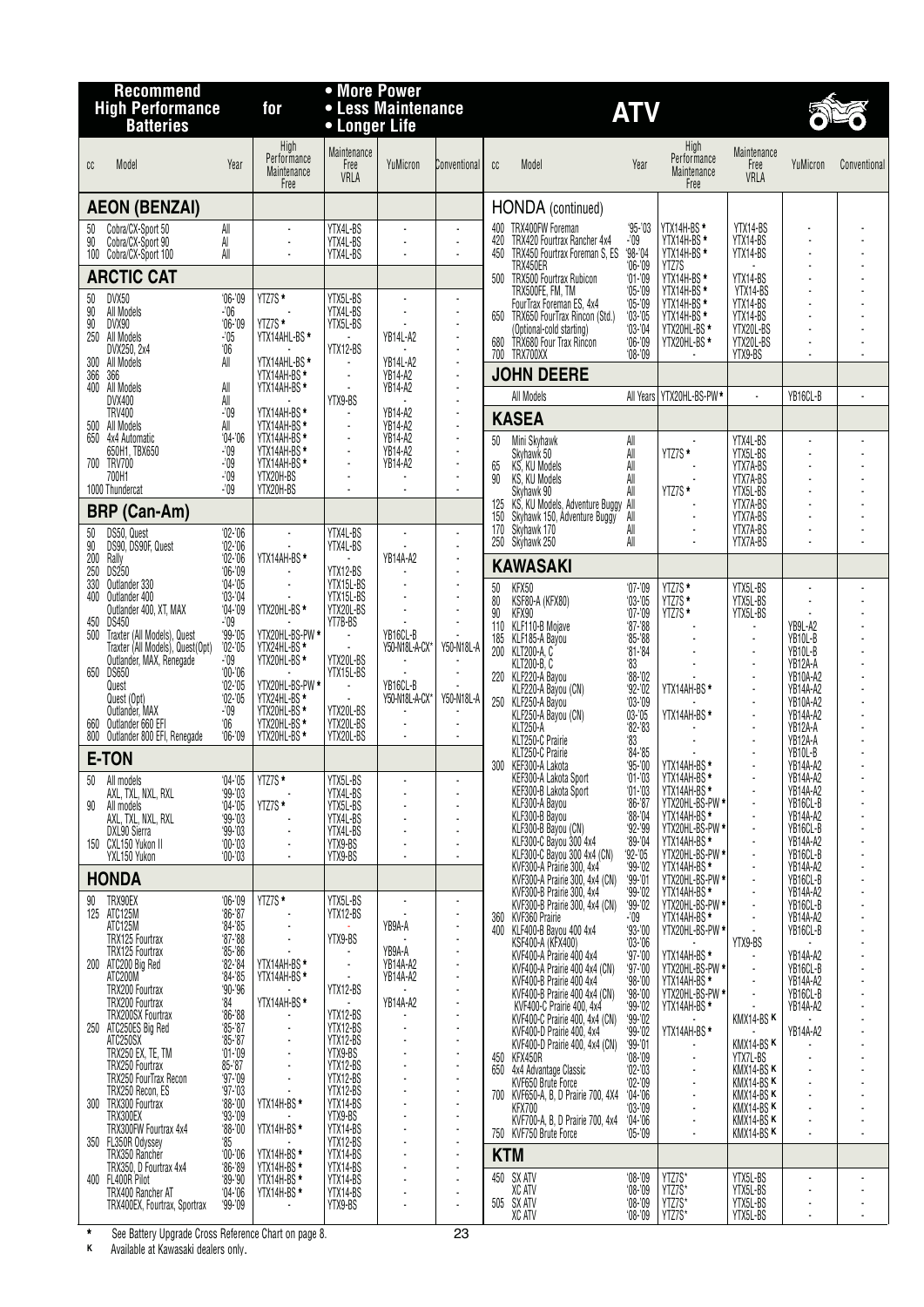|            |                                                                            |                        |                                            | <b>ATV</b>                       |                               |                      |          | <b>Recommend</b><br><b>High Performance</b><br><b>Batteries</b>      |                            | for                                                | • More Power<br>• Less Maintenance<br>• Longer Life |                             |                      |
|------------|----------------------------------------------------------------------------|------------------------|--------------------------------------------|----------------------------------|-------------------------------|----------------------|----------|----------------------------------------------------------------------|----------------------------|----------------------------------------------------|-----------------------------------------------------|-----------------------------|----------------------|
| cc         | Model                                                                      | Year                   | High<br>Performance<br>Maintenance<br>Free | Maintenance<br>Free<br>VRLA      | YuMicron                      | Conventional         | cc       | Model                                                                | Year                       | High<br>Performance<br>Maintenance<br>Free         | Maintenance<br>Free<br>VRLA                         | YuMicron                    | Conventional         |
|            | <b>KYMCO</b>                                                               |                        |                                            |                                  |                               |                      |          | <b>SUZUKI</b> (continued)                                            |                            |                                                    |                                                     |                             |                      |
| 50         | Mongoose 50                                                                | All                    | YTZ7S *<br>YTZ7S *                         | YTX5L-BS                         |                               | ÷.                   |          | 300 LT-F300F KingQuad (CN, Opt)                                      | $99 - 02$                  |                                                    |                                                     | Y50-N18A-A                  |                      |
| 90<br>150  | Mongoose 90<br>MXU150                                                      | All<br>All             |                                            | YTX5L-BS<br>YTX9-BS              |                               | $\blacksquare$       |          | 400 LT-A400 Eiger 2WD, F Eiger 4WD<br>LT-F400 Eiger 2WD, F Eiger 4WD | $^{0.02-0.07}_{0.02-0.07}$ | YTX14H-BS*<br>YTX14H-BS*                           | YTX14-BS<br>YTX14-BS                                |                             |                      |
| 250        | Mongoose, MXU                                                              | All                    | ÷,                                         | YTX12-BS                         |                               | $\blacksquare$       |          | LT-Z400 QuadSport                                                    | $03 - 09$                  |                                                    | YTX9-BS                                             |                             |                      |
|            | 300 MXU300SD                                                               | All                    |                                            | YTX12-BS                         |                               | ÷,                   |          | LT-A400F King Quod<br>450 LT-A450X King Quad                         | -'09<br>$07 - 08$          | YTX14H-BS*<br>YTX14H-BS *                          | YTX14-BS<br>YTX14-BS                                |                             |                      |
|            | <b>POLARIS</b>                                                             |                        |                                            |                                  |                               |                      |          | LT-R450 Quad Racer<br>500 LT-A500F QuadMaster                        | $06 - 09$<br>$00 - 01$     | YTZ10S*                                            | YTX7A-BS<br>YTX16-BS-1                              |                             |                      |
| 50         | Predator, Outlaw<br>Scrambler                                              | $04 - 09$<br>$01 - 02$ | YTZ7S*                                     | YTX5L-BS<br>YTX4L-BS             |                               | ÷,                   |          | LT-A500F Vinson 4WD                                                  | $04 - 07$                  | YTX20CH-BS                                         |                                                     |                             |                      |
|            | Scrambler                                                                  | $^{\circ}03$           | YTZ7S *<br>$YIZ7S*$                        | YTX5L-BS<br>YTX5L-BS             |                               | $\overline{a}$<br>÷  |          | LT-A500F Vinson 4WD<br>LT-F500F Vinson Manual 4WD                    | $02 - 03$<br>$04 - 07$     | YTX20CH-BS *                                       | YTX16-BS                                            |                             |                      |
| 90         | Predator, Sportsman, Outlaw<br>Scrambler, Sportsman                        | $03 - 09$<br>$01 - 02$ |                                            | YTX4L-BS                         |                               | ÷,                   |          | LT-F500F Vinson Manual 4WD<br>700 LT-A700X King Quad                 | 03<br>$05 - 07$            | YTX20CH-BS<br>YTX20CH-BS *<br>YTX20CH-BS           | YTX16-BS                                            |                             |                      |
| 200<br>250 | Phoenix, Sawtooth<br>All Models                                            | $05 - 09$<br>$85 - 05$ | YTX14AH-BS*                                | YTX12-BS                         | YB14A-A2                      | $\blacksquare$<br>÷, |          | LT-V700F Twin Peaks                                                  | $04 - 05$                  | YTX14H F/A*                                        | YTX14 F/A                                           |                             |                      |
| 300        | Hawkeye, Sportsman 300                                                     | $06 - 09$              |                                            |                                  | YB14-B2                       | ÷,                   |          | 750 LT-A750X King Quad                                               | $07 - 09$                  | YTX20CH-BS                                         |                                                     |                             |                      |
| 325<br>330 | All Models<br>Magnum, Trail                                                | $87 - 02$<br>$03 - 09$ | YTX14AH-BS*<br>YTX14AH-BS                  | ÷,                               | B14A-A2                       | ÷,                   |          | YAMAHA                                                               |                            |                                                    |                                                     |                             |                      |
| 335<br>400 | Sportsman<br>All Models                                                    | $98 - 01$<br>$94 - 08$ | YTX14AH-BS<br>YTX14AH-BS *                 | ÷,<br>÷,                         | YB14A-A2<br>YB14A-A2          | ÷,<br>$\overline{a}$ | 50<br>80 | YFM50 Raptor<br>YFM80 Badger                                         | $04 - 09$<br>$85 - 01$     |                                                    |                                                     | ÷,                          | 12N7D-3B<br>12N7D-3B |
|            | Sportsman                                                                  | -'09                   | YTX14AH-BS                                 | ÷,                               |                               | ÷.                   |          | YFM80 Grizzly                                                        | $05 - 08$                  |                                                    |                                                     | ÷.                          | 12N7D-3B             |
| 425<br>450 | All Models<br>Diesel .445 Litre (primary)                                  | $95 - 02$<br>$99 - 03$ | YTX14AH-BS*                                | YIX30L                           | YB14A-A2<br>YB30L-B           | $\overline{a}$<br>÷. |          | YFM80R Raptor<br>100 YFM100 Champ                                    | $02 - 08$<br>$97 - 91$     |                                                    |                                                     |                             | 12N7D-3B<br>12N7D-3B |
|            | Diesel .445 Litre (secondary)<br>Outlaw 450                                | $99 - 03$<br>$07 - 09$ | YTX14AH-BS*                                | YTX9-BS                          | YB14A-A2                      | ÷,<br>÷,             | 125      | YFA-1 Breeze<br><b>YFM125S, G</b>                                    | $89 - 04$<br>$04 - 08$     |                                                    | $\overline{\phantom{a}}$                            | YB12C-A<br>YB12C-A          |                      |
|            | 500 All Models (Excl. Predator, Sportsman) '99-'09                         |                        | YTX14AH-BS*                                |                                  | YB14A-A2                      | ÷,                   |          | 200 YFM200, DX Moto 4                                                | $85 - 89$                  | YTX14AH-BS*                                        | ÷,                                                  | <b>YB14A-A1</b>             |                      |
|            | Predator, Outlaw<br>Sportsman                                              | $03 - 06$<br>-'09      | ÷,                                         | YTX9-BS<br>YIX30L                |                               | ÷,<br>÷              |          | YTM200, E, ER Tri Moto<br>225 YFM225 Moto 4                          | $83 - 85$<br>$86 - 88$     | YTX14AH-BS *<br>YTX14AH-BS *                       | $\overline{\phantom{a}}$<br>$\ddot{\phantom{a}}$    | YB14A-A1<br>YB14A-A1        |                      |
| 525        | Outlaw 525                                                                 | $08 - 09$<br>$04 - 05$ |                                            | YTX9-BS<br>YIX30L *              |                               | ÷,<br>$\blacksquare$ |          | YTM225DR, DX Tri-Moto                                                | $83 - 86$                  | YTX14AH-BS *                                       | $\overline{\phantom{a}}$                            | YB14A-A1                    |                      |
| 600<br>700 | Sportsman<br>Sportsman, Military                                           | $02 - 08$              |                                            | YIX30L *                         | YB30L-B<br>YB30L-B            | ÷                    |          | 230 YFU-1/T Pro-Hauler<br>250 YFB250, F Timber Wolf                  | '89<br>$92 - 00$           | YTX14AH-BS *                                       |                                                     | <b>YB14A-A1</b><br>YB12C-A  |                      |
|            | Sportsman<br>800 Sportsman                                                 | -'09<br>$05 - 09$      |                                            | YIX30L<br>YIX30L                 |                               | ٠<br>÷,              |          | YFM250 Bear Tracker<br>YFM250 Moto 4                                 | $99 - 04$<br>$89 - 91$     | YTX14AH-BS*<br>YTX14AH-BS*                         | $\overline{\phantom{a}}$<br>$\ddot{\phantom{a}}$    | YB14A-A2<br><b>YB14A-A1</b> |                      |
|            | <b>QIANJIANG</b>                                                           |                        |                                            |                                  |                               |                      |          | YFM250B Big Bear                                                     | $07 - 08$                  | YTX14AH-BS *<br>YTX14AH-BS *                       | $\overline{\phantom{a}}$<br>÷,                      | YB14A-A2                    |                      |
|            | 100 ATV100                                                                 |                        | ÷,                                         | YTX4L-BS                         |                               |                      |          | YFM250B Bruin<br>YFM250R Raptor                                      | $05 - 06$<br>$08 - 09$     | YTZ7S                                              |                                                     | YB14A-A2                    |                      |
| 50         | ATV50                                                                      |                        | $\overline{a}$                             | YTX4L-BS                         |                               | ÷.                   |          | 350 YFM350B Bruin<br>YFM350ER Moto 4                                 | $04 - 06$<br>$87 - 95$     | YTX14AH-BS<br>YTX14AH-BS *                         | $\overline{\phantom{a}}$                            | <b>YB14A-A1</b>             |                      |
|            | <b>SUZUKI</b>                                                              |                        |                                            |                                  |                               |                      |          | YFM350F, U Big Bear<br>YFM350FX Wolverine                            | $87 - 99$<br>$95 - 05$     | YTX14AH-BS *                                       | $\ddot{\phantom{a}}$                                | YB14A-A1<br>YB12C-A         |                      |
| 50         | LT-Z50 QuadSport                                                           | $06 - 09$<br>$87 - 06$ | YTZ7S *<br>YTZ7S *                         | YTX5L-BS<br>YTX5L-BS             |                               |                      |          | YFM350FX Wolverine                                                   | $06 - 08$                  | YTX14AH-BS                                         |                                                     |                             |                      |
| 80<br>90   | LT80 QuadSport 80<br>LT-Z90 QuadSport                                      | $'07 - '09$            |                                            | YTX7A-BS                         |                               | $\blacksquare$       |          | YFM350G FG Grizzly<br>YFM350R Raptor                                 | $07 - 09$<br>$04 - 09$     | YTX14AH-BS<br>YTZ10S                               |                                                     |                             |                      |
|            | 160 LT160 E QuadRunner<br>LT160 E QuadRunner                               | $99 - 94$<br>$03 - 04$ |                                            | $\blacksquare$                   | YB9A-A<br>YB9A-A              | ÷                    |          | YFM350U Big Bear<br>YFM350X Warrior                                  | $87 - 99$<br>$87 - 03$     | YTX14AH-BS*                                        | $\overline{a}$<br>$\overline{\phantom{a}}$          | YB14A-A1<br>YB12C-A         |                      |
|            | LT-F160 QuadRunner                                                         | $91 - 01$              |                                            |                                  | YB9A-A                        |                      |          | YFP350 TerraPro                                                      | $^{\circ}88$               | YTX14AH-BS *                                       |                                                     | YB14A-A1                    |                      |
| 230        | LT230E QuadRunner<br>LT230E QuadRunner                                     | '87<br>$88 - 93$       | Not available                              | YTX12-BS                         |                               |                      |          | 400 YFM400FB Big Bear<br>YFM400FG Grizzly                            | $00 - 09$<br>$07 - 08$     | YTX20HL-BS*                                        | YTX20L-BS                                           |                             |                      |
|            | LT230GE QuadRunner<br>LT-F230 QuadRunner                                   | $85 - 86$<br>$86 - 87$ |                                            | ÷,                               | YB10A-A2<br><b>YB10A-A2</b>   | $\blacksquare$<br>ä, |          | YFM400FW Kodiák<br>YFM400FW Kodiak/Automatic                         | $93 - 95$<br>$03 - 06$     | YTX14AH-BS<br>YTX14AH-BS<br>YTX14AH-BS             |                                                     | <b>YB14A-A1</b>             |                      |
| 250        | LT250EF QuadRunner                                                         | $85 - 86$              |                                            | ٠                                | Y50-N18A-A                    | $\blacksquare$       |          | YFM400FW Kodiak/Automatic                                            | $96 - 02$                  | YTX20HL-BS*                                        | YTX20L-BS                                           |                             |                      |
|            | LT-4WD QuadRunner<br>LT-4WD QuadRunner (Opt)                               | $87 - 99$<br>$87 - 99$ | YTX14AH-BS*                                | Ĭ.<br>$\blacksquare$             | <b>YB14A-A2</b><br>Y50-N18A-A | ÷,<br>÷              |          | YFM400FWN Big Bear<br>450 YFM450FG Grizzly                           | $00 - 03$<br>$07 - 09$     | YTX20HL-BS <sup>*</sup>                            | YTX20L-BS<br>YTX20L-BS                              |                             |                      |
|            | LT-F250 QuadRunner<br>LT-F250 QuadRunner (Opt)                             | $88 - 01$<br>$88 - 01$ | YTX14AH-BS *                               |                                  | YB14A-A2<br>Y50-N18A-A        | Ĭ.                   |          | YFM450FW Automatic<br>YFM450FX Wolverine                             | $03 - 09$<br>$06 - 08$     | YTX20HL-BS *<br>YTX20HL-BS *<br>YTX20HL-BS*        | YTX20L-BS<br>YTX20L-BS                              |                             |                      |
|            | LT-F250, F Ozark                                                           | $02 - 09$              |                                            | YTX12-BS                         |                               | Ĭ.                   |          | <b>YFZ450</b>                                                        | $04 - 09$                  |                                                    | YT7B-BS                                             |                             |                      |
|            | LT-F250F QuadRunner<br>LT-F250F QuadRunner (CN, Opt)                       | $99 - 02$<br>$99 - 02$ | YTX14AH-BS*                                |                                  | <b>YB14A-A2</b><br>Y50-N18A-A | $\overline{a}$<br>÷, |          | YFZ450V<br>550 YMF550 Grizzly                                        | $-109$<br>$-09$            |                                                    | YT7B-BS                                             |                             |                      |
|            | LT-Z250 QuadSport<br>280 LT-F4WDX KingQuad                                 | $04 - 09$<br>$91 - 99$ | YTX14AH-BS *                               | YTX9-BS                          | YB14A-A2                      | Ĭ.<br>÷              | 600      | YFM600FW Grizzly<br>YFV600FW Grizzly                                 | $98 - 01$<br>$98 - 01$     | YTX20HL-BS<br>YTX20HL-BS *<br>YTX20HL-BS *         | YTX20L-BS<br>YTX20L-BS                              |                             |                      |
|            | LT-F4WDX KingQuad (CN, Opt)                                                | $91 - 99$              |                                            |                                  | Y50-N18A-A                    | ä,                   |          | 660 YFM660FA Grizzly                                                 | $02 - 08$                  | YTX20HL-BS*                                        | YTX20L-BS                                           |                             |                      |
|            | 300 LT-F4WDX KingQuad<br>LT-F4WDX KingQuad (Opt)<br>LT300E QuadRunner 300E | $99 - 02$<br>$99 - 02$ | YTX14AH-BS *                               | $\blacksquare$<br>$\blacksquare$ | YB14A-A2<br>Y50-N18A-A        | ÷<br>÷               | 700      | YFM660R Raptor<br>YFM700FG Grizzly                                   | $01 - 05$<br>$07 - 09$     | YTX14H-BS <sup>*</sup><br>YTX20HL-BS *             | YTX14-BS<br>YTX20L-BS                               |                             |                      |
|            | LT-F300F KingQuad                                                          | $87 - 89$<br>$99 - 02$ | YTX14AH-BS *<br>YTX14AH-BS *               | $\tilde{\phantom{a}}$<br>÷,      | YB14A-A2<br>YB14A-A2          | ÷,                   |          | YFM700R Raptor                                                       | $06 - 09$                  |                                                    | YT9B-BS                                             |                             |                      |
|            |                                                                            |                        |                                            |                                  |                               |                      |          | PERSONAL WATERCRAFT                                                  |                            |                                                    |                                                     |                             |                      |
|            |                                                                            |                        | High<br>Performance                        | Maintenance                      |                               |                      |          |                                                                      |                            | High<br>Performance                                | Maintenance                                         |                             |                      |
| cc         | Model                                                                      | Year                   | Maintenance<br>Free                        | Free<br>VRLA                     | YuMicron                      | Conventional         | cc       | Model                                                                | Year                       | Maintenance<br>Free                                | Free<br>VRLA                                        | YuMicron                    | Conventional         |
|            | <b>AQA-JET CO.</b>                                                         |                        |                                            |                                  |                               |                      |          | <b>ARCTIC CAT</b>                                                    |                            |                                                    |                                                     |                             |                      |
| 430        | Agua-Jet SX1                                                               | '91<br>'89-'90         |                                            |                                  | YB16-B<br><b>YB16-B</b>       |                      | 640      | <b>Tiger Shark</b>                                                   |                            | '97-'99   YTX14AHL-BS *<br>'97-'99   YTX14AHL-BS * |                                                     | <b>YB14L-A2</b>             |                      |
|            | 432 Aqua-Jet Sx1                                                           |                        |                                            |                                  |                               |                      | 770      | <b>Tiger Shark</b>                                                   |                            |                                                    |                                                     | YB14L-A2                    |                      |

**\*** See Battery Upgrade Cross Reference Chart on page 8. **FA** Must use Factory Activated battery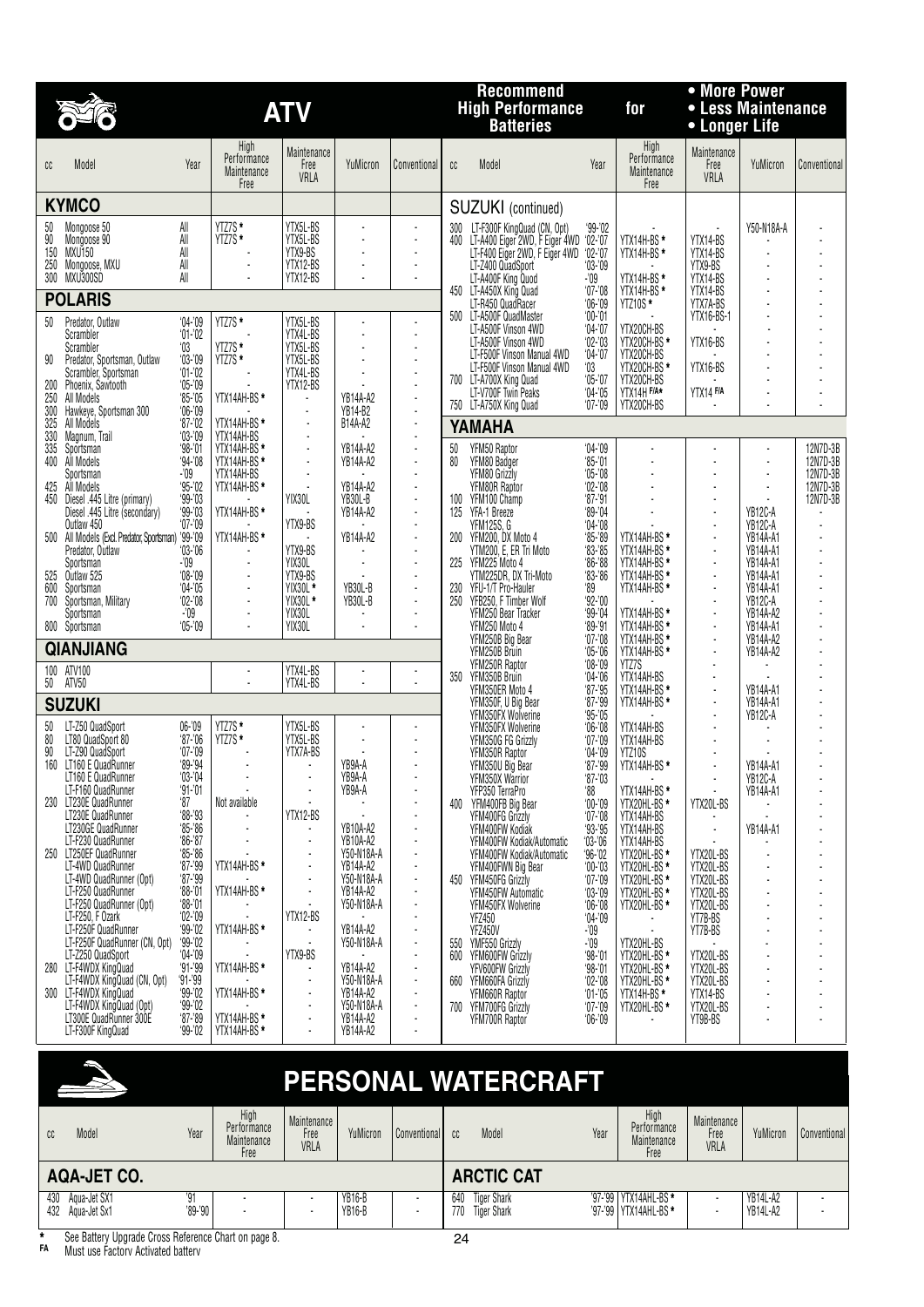|                           | <b>Recommend</b><br><b>High Performance</b>                                            |                                                                      | for                                                                                                  | • More Power                           | <b>• Less Maintenance</b>                                         |                                  |            | PERSONAL WATERCRAFT                                                                                         |                                                     |                                                                                                               |                                                                            |                         |              |  |  |  |
|---------------------------|----------------------------------------------------------------------------------------|----------------------------------------------------------------------|------------------------------------------------------------------------------------------------------|----------------------------------------|-------------------------------------------------------------------|----------------------------------|------------|-------------------------------------------------------------------------------------------------------------|-----------------------------------------------------|---------------------------------------------------------------------------------------------------------------|----------------------------------------------------------------------------|-------------------------|--------------|--|--|--|
|                           | <b>Batteries</b>                                                                       |                                                                      |                                                                                                      | • Longer Life                          |                                                                   |                                  |            |                                                                                                             |                                                     |                                                                                                               |                                                                            |                         |              |  |  |  |
| cc                        | Model                                                                                  | Year                                                                 | High<br>Performance<br>Maintenance<br>Free                                                           | Maintenance<br>Free<br>VRLA            | YuMicron                                                          | Conventional                     | cc         | Model                                                                                                       | Year                                                | High<br>Performance<br>Maintenance<br>Free                                                                    | Maintenance<br>Free<br>VRLA                                                | YuMicron                | Conventional |  |  |  |
|                           | <b>BRP (SEA DOO)</b>                                                                   |                                                                      |                                                                                                      |                                        |                                                                   |                                  |            | KAWASAKI (JET SKI) (continued)                                                                              |                                                     |                                                                                                               |                                                                            |                         |              |  |  |  |
| 780                       | 1500 GTI, GTX, RXP, RXT<br>1500 GTX 4-Tec, RXP<br>All Models<br>All Other Models<br>3D | -'09<br>$'03-'07$<br>$94 - 07$<br>$-107$                             | '88-'93 YTX20HL-BS *<br>YTX20HL-BS-PW *<br>YTX20HL-BS-PW *                                           | YTX20L-BS *                            | YB30CL-B<br>YB30CL-B<br>YB16L-B<br>YB16CL-B<br>YB16CL-B           | $\blacksquare$<br>$\overline{a}$ | 800        | <b>JS800 SX-R</b><br>900 JH900 ZXi<br>JT900 STS, STX<br>1100 JH1100 ZXi<br>JH1100-B Ultra 130<br>JT1100 STX | $95 - 97$<br>$'97 - 05$<br>$96 - 03$<br>$'97 - '03$ | '03-'09 YTX20HL-BS *<br>YTX20HL-BS*<br>YTX20HL-BS *<br>YTX20HL-BS *<br>'01-'04   YTX20HL-BS *<br>YTX20HL-BS * | YTX20L-BS<br>YTX20L-BS<br>YTX20L-BS<br>YTX20L-BS<br>YTX20L-BS<br>YTX20L-BS |                         |              |  |  |  |
|                           | <b>HONDA</b>                                                                           |                                                                      |                                                                                                      |                                        |                                                                   |                                  |            | 1200 JH1200-A, B Ultra 150                                                                                  | $99 - 05$                                           | YTX20HL-BS *                                                                                                  | YTX20L-BS                                                                  |                         |              |  |  |  |
|                           | 1235 AquaTrax F/R-12, F/R-12X<br>1470 AguaTrax F-15, F-15X                             | $02 - 09$<br>$03 - 09$                                               | YTX20HL-BS *<br>YTX20HL-BS *                                                                         | YTX20L-BS<br>YTX20L-BS                 |                                                                   |                                  |            | JT1200-A-B, C, STX-R, STX-15F<br>1500 JT1500-A, STX, STX-15F<br>JT1500B, C, 250X, Ultra LX, 260(L)X'07-'09  |                                                     | '02-'07 YTX20HL-BS *<br>'04-'09   YTX20HL-BS *<br><b>YTX20HL-BS*</b>                                          | YTX20L-BS<br>YTX20L-BS<br>YTX20L-BS                                        |                         |              |  |  |  |
| <b>KAWASAKI (JET SKI)</b> |                                                                                        |                                                                      |                                                                                                      |                                        |                                                                   |                                  |            | <b>POLARIS</b>                                                                                              |                                                     |                                                                                                               |                                                                            |                         |              |  |  |  |
| 300<br>400<br>440<br>550  | JS300 TS, SX<br><b>JS400</b><br><b>JS440</b><br>JS440<br><b>JS550</b><br>JS550, SX     | $86 - 91$<br>76<br>$87 - 92$<br>$'77 - 86$<br>$82 - 85$<br>$86 - 95$ | YTX20HL-BS-PW *<br>YTX20HL-BS*<br>YTX20HL-BS-PW *<br>YTX20HL-BS *<br>YTX20HL-BS *<br>YTX20HL-BS-PW * | YTX20L-BS*<br>YTX20L-BS*<br>YTX20L-BS* | YB16CL-B<br>YB16L-B<br>YB16CL-B<br>YB16L-B<br>YB16L-B<br>YB16CL-B |                                  | All<br>All | All Models<br><b>S.O.S. MARINE MFG</b><br>All Models<br><b>ULTRANAUTICS</b>                                 | All<br>All                                          | YTX20HL-BS-PW *<br>YTX20H-BS*                                                                                 | YTX20-BS*                                                                  | YB16CL-B<br>YB16-B-CX*  | L.<br>YB16-B |  |  |  |
| 650<br>750                | JF650 TS<br>JF650 X2<br><b>JL650 SC</b><br><b>JS650 SX</b><br>JH750 B1-b3              | $89 - 96$<br>$86 - 95$<br>$91 - 95$<br>$87 - 95$<br>$93 - 95$        | YTX20HL-BS-PW *<br>YTX20HL-BS-PW *<br>YTX20HL-BS-PW *<br>YTX20HL-BS-PW *<br>YTX20HL-BS-PW *          | $\overline{a}$<br>$\mathbf{r}$         | YB16CL-B<br>YB16CL-B<br>YB16CL-B<br>YB16CL-B<br>YB16CL-B          |                                  | 800        | All Models<br>Wet Bike<br>1250 Jet Star1250 (Boat)<br>Jet Star1250 (Boat)                                   | $'87 - '92$<br>$85 - 86$<br>$'88 - '90$<br>'91      | ÷,                                                                                                            | ÷,                                                                         | 53030<br>53030<br>53030 | YHD-12H      |  |  |  |
|                           | JH750 E1, F2, G1, G2                                                                   | $95 - 99$                                                            | YTX20HL-BS*                                                                                          | YTX20L-BS                              | YB16CL-B                                                          |                                  |            | <b>WET JET INTERNATIONAL</b>                                                                                |                                                     |                                                                                                               |                                                                            |                         |              |  |  |  |
|                           | JH750 SS, ST, Xi, XiR<br>JH750 ST, Zxi                                                 | $92 - 99$<br>$95 - 97$                                               | YTX20HL-BS-PW *<br>YTX20HL-BS*                                                                       | YTX20L-BS                              |                                                                   |                                  | All        | All Models                                                                                                  | All                                                 | YTX20H-BS*                                                                                                    | YTX20-BS*                                                                  | YB16-B-CX *             | YB16-B       |  |  |  |
|                           | JH750 SX,ZX<br>JS750 SX, Zx                                                            | '92-'95<br>$92 - 95$                                                 | YTX20HL-BS-PW *<br>YTX20HL-BS-PW *                                                                   |                                        | YB16CL-B<br>YB16CL-B                                              |                                  |            | YAMAHA                                                                                                      |                                                     |                                                                                                               |                                                                            |                         |              |  |  |  |
|                           | JS750 SXi, SXi Pro<br>JT750 STS, STX                                                   | $95 - 02$<br>'96-'98                                                 | YTX20HL-BS*<br>YTX20HL-BS*                                                                           | YTX20L-BS<br>YTX20L-BS                 |                                                                   |                                  | All        | All Wave Runner Models                                                                                      | $'87 - '09$                                         | YTX20HL-BS-PW *                                                                                               |                                                                            | YB16CL-B                |              |  |  |  |
|                           |                                                                                        |                                                                      | High                                                                                                 |                                        |                                                                   |                                  |            | <b>SNOWMOBILE</b>                                                                                           |                                                     | High                                                                                                          |                                                                            |                         |              |  |  |  |
| cc                        | Model                                                                                  | Year                                                                 | Performance<br>Maintenance<br>Free                                                                   | Maintenance<br>Free<br>VRLA            | YuMicron                                                          | Conventional                     | cc         | Model                                                                                                       | Year                                                | Performance<br>Maintenance<br>Free                                                                            | Maintenance<br>Free<br>VRLA                                                | YuMicron                | Conventional |  |  |  |

|                                                                                                   |                        | Free                    | VNLA           |                         |         |                                       |                            | Free                                         | VNLM                         |                           |         |
|---------------------------------------------------------------------------------------------------|------------------------|-------------------------|----------------|-------------------------|---------|---------------------------------------|----------------------------|----------------------------------------------|------------------------------|---------------------------|---------|
| <b>ARCTIC CAT</b>                                                                                 |                        |                         |                |                         |         | ARTIC CAT (continued)                 | '93                        | YTX14AHL-BS                                  | $\blacksquare$               | <b>YB14L-A2</b>           |         |
| Z1. T Z1                                                                                          | $-109$                 | YTX20H-BS               | ×              |                         |         | Jag Z<br>Jag, Jag Dix<br>Jag, Jag Dix | $94 - 99$                  | YTX14AH-BS <sup>*</sup>                      | $\mathbf{r}$                 | YB14-A2                   |         |
| T500, T570                                                                                        | $-109$                 |                         | ×              | <b>YB18-A</b>           |         |                                       | $85 - 93$                  | YTX14AHL-BS                                  | $\mathbf{r}$                 | <b>YB14L-A2</b>           |         |
| 4 Stroke Trail, Touring                                                                           | $'02 - '03$            | YTX24HL-BS *            | $\blacksquare$ | Y50-N18L-A-CX           |         | Jaguar                                | $^{\prime}07$              | YTX20H-BS                                    | $\blacksquare$               |                           |         |
| Bearcat 340,440                                                                                   | $95 - 00$              | YTX14AH-BS <sup>*</sup> | $\blacksquare$ | YB14-A2                 |         | King Cat 900                          | $'04 - '06$                | YTX24HL-BS <sup>*</sup>                      | $\blacksquare$               | Y50-N18L-A-CX             |         |
| Bearcat 570                                                                                       | $'04 - '09$            | YTX24HL-BS*             | $\blacksquare$ | Y50-N18L-A-CX           |         | Lynx                                  | $91 - 93$                  | YTX14AHL-BS                                  | $\blacksquare$               | <b>YB14L-A2</b>           |         |
| Bearcat WT Turbo                                                                                  | $'06-07$               | YTX24HL-BS              | ÷.             |                         |         | $\overline{M}$ 5                      | $'05 - '06$                | YTX20H-BS                                    | $\blacksquare$               |                           |         |
| <b>Bearcat WT</b>                                                                                 | $'05 - '07$            | YTX24HL-BS              |                |                         |         | Mб                                    | $05 - 07$                  | YTX20H-BS                                    | $\blacksquare$               |                           |         |
| Bearcat WT                                                                                        | $'03 - '04$            | YTX24HL-BS *            |                | Y50-N18L-A              |         | $M\bar{7}$                            | $'05 - '06$                | YTX20H-BS                                    |                              |                           |         |
| Bearcat WT                                                                                        | $'95 - '02$            | YTX20H-BS *             | YTX20-BS *     | <b>YB18-A</b>           |         | Mountain Cat                          | $^{\prime}01$              | YTX20H-BS <sup>*</sup>                       | YTX20-BS *                   | YB18-A                    |         |
| Cheetah                                                                                           | $91 - 93$              | YTX14AHL-BS *           | $\mathbf{r}$   | YB14L-A2                |         | Mountain Cat 500                      | $^{\prime}02$              | YTX20H-BS*                                   | YTX20-BS*                    | <b>YB18-A</b>             |         |
| Cheetah                                                                                           | $96 - 90$              |                         |                | YB16L-B                 |         | Mountain Cat 570                      | $'02 -'04$                 | YTX24HL-BS *                                 |                              | Y50-N18L-A-CX             |         |
| Cougar                                                                                            | $95 - 98$              | YTX20H-BS *             | YTX20-BS *     | <b>YB18-A</b>           |         | Mountain Cat 600                      | $'02 - 04$                 |                                              | YTX20-BS *                   | <b>YB18-A</b>             |         |
| Cougar                                                                                            | $91 - 94$              | YTX14AHL-BS *           | $\mathbf{r}$   | YB14L-A2                |         | Mountain Cat 800                      | $'02 - '04$                | YTX20H-BS *<br>YTX20H-BS *<br>YTX24HL-BS *   | $\sim$                       | Y50-N18L-A-CX             |         |
| Cougar                                                                                            | $85 - 90$              |                         | $\bullet$      | YB16L-B                 |         | Mountain Cat 900                      | $'03 - 04$                 |                                              |                              | Y50-N18L-A-CX             |         |
| Crossfire 500                                                                                     | $^{\circ}07$           | YTX20H-BS               |                |                         |         | Mountain Cat 1000                     | '02                        | YTX20H-BS <sup>*</sup>                       | YTX20-BS *                   | YB18-A                    |         |
| Crossfire 600                                                                                     | $06 - 07$              | YTX20H-BS               | $\sim$         |                         |         | Pantera                               | 99.01                      | YTX20H-BS <sup>*</sup>                       | <b>YTX20-BS*</b>             | <b>YB18-A</b>             |         |
| Crossfire 700                                                                                     | 06                     | YTX20H-BS               | $\blacksquare$ |                         |         | Pantera                               | $95 - 98$                  | YTX24HL-BS <sup>*</sup>                      |                              | Y50-N18L-A-CX             |         |
| El Tigre 5000<br>EXT                                                                              | $'87 - '88$            | YTX14AHL-BS *           | $\sim$         | <b>YB14L-A2</b>         |         | Pantera                               | 94                         | YTX20H-BS *                                  | <b>YTX20-BS*</b>             | <b>YB18-A</b>             |         |
|                                                                                                   | $95 - 97$              |                         |                |                         | 12N7-4A | Pantera                               | $86 - 93$                  | YTX14AHL-BS                                  | $\sim$                       | <b>YB14L-A2</b>           |         |
| EXT<br>EXT                                                                                        | $92 - 94$              | YTX14AHL-BS *           | $\blacksquare$ | <b>YB14L-A2</b>         |         | Pantera                               | $80 - 85$                  |                                              |                              | YB16L-B                   |         |
|                                                                                                   | $9 - 91$               |                         |                | YB16L-B                 |         | Pantera 550, 600                      | $'02 - '05$                | YTX20H-BS*                                   | YTX20-BS*                    | <b>YB18-A</b>             |         |
|                                                                                                   | 95-'96                 | YTX20H-BS *             | YTX20-BS *     | <b>YB18-A</b>           |         | Pantera 800                           | $'02 -'04$                 | YTX24HL-BS *                                 | $\blacksquare$               | Y50-N18L-A-CX             |         |
|                                                                                                   | '98                    | YTX20H-BS <sup>*</sup>  | YTX20-BS*      | <b>YB18-A</b>           |         | Panther                               | $94 - 96$                  | YTX14AH-BS <sup>*</sup>                      | $\mathbf{r}$                 | <b>YB14-A2</b>            |         |
| EXT (Carb)<br>EXT (EFI)<br>EXT (EFI)<br>EXT 600<br>EXT DIx (EFI)<br>EXT Special<br>F6, F8 , F1000 | $95 - 97$<br>$97 - 98$ |                         | YTX20-BS*      | $\sim$<br><b>YB18-A</b> | 12N7-4A | Panther                               | $9 - 93$                   | YTX14AHL-BS                                  | $\bullet$                    | YB14L-A2                  |         |
|                                                                                                   | '97-'98                | YTX20H-BS *             | $\omega$       | Y50-N18L-A-CX           |         | Panther                               | $80 - 88$                  |                                              | $\bullet$                    | YB16L-B                   |         |
|                                                                                                   | $91 - 92$              | YTX24HL-BS *            | $\sim$         | <b>YB14L-A2</b>         |         | Panther 340                           | $'97 - '00$<br>$'01 - '07$ | YTX14AH-BS *<br>YTX14AH-BS *                 | $\mathbf{r}$<br>$\mathbf{r}$ | YB14-A2<br><b>YB14-A2</b> |         |
|                                                                                                   | $'07 - '09$            | YTX14AHL-BS *           |                |                         |         | Panther 370                           | $'97 - 03$                 |                                              |                              |                           |         |
| F5Ī                                                                                               | $'07 - '09$            | YTX20H-BS *             | YTX20-BS *     | <b>YB18-A</b>           |         | Panther 440<br>Panther 550            | $'97 - 01$                 |                                              | <b>YTX20-BS*</b>             | YB14-A2<br>YB18-A         |         |
| Firecat                                                                                           | $03 - 06$              | YTX24HL-BS <sup>*</sup> | $\blacksquare$ | Y50-N18L-A-CX           |         | Panther 570                           | $'02 -'07$                 | YTX14AH-BS *<br>YTX14AH-BS *<br>YTX24HL-BS * | $\bullet$                    | Y50-N18L-A-CX             |         |
|                                                                                                   | $99 - 91$              | YTX14AHL-BS *           | $\blacksquare$ | <b>YB14L-A2</b>         |         | Panther 660                           | $'06-'07$                  | YTX24HL-BS*                                  |                              | Y50-N18L-A-CX             |         |
| Jag AFS<br>Jag AFS L/T                                                                            | 89-'93                 | YTX14AHL-BS *           | $\blacksquare$ | YB14L-A2                |         | Powder Extreme                        | $'97 - 98$                 | YTX20H-BS <sup>*</sup>                       | YTX20-BS *                   | YB18-A                    |         |
|                                                                                                   | '96                    | YTX14AH-BS <sup>*</sup> | $\sim$         | YB14-A2                 |         | Powder Special                        | $'95-'97$                  | YTX20H-BS *                                  | <b>YTX20-BS *</b>            | <b>YB18-A</b>             |         |
| Jag Liquid<br>Jag Z                                                                               | .94                    | YTX14AH-BS *            | $\sim$         | <b>YB14-A2</b>          |         | Prowler                               | 94                         |                                              | ÷                            | $YB7-A$ *                 | 12N7-4A |
|                                                                                                   |                        |                         |                |                         |         |                                       |                            |                                              |                              |                           |         |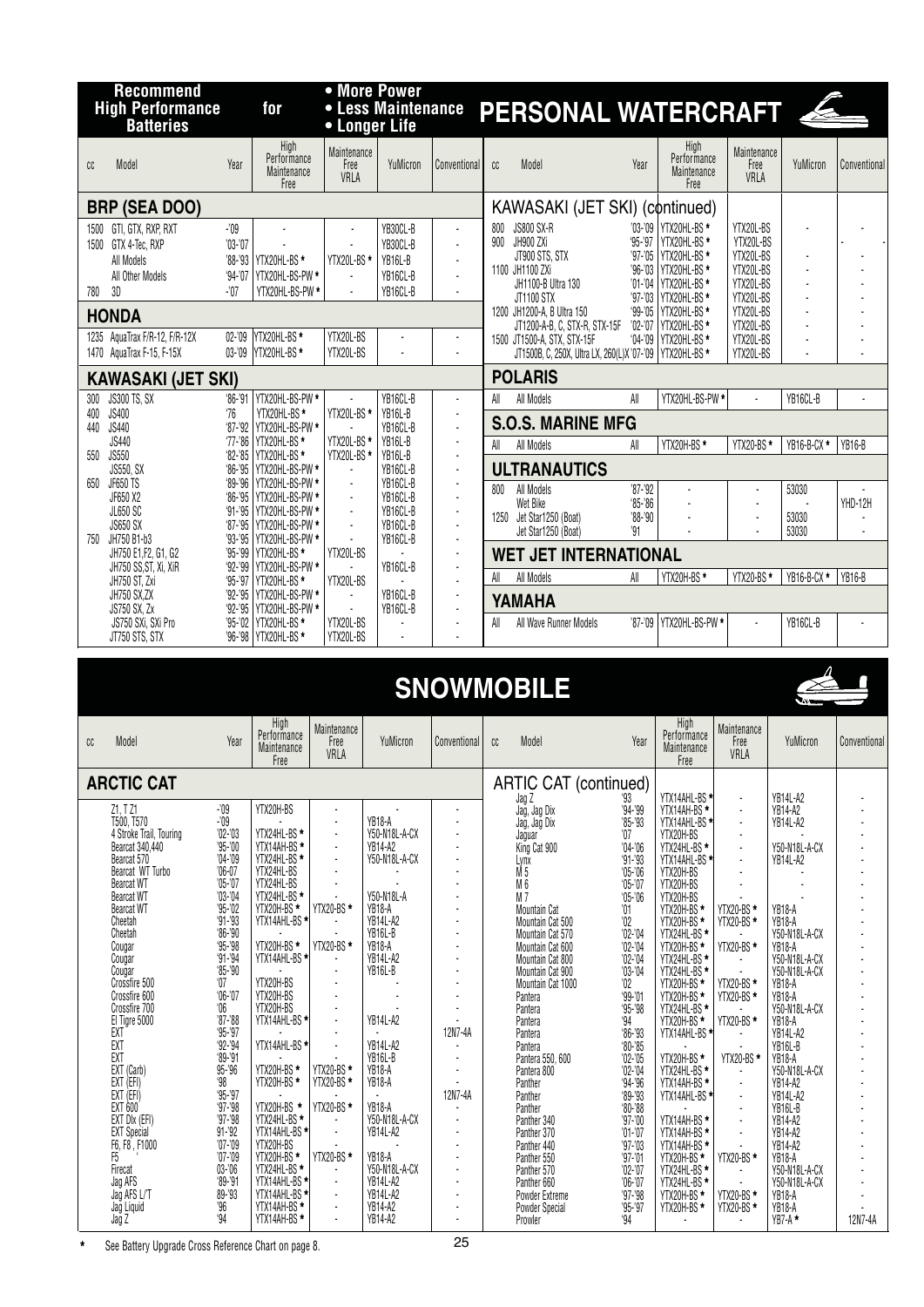|                          |                                                                                                                                                                                                                                        |                                                                                                                                                                                                         | <b>SNOWMOBILE</b>                                                                                                                                                                 |                                                                                                                            |                                                                                                                                                                                                                                            |                                                                              | <b>Recommend</b><br><b>High Performance</b><br><b>Batteries</b> |                                                                                                                                                                                                                                                                                                                                           | for                                                                                                                                                                               |                                                                                                                                                                                                        | • More Power<br>• Less Maintenance<br>• Longer Life            |                                                                                                                                                                                                           |                                                                                                                                   |
|--------------------------|----------------------------------------------------------------------------------------------------------------------------------------------------------------------------------------------------------------------------------------|---------------------------------------------------------------------------------------------------------------------------------------------------------------------------------------------------------|-----------------------------------------------------------------------------------------------------------------------------------------------------------------------------------|----------------------------------------------------------------------------------------------------------------------------|--------------------------------------------------------------------------------------------------------------------------------------------------------------------------------------------------------------------------------------------|------------------------------------------------------------------------------|-----------------------------------------------------------------|-------------------------------------------------------------------------------------------------------------------------------------------------------------------------------------------------------------------------------------------------------------------------------------------------------------------------------------------|-----------------------------------------------------------------------------------------------------------------------------------------------------------------------------------|--------------------------------------------------------------------------------------------------------------------------------------------------------------------------------------------------------|----------------------------------------------------------------|-----------------------------------------------------------------------------------------------------------------------------------------------------------------------------------------------------------|-----------------------------------------------------------------------------------------------------------------------------------|
| cc                       | Model                                                                                                                                                                                                                                  | Year                                                                                                                                                                                                    | High<br>Performance<br>Maintenance<br>Free                                                                                                                                        | Maintenance<br>Free<br>VRLA                                                                                                | YuMicron                                                                                                                                                                                                                                   | Conventional                                                                 | cc                                                              | Model                                                                                                                                                                                                                                                                                                                                     | Year                                                                                                                                                                              | High<br>Performance<br>Maintenance<br>Free                                                                                                                                                             | Maintenance<br>Free<br>VRLA                                    | YuMicron                                                                                                                                                                                                  | Conventional                                                                                                                      |
|                          | <b>ARTIC CAT (continued)</b>                                                                                                                                                                                                           |                                                                                                                                                                                                         |                                                                                                                                                                                   |                                                                                                                            |                                                                                                                                                                                                                                            |                                                                              |                                                                 | POLARIS (continued)                                                                                                                                                                                                                                                                                                                       |                                                                                                                                                                                   |                                                                                                                                                                                                        |                                                                |                                                                                                                                                                                                           |                                                                                                                                   |
|                          | Prowler<br>Prowler 2-Up<br><b>Prowler Special</b><br>Puma<br>Sabercat 500<br>Sabercat 600, 700<br>T660 Touring                                                                                                                         | $90 - 93$<br>95'<br>$'91 - '92$<br>$94 - 96$<br>$'04 - '06$<br>$04 - 06$<br>$'04 - '06$                                                                                                                 | YTX14AHL-BS<br>YTX20H-BS *<br>YTX20H-BS <sup>*</sup><br>YTX14AH-BS*<br>YTX20H-BS *<br>YTX24HL-BS *<br>YTX24HL-BS *                                                                | YTX20-BS *<br>YTX20-BS *<br>YTX20-BS *<br>÷.                                                                               | <b>YB14L-A2</b><br><b>YB18-A</b><br>YB <sub>18</sub> -A<br>YB14-A2<br>YB <sub>18</sub> -A<br>Y50-N18L-A<br>Y50-N18L-A                                                                                                                      |                                                                              | 600<br>750                                                      | All Other Model<br>Indv. Indv Trail<br>Sprint (Electric Start)<br><b>IQ</b> Touring<br>Wide Track<br>FS/FST<br>Turbo Switchback, Turbo Dragon'06-'09                                                                                                                                                                                      | $92 - 05$<br>84-'91<br>'86-'90<br>-'09<br>'89-'09<br>$06 - 09$                                                                                                                    | YTX14AH-BS *<br>YTX24HL-BS *<br>YTX14AH-BS<br>YTX24HL-BS *<br>YTX20HL-BS *<br>YTX20HL-BS *                                                                                                             | J.<br>÷,<br>÷,<br>YTX20L-BS<br>YTX20L-BS                       | YB14A-A2<br>Y50-N18L-A-CX *<br>Y60-N24-A<br>Y50-N18L-A-CX *                                                                                                                                               | Y50-N18L-A<br>Y50-N18L-A                                                                                                          |
|                          | T660 Turbo<br>T660 Turbo Touring                                                                                                                                                                                                       | $'04 - '07$<br>$'04 - '07$                                                                                                                                                                              | YTX24HL-BS<br>YTX24HL-BS                                                                                                                                                          | ÷                                                                                                                          |                                                                                                                                                                                                                                            | ÷.                                                                           |                                                                 | YAMAHA                                                                                                                                                                                                                                                                                                                                    |                                                                                                                                                                                   |                                                                                                                                                                                                        |                                                                |                                                                                                                                                                                                           |                                                                                                                                   |
|                          | Thundercat<br>Wildcat (EFI)<br>Wildcat (EFI)<br>Wildcat MC<br><b>Wildcat Touring</b><br>Z 370, 440<br>Z 570<br>ZL 500<br>ZL 550, 600<br>ZL 800<br>$\overline{ZR}$ (EFI)<br>ZR 500, 600<br>ZR 800<br>ZR 900<br>ZRT                      | $'97 - '02$<br>95-'96<br>'93<br>.94<br>'95-'96<br>$98 - 01$<br>$'02 -'07$<br>$02 - 08$<br>$^{\circ}02$<br>$'02 - '03$<br>$02 - 03$<br>$95 - 96$<br>$'01 - '02$<br>$02 - 03$<br>$'03 - '06$<br>$97 - 02$ | YTX20H-BS *<br>YTX14AH-BS*<br>YTX14AH-BS *<br>YTX24HL-BS *<br>YTX20H-BS <sup>*</sup><br>YTX20H-BS *<br>YTX24HL-BS *<br>YTX20H-BS *<br>YTX24HL-BS *<br>YTX24HL-BS *<br>YTX20H-BS * | YTX20-BS *<br>YTX20-BS *<br>YTX20-BS *<br>YTX20-BS *<br><b>YTX20-BS*</b>                                                   | YB18-A<br>$YB7-A$ *<br>YB16L-B<br>$YB7-A$ *<br>$YB7-A$ *<br><b>YB14-A2</b><br><b>YB14-A2</b><br>Y50-N18L-A-CX<br>YB18-A<br><b>YB18-A</b><br>Y50-N18L-A-CX<br>$YB7-A$ *<br><b>YB18-A</b><br>Y50-N18L-A-CX<br>Y50-N18L-A-CX<br><b>YB18-A</b> | 12N7-4A<br>12N7-4A<br>12N7-4A<br>ä,<br>$\overline{a}$<br>12N7-4A<br>÷.<br>÷. | 80<br>125<br>300<br>340<br>480<br>499<br>500                    | SV80E Sno-Scoot<br>SV125E Sno-Sport<br>CF300 Inviter<br>CS340 Ovation Deluxe/LE<br>EC340 Excel III<br>ET340E Enticer<br>ET340E Enticer<br>PZ480E Phazer Deluxe<br>PZ480E Phazer Deluxe<br>VT480 Venture GT<br>VT480 Venture GT<br>VT480TR Venture TR Electric<br>Phazer<br>Venture Lite<br>PZ500DX Phazer 500 Deluxe<br>VT500 Venture 500 | '88-'90<br>$'90 - '91$<br>'86-'90<br>'89-'98<br>$'81 - '88$<br>79<br>'80<br>'84-'89<br>$90 - 98$<br>'92-'93<br>$'91 - '97$<br>'98<br>-'09<br>$-109$<br>$^{\prime}01$<br>$97 - 01$ | YTX14AHL-BS<br>* YTX14AHL-BS<br>* YTX14AHL-BS<br>YTX24HL-BS <sup>*</sup><br>YTX14AHL-BS *<br>YTX14AHL-BS<br>YTX14AHL-BS<br>YTX14AHL-BS<br>YTX14AHL-BS<br>YTX14AHL-BS<br>YTX14H-BS*<br>YTX14H-BS*<br>÷. | YTX14-BS<br>YTX14-BS<br>÷.                                     | YB7L-B*<br>YB14L-A2 *<br>YB16AL-A2<br>YB14L-A2 *<br>YB14L-A2 *<br>Y50-N18L-A-CX *<br>YB14L-A2 *<br>YB14L-A2 *<br>YB14L-A2 *<br>YB14L-A2 *<br>YB14L-A2 *<br>YB14L-A2 *<br>YB16AL-A2<br>YB16AL-A2           | 12N7-3B<br>12N14-3A<br>12N14-3A<br>12N14-3A<br>Y50-N18L-A<br>12N14-3A<br>12N14-3A<br>12N14-3A<br>12N14-3A<br>12N14-3A<br>12N14-3A |
|                          | <b>BRP-SKI-DOO</b>                                                                                                                                                                                                                     |                                                                                                                                                                                                         |                                                                                                                                                                                   |                                                                                                                            |                                                                                                                                                                                                                                            |                                                                              |                                                                 | VT500 Venture 500 XL<br>VX500E Vmax                                                                                                                                                                                                                                                                                                       | '99-'00<br>94.01                                                                                                                                                                  |                                                                                                                                                                                                        |                                                                | YB16AL-A2<br>YB16AL-A2                                                                                                                                                                                    |                                                                                                                                   |
| 300<br>550<br>600<br>800 | All 4-stroke<br>All Models<br>CK3 Types<br>Elite<br>ZX Types<br>ZX Types<br>Skandic<br>Expedition, Freestyle, Skandic<br>GSX, GTX, MX Z<br>Expedition, Skandic, Summit<br>GSX, GTX<br>Expedition, Legend, Skandic<br>GSX, MX Z, Summit | '03<br>(Thru)-'98<br>$99 - 03$<br>$04 - 06$<br>$99 - 01$<br>$02 - 03$<br>-'09<br>-'09<br>$-109$<br>$-109$<br>$-109$<br>$-109$<br>$-109$                                                                 | YTX24HL-BS<br>YTX24HL-BS *<br>YTX24HL-BS *<br>YTX20HL-BS *<br>YTX20HL F/A *<br>YTX20HL F/A *<br>YTX20HL F/A *<br>YTX20HL F/A *<br>YTX20HL F/A *<br>YTX24HL F/A<br>YTX20HL F/A *   | L.<br>YIX30L<br>YTX15L-BS<br>YTX20L-BS<br>YTX20L F/A<br>YTX20L F/A<br>YTX20L F/A<br>YTX20L F/A<br>YTX20L F/A<br>YTX20L F/A | Y50-N18L-A-CX *<br>Y50-N18L-A-CX *                                                                                                                                                                                                         | Y50-N18L-A<br>Y50-N18L-A<br>J.<br>÷,                                         | 540<br>570<br>600<br>700                                        | EC540 Excel<br><b>VK540E, II, III</b><br>XL540 XLV<br>EX570E Exciter<br>EX570E Exciter II LE<br>VT600 Venture 600<br>VT600 Venture 600<br>VX600DX Vmax 600 Deluxe<br>VX600E/DX Vmax 600 LE/DX<br>VX600ER Vmax 600 ER<br>VX600XTC Vmax 600 XTC<br>SXV700ER Viper ER<br>VT700 Venture 700<br>VX700DX Vmax 700 Deluxe                        | '79-'80<br>$89 - 03$<br>$85 - 90$<br>'88-'90<br>$91 - 93$<br>'97-'98<br>'99-'06<br>$99 - 01$<br>'94-'96<br>'02-'03<br>'97-'98<br>$'02 - '05$<br>'98-'04<br>$99 - 00$              | YTX24HL-BS *<br>YTX24HL-BS *<br>YTX24HL-BS *<br>YTX24HL-BS *<br>YTX24HL-BS *<br>YTX24HL-BS *<br>YTX24HL-BS *                                                                                           | ÷,<br>ä,<br>÷,<br>$\overline{a}$<br>J.<br>$\ddot{\phantom{a}}$ | Y50-N18L-A-CX *<br>YB16AL-A2<br>YB16AL-A2<br>YB16AL-A2<br>YB16AL-A2<br>YB16AL-A2<br>Y50-N18L-A-CX *<br>Y50-N18L-A-CX *<br>YB16AL-A2<br>Y50-N18L-A-CX *<br>YB16AL-A2<br>Y50-N18L-A-CX *<br>Y50-N18L-A-CX * | Y50-N18L-A<br>Y50-N18L-A<br>Y50-N18L-A<br>Y50-N18L-A<br>Y50-N18L-A<br>Y50-N18L-A<br>Y50-N18L-A                                    |
|                          | <b>KAWASAKI</b>                                                                                                                                                                                                                        |                                                                                                                                                                                                         |                                                                                                                                                                                   |                                                                                                                            |                                                                                                                                                                                                                                            |                                                                              |                                                                 | VX700ER Vmax 700 ER                                                                                                                                                                                                                                                                                                                       | $'01 - '02$                                                                                                                                                                       | YTX24HL-BS *                                                                                                                                                                                           | L.                                                             | Y50-N18L-A-CX *<br>Y50-N18L-A-CX *                                                                                                                                                                        | Y50-N18L-A                                                                                                                        |
|                          | All Models                                                                                                                                                                                                                             | All                                                                                                                                                                                                     | YTX24HL-BS *                                                                                                                                                                      |                                                                                                                            | Y50-N18L-A-CX *                                                                                                                                                                                                                            | Y50-N18L-A                                                                   | 973                                                             | VX700XTCD Vmax 700 XTC Deluxe '98<br>Vector                                                                                                                                                                                                                                                                                               | $-109$                                                                                                                                                                            | YTX24HL-BS *<br>YTX20HL-BS <sup>*</sup>                                                                                                                                                                | YTX20L-BS                                                      | Y50-N18L-A-CX *<br>ä,                                                                                                                                                                                     | Y50-N18L-A                                                                                                                        |
|                          | <b>POLARIS</b>                                                                                                                                                                                                                         |                                                                                                                                                                                                         |                                                                                                                                                                                   |                                                                                                                            |                                                                                                                                                                                                                                            |                                                                              | 998<br>1000                                                     | Viking<br>Apex<br>RS1000S, GT, RS                                                                                                                                                                                                                                                                                                         | -'09<br>$06 - 09$                                                                                                                                                                 | YTX20HL-BS *<br>YTX14H-BS *<br>YTX20HL-BS *                                                                                                                                                            | YTX20L-BS<br>YTX14-BS<br>YTX20L-BS                             |                                                                                                                                                                                                           |                                                                                                                                   |
|                          | All EFI (RXL, 500 EFI)<br>All Electric Start Kits<br>All Electric Start Kits                                                                                                                                                           | '93-'97<br>'85-'93<br>'94-'05                                                                                                                                                                           | YTX24HL-BS *<br>YTX14AH-BS*                                                                                                                                                       |                                                                                                                            | YB9A-A<br>Y50-N18L-A-CX *<br><b>YB14A-A2</b>                                                                                                                                                                                               | Y50-N18L-A                                                                   | 1049                                                            | RX1000R RX (All Models)<br>Nitro<br>Venture                                                                                                                                                                                                                                                                                               | '03-'05<br>-'09<br>$-109$                                                                                                                                                         | YTX20HL-BS *<br>YTX20HL-BS *<br>YTX20HL-BS *                                                                                                                                                           | YTX20L-BS<br>YTX20L-BS<br>YTX20L-BS                            |                                                                                                                                                                                                           |                                                                                                                                   |

### **EUROPEAN & OTHER MOTORCYCLE**

| cc             | Model                                                            | Year                                               | Battery<br>Type                                                 | cc                | Model                                                                | Year                                                              | Battery<br>Type                                                   | CC         | Model                                                  | Year                                | <b>Battery</b><br>Type     |
|----------------|------------------------------------------------------------------|----------------------------------------------------|-----------------------------------------------------------------|-------------------|----------------------------------------------------------------------|-------------------------------------------------------------------|-------------------------------------------------------------------|------------|--------------------------------------------------------|-------------------------------------|----------------------------|
| <b>APRILIA</b> |                                                                  |                                                    |                                                                 |                   | APRILIA (continued)                                                  |                                                                   |                                                                   |            | <b>APRILIA</b> (continued)                             |                                     |                            |
| 1000           | <b>ETV Caponord</b><br><b>RST Futura</b><br>RSV 1000 Mille SP    | $'02 - '03$<br>$'01 - '04$<br>'99                  | YTX14-BS *<br>YTX12-BS<br>YTX12-BS                              | 750<br>650<br>500 | Shiver<br>Pegaso<br>Scarabeo<br>Atlantic                             | '09<br>'00<br>$04 - 05$<br>$03 - 05$                              | YTX14-BS *<br>YB12AL-A<br>YTX14AHL-BS *<br>YTX14AHL-BS *          | 50         | Scarabeo 50<br>Mojito<br>Rally                         | $00 - 03$<br>$04 - 05$<br>$04 - 05$ | YB4L-B<br>YB4L-B<br>YB4L-B |
|                | RSV 1000 Factory<br>RSV 1000 Mille R                             | $04 - 05$<br>$'01 - 05$                            | YTX12-BS<br>YTX12-BS                                            | 250<br>200        | <b>RS250</b><br>Atlantic                                             | $'00-'04$<br>$04 - 05$                                            | YB4L-B<br>YB12AL-A                                                | <b>ATK</b> |                                                        |                                     |                            |
| 850            | RSV 1000 Mille<br>RSV 1000 Mille<br>Tuono<br>SL Falco<br>MANA850 | $'01 - 09$<br>'00<br>$'03 - '05$<br>'01-'03<br>'09 | YTX12-BS<br>YTX12-BS<br>YTX12-BS<br>YTX14-BS $*$<br>$YTX14-BS*$ | 150<br>50<br>50   | Scarabeo<br>Mojito<br><b>RS50</b><br>SR <sub>50</sub><br>SR50 Ditech | $'00-'04$<br>$04 - 05$<br>$'00 - '05$<br>$'00-'01$<br>$'01 - '05$ | YB12AL-A<br>YTX7L-BS<br>YB4L-B<br>YB4L-B<br>YTX5L-BS <sup>*</sup> |            | All Electric Start Models<br>All Electric Start Models | $91 - 95$<br>$96 - 01$              | YTX9-BS<br>YTX7L-BS        |

**\*** See Battery Upgrade Cross Reference Chart on page 8. 26

**FA** Must use Factory Activated battery

**REA**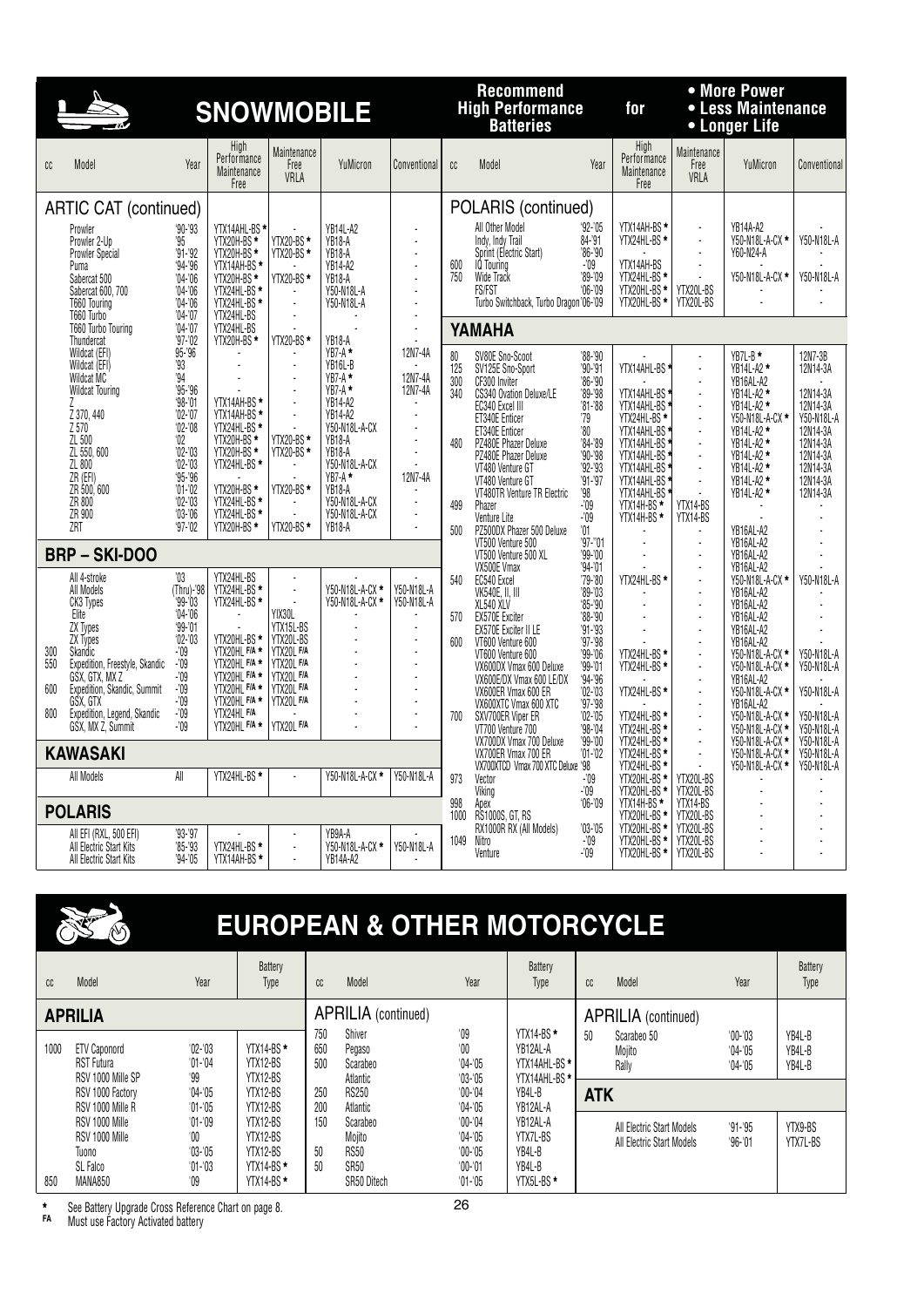### **EUROPEAN & OTHER MOTORCYCLE**



| cc                       | Model                                                                                               | Year                       | Battery<br>Type                                                   | cc                | Model                                                                                                                                                 | Year                           | <b>Battery</b><br>Type                                    | cc                       | Model                                                                     | Year            | Battery<br>Type                                                                                |  |  |  |
|--------------------------|-----------------------------------------------------------------------------------------------------|----------------------------|-------------------------------------------------------------------|-------------------|-------------------------------------------------------------------------------------------------------------------------------------------------------|--------------------------------|-----------------------------------------------------------|--------------------------|---------------------------------------------------------------------------|-----------------|------------------------------------------------------------------------------------------------|--|--|--|
| <b>BENELLI</b>           |                                                                                                     |                            |                                                                   |                   | <b>BSA</b>                                                                                                                                            |                                |                                                           |                          | DUCATI (continued)                                                        |                 |                                                                                                |  |  |  |
| 900<br>650<br>250<br>125 | 900 (6 Cilindri)<br>650 Tornado U.T.<br>250 (4 Cilindri)<br>250-2C<br>125 Cross<br>125 Custom Guzzi |                            | 53030<br>YB12A-A*<br>YB12A-A<br>6N11A-1B<br>6N11A-1B<br>12N5.5-4A |                   | 250, 350, 400, 441, 500 (12V)<br>600, 650, 750 (12V)<br>250, 350, 650 (6V)<br>500 Gold Star<br>Rocket 750, Thunderbolt<br>Spitfire HK35, Starfire B25 |                                | YB7-A*<br>YB7-A*<br>B39-6<br>B38-6A<br>YB9L-B*<br>YB9L-B* | 650<br>600<br>500<br>500 | Alazurra, Indiana, Pantah<br>Pantah<br>TL.<br>GTL, GTV<br>Pantah<br>Sport |                 | YTX14AHL-BS *<br>YTX14AHL-BS *<br>YTX14AHL-BS *<br>Y50-N18L-A*<br>YTX14AHL-BS *<br>Y50-N18L-A* |  |  |  |
|                          | 125 Guzzi<br>125 Jarno (c/avv.)                                                                     |                            | 12N5.5-4A<br>$YB9-B*$                                             |                   | <b>CAGIVA</b>                                                                                                                                         |                                |                                                           |                          | <b>GAS GAS</b>                                                            |                 |                                                                                                |  |  |  |
|                          | 125 Scooter Benelli<br>125-2 CSE                                                                    |                            | YB9L-B*<br>6N11A-1B                                               | 900               | Elefant E900                                                                                                                                          |                                | YB16B-A1                                                  | 370<br>320               | Pampera<br>Pampera                                                        | 97<br>$98 - 01$ | YTX4L-BS<br>YTX4L-BS                                                                           |  |  |  |
|                          | <b>125CS</b><br>125T Sport                                                                          |                            | YB9-B*<br>6N11A-1B                                                | 750               | Elefant<br>Elefant Bifaro                                                                                                                             | $94 - 97$<br>$^{\prime}89$     | YB16-B*<br>YTX14AHL-BS *                                  | 250                      | Pampera                                                                   | $96 - 01$       | YTX4L-BS                                                                                       |  |  |  |
| 50                       | Devil 50 (c/avv.)<br>KBX 50 Race                                                                    |                            | YB4L-B<br>YB4L-B                                                  | 500<br>350        | T4 E Elefant<br>Elefant 2 Cyl.                                                                                                                        | $88-$<br>$86 -$                | YTX14AHL-BS *<br>YTX14AHL-BS *                            |                          | <b>GILERA</b>                                                             |                 |                                                                                                |  |  |  |
|                          | Scooty LX/DLX                                                                                       |                            | YB4L-B                                                            |                   | T4 E Elefant, W12<br>T4R                                                                                                                              | $87 -$<br>$87-$                | YTX14AHL-BS *<br>YB3L-A                                   | 600                      | Nordwest<br><b>RC 600C</b>                                                | 93<br>93        | YTX14AHL-BS *<br>YTX14AHL-BS *                                                                 |  |  |  |
|                          | <b>BIMOTA</b>                                                                                       |                            |                                                                   | 125               | Crouser<br>Freccia C9, /C10R, /C12R                                                                                                                   | $87 - 88$<br>$'87 - 90$        | YB9-B<br>YB9-B                                            | 500                      | Top Rally, XRT<br>Dakota Kick-Start                                       |                 | YTX14AHL-BS *<br>12N5.5-3B                                                                     |  |  |  |
| 1100                     | SB6, SB7<br>SB6R                                                                                    | $95 - 97$<br>$97 - 99$     | YTX7L-BS (x2)<br>YTX12-BS                                         |                   | Mito<br>N 90                                                                                                                                          | $90 - 97$<br>97                | YB9-B<br>YB9-B                                            | 350                      | Dakota E-Starter<br>Dakota Kick-Start                                     |                 | YB10L-A2<br>12N5.5-3B                                                                          |  |  |  |
| 1000                     | YB8/YB10<br>YB <sub>11</sub>                                                                        | $92 - 95$<br>$96 - 99$     | YTX14AHL-BS *<br>YTX12-BS                                         |                   | Roadster<br>Supercity                                                                                                                                 | $94 - 97$<br>$91 - 97$         | YB9-B<br>YB9-B                                            |                          | Dakota E-Starter<br>ER Kick-Start                                         |                 | YB10L-A2<br>12N5.5-3B                                                                          |  |  |  |
| 996<br>900               | SB8R, SB8RS<br>DB <sub>2</sub>                                                                      | $98 - 00$<br>'93-'95       | YTX12-BS<br>YB14-A2 *                                             | 50                | City, Lucky, Explorer<br>K3, W4                                                                                                                       | $94 - 97$<br>-'98              | YTX4L-BS<br>YB4L-B                                        |                          | <b>ER E-Starter</b><br>XRT                                                |                 | YB10L-A2<br>YTX14AHL-BS *                                                                      |  |  |  |
|                          | <b>DB2 Final Edition</b><br><b>DB3 Mantra</b>                                                       | 97<br>$97 - 99$            | YB14-A2 *<br>YTX7L-BS (x2)                                        |                   |                                                                                                                                                       |                                |                                                           | 250                      | Arizona Rally<br>RV NGR Kick-Start                                        |                 | YB10L-B<br>12N5.5-3B                                                                           |  |  |  |
|                          | DB4<br>Tesi                                                                                         | $98 - 00$<br>$91 - 95$     | Not available<br>YB14-A2 *                                        | <b>CCM</b><br>600 | All Electric Start Models                                                                                                                             | $96 - 01$                      | YTX9-BS                                                   | 200                      | RV NGR E-Starter<br>Arizona                                               |                 | YB10L-B<br>12N5.5-3B                                                                           |  |  |  |
| <b>BMW</b>               |                                                                                                     |                            |                                                                   |                   |                                                                                                                                                       |                                |                                                           |                          | Arizona<br>Fast Bike                                                      |                 | YB9-B<br>12N5.5-3B                                                                             |  |  |  |
| 1200                     | K1200R, S                                                                                           | $'05 - 09$                 | YTX14-BS*                                                         | <b>DERBI</b>      | All Models                                                                                                                                            |                                | YB4L-B                                                    |                          | <b>Fast Bike</b>                                                          |                 | YB9-B                                                                                          |  |  |  |
|                          | R1200GS, S, R<br>K1200LT, GT                                                                        | $'05 - 09$<br>$'05 - 09$   | YTX14-BS*<br>51913                                                |                   |                                                                                                                                                       |                                |                                                           |                          | RTX, RV, RX Kick-Start<br>RTX, RV, RX E-Starter                           |                 | 12N5.5-3B<br>YB9-B                                                                             |  |  |  |
|                          | K1200RT<br>K1200LT, GT, RS, S                                                                       | $'05 - 09$<br>$99 - 05$    | 51913<br>51913                                                    | 1198              | <b>DUCATI</b><br>1198                                                                                                                                 | $^{\shortmid}09$               | YT12B-BS                                                  |                          | T <sub>4</sub><br>Motocarro                                               |                 | 12N5.5-3B<br>B38-6A                                                                            |  |  |  |
|                          | K1200RS<br>R1200C                                                                                   | $97 - 05$<br>$98 - 05$     | 51913<br>51913                                                    | 1100              | Monster 1100<br>Multistrada                                                                                                                           | $^{\prime}09$<br>$^{\prime}09$ | YT12B-BS<br>YT12B-BS                                      | 125                      | Apache Kick-Start<br>Apache E-Starter                                     |                 | 12N5.5-3B<br>YB9-B                                                                             |  |  |  |
| 1150<br>1100             | R1150GS, R<br>K1100LT/RS                                                                            | $'00 - 05$<br>$90 - 95$    | 51913<br>51913                                                    |                   | Hypermotard                                                                                                                                           | $'07 - 09$<br>$^{\prime}09$    | YT12B-BS<br>YT12B-BS                                      |                          | Arizona Kick-Start<br>Arizona E-Starter                                   |                 | 12N5.5-3B<br>YB9-B                                                                             |  |  |  |
|                          | R1100GS<br>R1100R                                                                                   | $94 - 00$<br>$94 - 00$     | 51913<br>51913                                                    | 1098              | Street Fighter, S<br>1098                                                                                                                             | $'07 - 09$                     | YT12B-BS                                                  |                          | Crona Kick-Start<br>Crona E-Starter                                       |                 | 12N5.5-3B<br>YB9-B                                                                             |  |  |  |
|                          | <b>R1100RS, RT</b><br>R1100S                                                                        | $93 - 00$<br>$99 - 00$     | 51913<br>51913                                                    | 1098              | 1098<br>Various All other models                                                                                                                      | '07<br>$'01 - 07$              | YTX14-BS*<br>YT12B-BS                                     |                          | CX Kick-Start<br><b>CX E-Starter</b>                                      |                 | 12N5.5-3B<br>YB9-B                                                                             |  |  |  |
| 1000                     | All "K" Models                                                                                      | $'83 - '93$                | 53030                                                             | 1000<br>996       | Desmosedici RR<br>996, S, SPS                                                                                                                         | $'08 - 09$<br>$'99 - 00$       | YT12B-BS<br>YB16AL-A2                                     |                          | Fast Bike Kick-Start                                                      |                 | 12N5.5-3B                                                                                      |  |  |  |
|                          | R100/7<br>R100GS, PD, R, RS, RT                                                                     | $76 - 84$<br>$'87 - '95$   | 53030<br>53030                                                    | 944<br>916        | Suport Touring 2 (ST2)<br>Biposto, Senna, Strada                                                                                                      | $97 - 00$<br>$94 - 98$         | YB16AL-A2<br>YB16AL-A2                                    |                          | Fast Bike E-Starter<br>Freestyle Kick-Start                               |                 | YB9-B<br>12N5.5-3B                                                                             |  |  |  |
| 900                      | R100CS<br>R90/6, R90S                                                                               | $76 - 84$<br>$'69 - 76$    | 53030<br>53030                                                    |                   | I.E., SP, SP S<br>ST <sub>4</sub>                                                                                                                     | $94 - 98$<br>$99 - 00$         | YB16AL-A2<br>YB16AL-A2                                    |                          | Freestyle E-Starter<br>GFR Kick-Start                                     |                 | YB9-B<br>12N5.5-3B                                                                             |  |  |  |
| 850<br>800               | <b>R850R</b><br><b>F800ST, GS</b>                                                                   | $95 - 97$<br>$^{\prime}09$ | 51913<br>YTX14-BS*                                                | 907<br>906        | I.E. Paso<br>Paso                                                                                                                                     | $90 - 94$<br>$90 - 92$         | YB16-B*<br>YB16-B *                                       |                          | <b>GFR E-Starter</b><br>KK, KZ Kick-Start                                 |                 | YB9-B<br>12N5.5-3B                                                                             |  |  |  |
|                          | R80, R80RT<br><b>R80GS, R80ST</b>                                                                   | '84'95<br>$'80 - '96$      | 53030<br>51814                                                    | 900               | Monster<br>SS Kick-Starter                                                                                                                            | $94 - 00$<br>$-81$             | YB16AL-A2<br>YB12A-A                                      |                          | KK, KZ E-Starter<br>MX1, MXR Kick-Start                                   |                 | YB9-B<br>12N5.5-3B                                                                             |  |  |  |
| 750                      | R80/7, R80RT<br>K75, RT                                                                             | '78'84<br>$'85 - '95$      | 53030<br>53030                                                    |                   | <b>SS Replica</b><br>SS Supersport, Replica                                                                                                           | -'81<br>$82 -$                 | YB12A-A<br>YTX14AHL-BS *                                  |                          | MX1, MXR E-Starter<br>Nebraska Kick-Start                                 |                 | YB9-B<br>12N5.5-3B                                                                             |  |  |  |
|                          | K75C, S                                                                                             | $'85 - '95$                | 51814                                                             |                   | SS                                                                                                                                                    | $'89 - 00$                     | Not available                                             |                          | Nebraska E-Starter<br>R1, R1S Kick-Start                                  |                 | YB9-B<br>12N5.5-3B                                                                             |  |  |  |
|                          | R75/5<br>R75/7                                                                                      | $70 - 73$<br>$76 - 84$     | 51814<br>53030                                                    |                   | SL<br>Supersport FE                                                                                                                                   | $92 - 96$<br>$97 - 98$         | YB16AL-A2<br>YB16AL-A2                                    |                          | R1, R1S El.-Starter                                                       |                 | YB9-B                                                                                          |  |  |  |
| 700                      | R75/6<br>R69 - R69S                                                                                 | $'69 - 76$<br>$'55 - 69$   | 53030<br>B38-6A                                                   | 888<br>860        | SP, SP II, SP IV, SP V<br>GT, GTS                                                                                                                     | $90 - 95$                      | YB16AL-A2<br>53030                                        |                          | <b>RC</b> Rally<br>RTX, RV, RX Kick-Start                                 |                 | YB10L-B<br>12N5.5-3B                                                                           |  |  |  |
| 650                      | F650GS<br>F650                                                                                      | $^{\prime}09$<br>$93 - 00$ | YTX14-BS*<br>YB12AL-A                                             | 851               | Kick-Start<br>Superbike                                                                                                                               | $90 - 91$                      | YB12A-A<br>YB16AL-A2                                      |                          | RTX, RV, RX E-Starter<br>SP01, SP02 Kick-Start                            |                 | YB9-B<br>12N5.5-3B                                                                             |  |  |  |
|                          | R65<br>R65LS                                                                                        | '84'95<br>'78'84           | 53030<br>51814                                                    | 848               | S Superbike<br>848                                                                                                                                    | $91 - 92$<br>$^{\prime}09$     | YB16AL-A2<br>YT12B-BS                                     |                          | SP01, SP02 E-Starter<br>TOP Rally Kick-Start                              |                 | YB9-B<br>12N5.5-3B                                                                             |  |  |  |
| 600                      | R60, R60/2 Twin Cylinders                                                                           | $'55 - 69$                 | B38-6A                                                            | 750               | F1, Montijuich, Paso<br>GT, Luguna Seca                                                                                                               | $'87 - '90$                    | YTX14AHL-BS *<br>53030                                    |                          | TOP Rally E-Starter<br>Typhoon                                            |                 | YB9-B<br>YB7-A                                                                                 |  |  |  |
|                          | R60/5<br>R60/6, R60/7                                                                               | $70 - 73$<br>'69'84        | 51814<br>53030                                                    |                   | Indiana<br>Monster                                                                                                                                    | $97 - 00$                      | YTX14AHL-BS *<br>Not available                            |                          | XR1, XR2 Kick-Start<br>XR1, XR2 E-Starter                                 |                 | 12N5.5-3B<br>YB9-B                                                                             |  |  |  |
| 500                      | R50/2 Twin Cylinders<br>R50/5                                                                       | $'55 - 69$<br>$70 - 73$    | B38-6A<br>51814                                                   |                   | Sport                                                                                                                                                 | $99 - 90$                      | YB16AL-A2                                                 | 50                       | Bullit, Easy Moving, Runner                                               | -'97            | YB4L-B                                                                                         |  |  |  |
| 260                      | R50/S Twin Cylinders<br>R26, R27 Single Cylinder                                                    | $'55 - 69$<br>$'55 - 69$   | B38-6A<br>6N11A-1B                                                |                   | SS Supersport Kick-Str.<br>SS                                                                                                                         | $90 - 00$                      | YB12A-A<br>YB16AL-A2                                      |                          | Eaglet<br>GSA E-Starter                                                   | $95 - 97$       | YB4L-B<br>YB4L-B                                                                               |  |  |  |
|                          | R 26                                                                                                |                            | B39-6                                                             | 748<br>696        | Strada Biposto, SP, SPS<br>Monster 696                                                                                                                | $'97 - '00$<br>$^{\prime}09$   | YB16AL-A2<br>YT12B-BS                                     |                          | Runner<br>Sioux E-Starter                                                 | $-97$           | YB4L-B<br>YB4L-B                                                                               |  |  |  |
| $\star$                  | See Battery Ungrade Cross Reference Chart on page 8                                                 |                            |                                                                   |                   |                                                                                                                                                       |                                |                                                           |                          | Stalker, Storm, Top Rally<br>Typhoon                                      | $-97$           | YB4L-B<br>YB4L-B                                                                               |  |  |  |